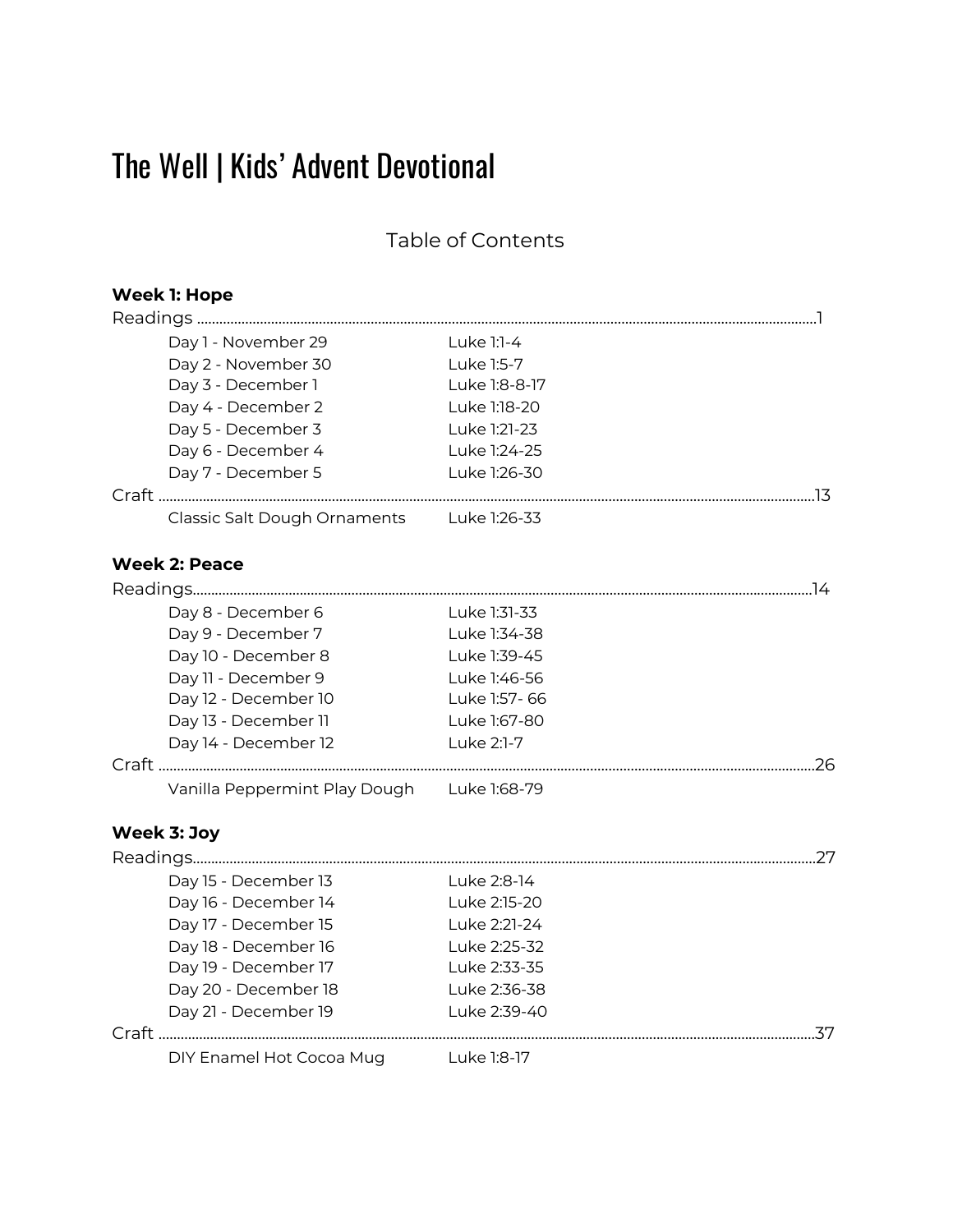#### **Week 4: Love**

| Day 22 - December 20    | Luke 2:41-52   |  |
|-------------------------|----------------|--|
| Day 23 - December 21    | Luke 3:1-6     |  |
| Day 24 - December 22    | Luke 3:7-14    |  |
| Day 25 - December 23    | Luke 3:15-20   |  |
| Day 26 - December 24    | Luke 3:21-38   |  |
|                         |                |  |
| Gift for Jesus Placemat | Matthew 2:1-11 |  |
|                         |                |  |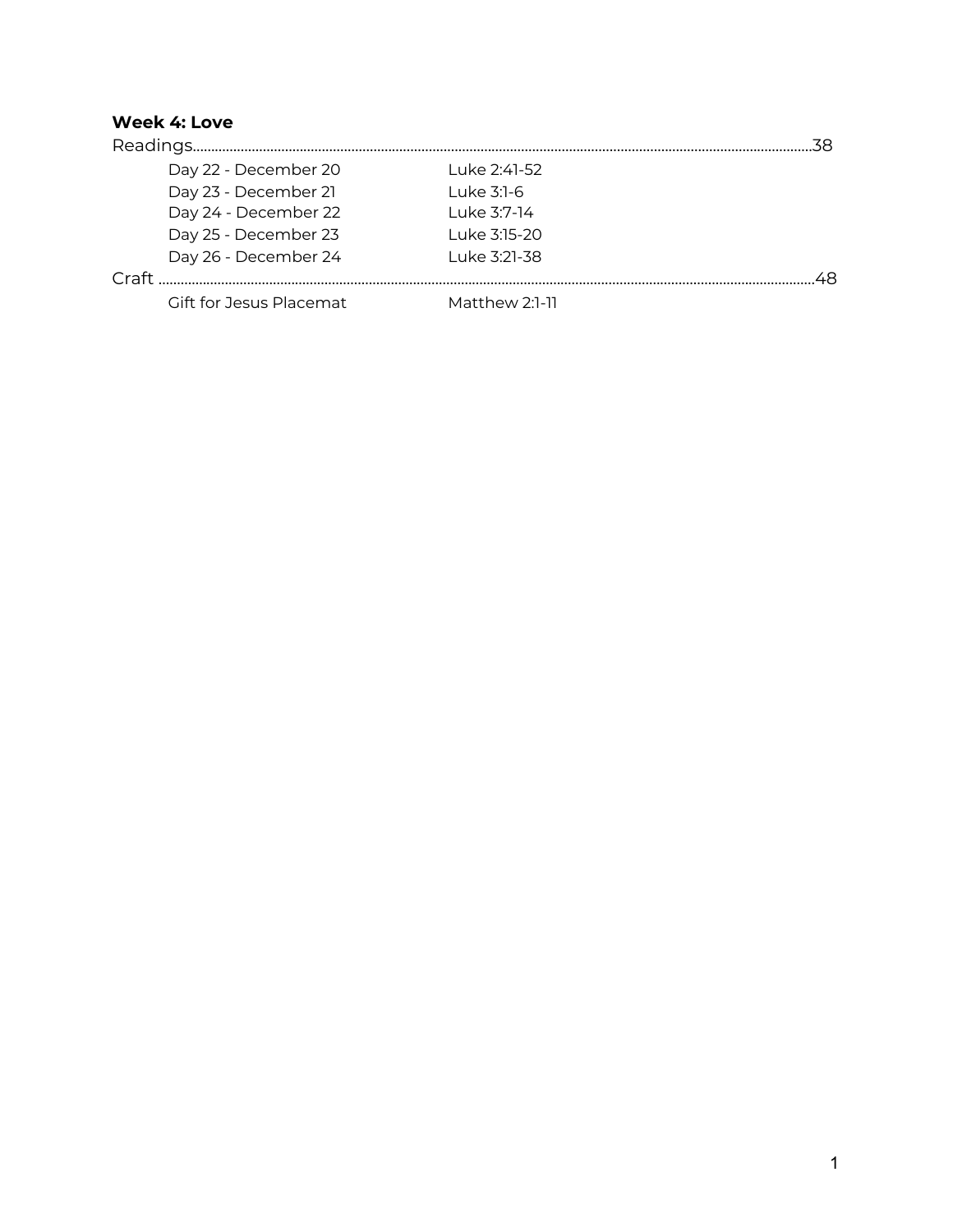### Advent | Day 1, November 29 | Luke 1:1-4

**1** Inasmuch as many have undertaken to compile a narrative of the things that have been accomplished among us, **2** just as those who from the beginning were eyewitnesses and ministers of the word have delivered them to us, **3** it seemed good to me also, having followed all things closely for some time past, to write an orderly account for you, most excellent Theophilus, **4** that you may have certainty concerning the things you have been taught.

My dad has written in his journal every day for many years. He always writes the most important thing that happened that day. Hopefully, in a long time when he goes to live with Jesus, I will have his journal to look back on what he loved about the days I was with him and to learn about the days of his life before I was born. I'm so grateful to have his life in writing!

**In the Bible, Luke tells us that he took the time to write down everything he had been carefully watching and learning.** This was a hard job since there was no internet back then. **Luke had to talk to lots of people and pastors, and he couldn't use a car or plane to visit them! He spent years and put lots of love into visiting locations and listening to people's memories in order to write down everything in a letter to someone named Theophilus for him - and for us! - to know that we are reading what is true about Jesus our savior.**

God our Father in heaven gave us more than a journal of His memories. He gave us Himself through his Son Jesus so that we can be sure of who God is and that He loves us. **During the time of Advent, we remember that Jesus came to earth at Christmas and will come again one day! I pray that Luke's writings of Jesus in the Bible will make you believe and be sure that Jesus is our true King and that you would love the Bible more and more in your heart.**

Advent is a time to slow down and be thankful for the gift that God has given us - Jesus himself who became a human and lives with us.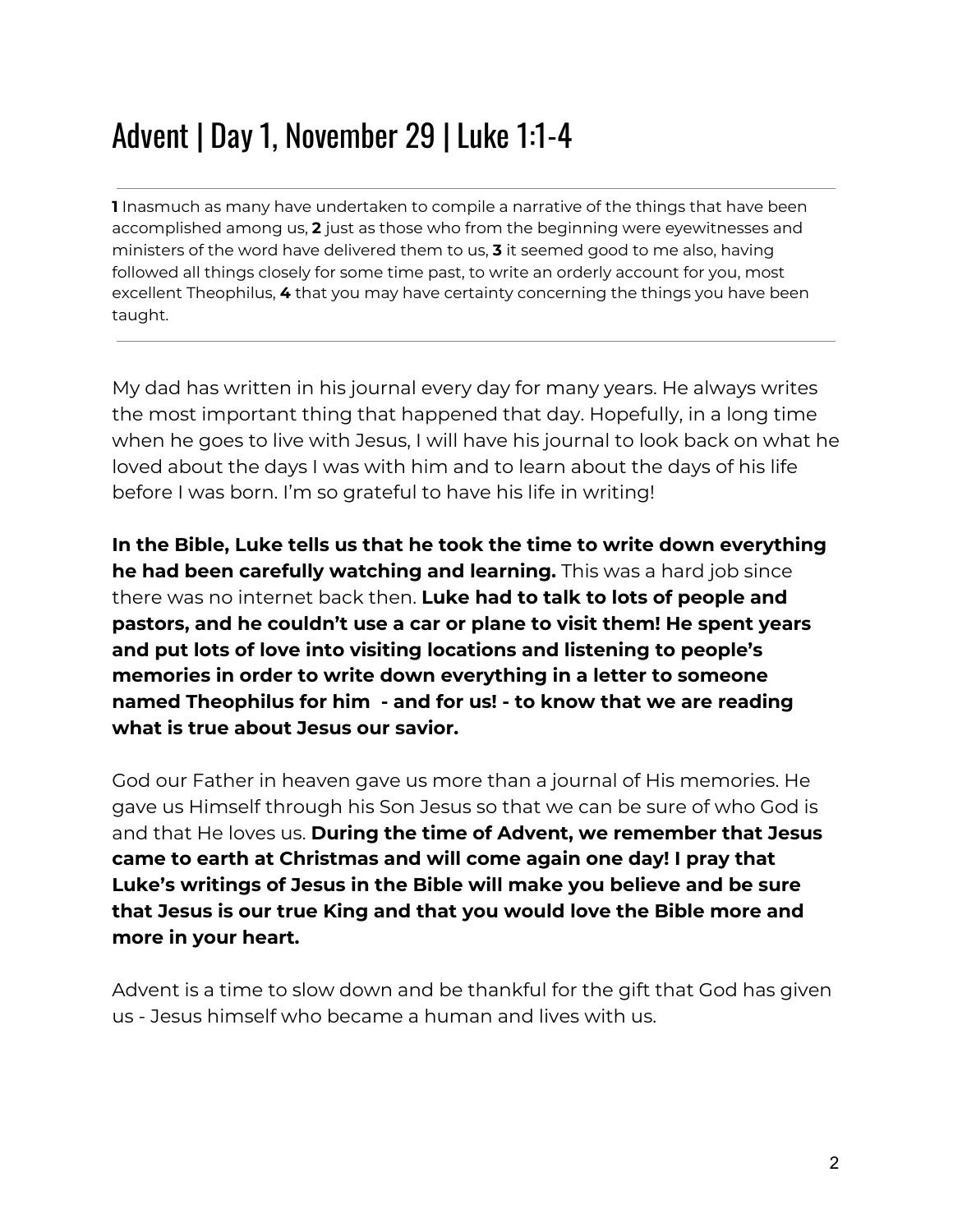### Advent | Day 2, November 30 | Luke 1:5-7

**5** In the days of Herod, king of Judea, there was a priest named Zechariah,[[a](https://www.biblegateway.com/passage/?search=luke+1-3&version=ESV#fen-ESV-24890a)] of the division of Abijah. And he had a wife from the daughters of Aaron, and her name was Elizabeth. **6** And they were both righteous before God, walking blamelessly in all the commandments and statutes of the Lord. **7** But they had no child, because Elizabeth was barren, and both were advanced in years.

**Luke's Bible book about Jesus' life begins with a man and woman who are very old and cannot have any children.** When he says "but they had no children," he is showing that **they must have spent many years being sad and confused, but continuing to pray together**. These Bible verses end with them still living like that.

**The man and woman are Zechariah and Elizabeth who live during a time when people had not heard from God for hundreds of years** since He had not sent any prophets to deliver a message. Much like the well-known people of the Old Testament - Abraham and Sarah, Isaac and Rebekah, Jacob and Rachel, Samuel's mother Hannah - Zechariah and Elizabeth have been hoping to see God do something during their whole marriage, but He still didn't say anything.

#### **So, today we are going to focus on trusting how God loves us and is still doing good things for our life, even when we don't hear Him.**

During Advent this year, we are going to practice celebrating Jesus coming. We will also practice waiting and hoping for something to happen as we slowly read through how Luke writes about the first coming of Jesus. We should take time to quietly think about how and why Jesus came on Christmas.

**Right now, we all have to practice waiting and hoping - waiting and hoping to hang out with our friends, to visit our favorite places, to go back to church with everyone. Let's remember to make time to think about how God is always making things happen. When it seems like God is quiet, we can trust that he is still making good things happen for us.**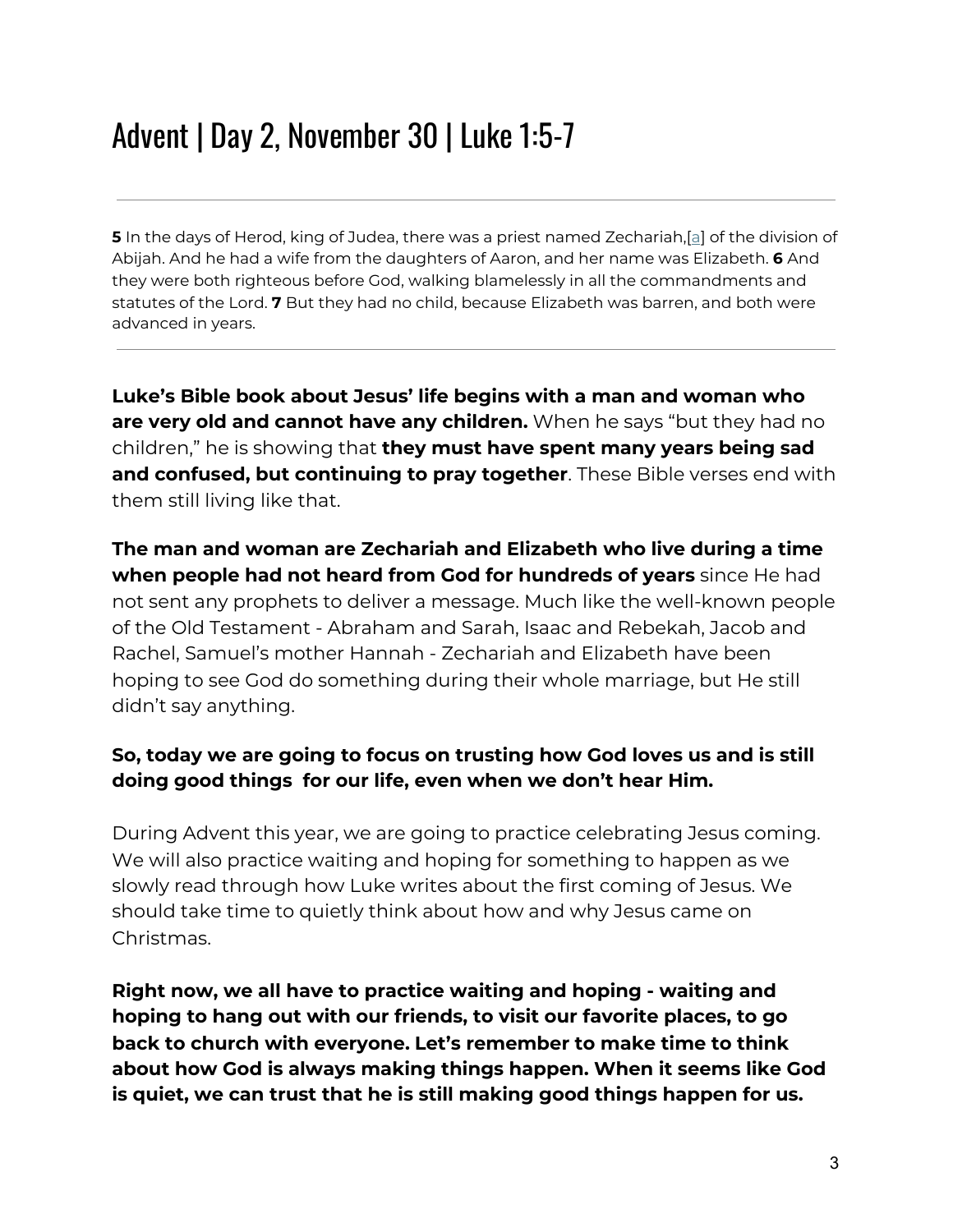A pastor named John Piper said that if we don't take time to be quiet with God, we will probably not understand how God's work in the past thousands of years makes a difference in our lives today. It is hard to focus and understand big things when we are busy or around lots of noise.

In the next few verses of the Bible, God is going to finally speak to announce a miracle for Zechariah and Elizabeth, but we are not going to hurry to read it. We are not going to hurry past how they felt while trusting God but not having what they hoped for. We are not going to hurry past their situation, just like we may want to hurry past our own situation to get to Christmas or next year or the end of the pandemic. **We are going to practice waiting and hoping by sitting still right now. We are going to tell God our thoughts and worries since He sees us and loves us. We are learning to trust Him and calm down knowing that He is always in control.**

We are learning to trust that **God doesn't hurry. He makes good things happen.**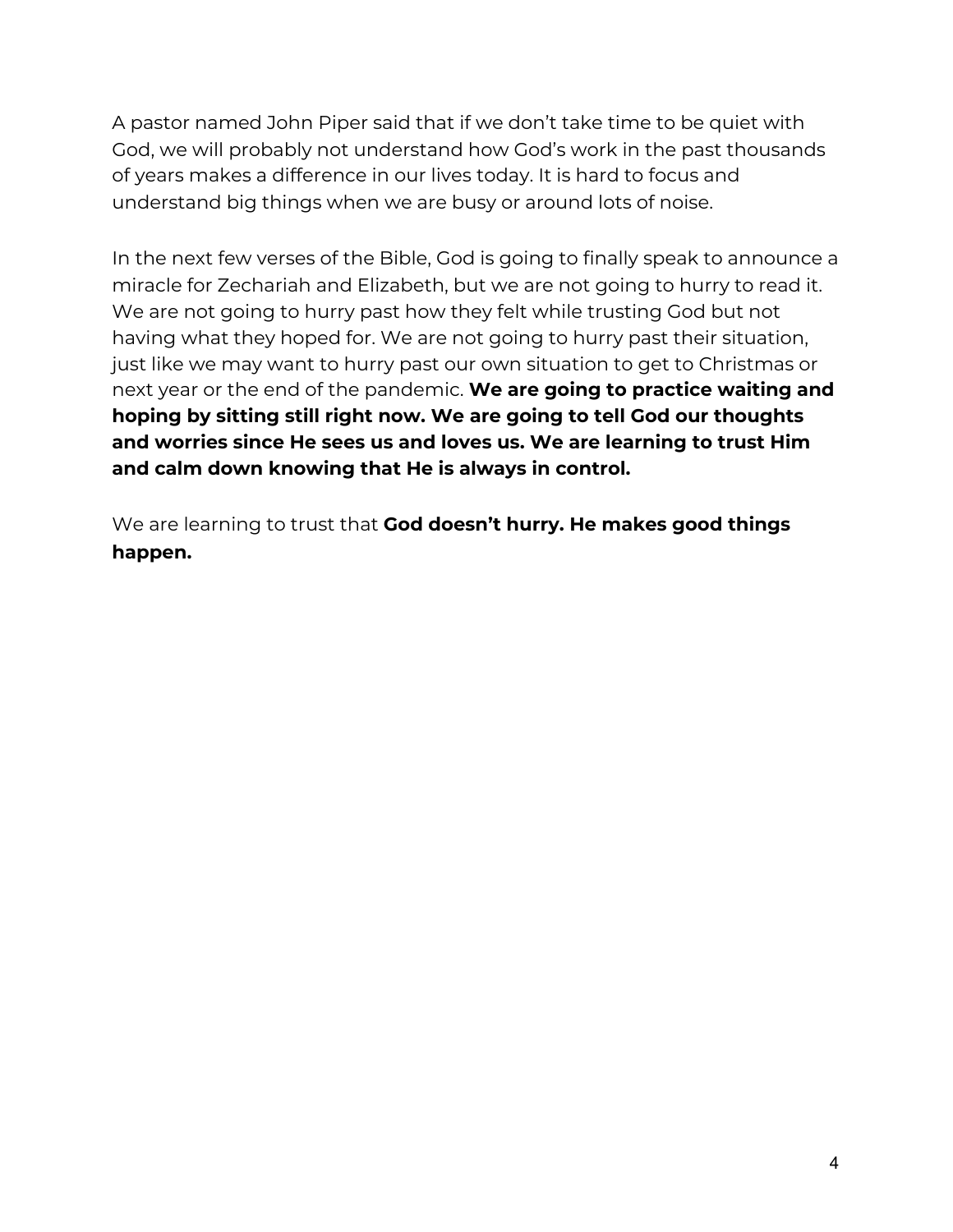**8** Now while he was serving as priest before God when his division was on duty, **9** according to the custom of the priesthood, he was chosen by lot to enter the temple of the Lord and burn incense. **10** And the whole multitude of the people were praying outside at the hour of incense. **11** And there appeared to him an angel of the Lord standing on the right side of the altar of incense. **12** And Zechariah was troubled when he saw him, and fear fell upon him. **13** But the angel said to him, "Do not be afraid, Zechariah, for your prayer has been heard, and your wife Elizabeth will bear you a son, and you shall call his name John. **14** And you will have joy and gladness, and many will rejoice at his birth, **15** for he will be great before the Lord. And he must not drink wine or strong drink, and he will be filled with the Holy Spirit, even from his mother's womb. **16** And he will turn many of the children of Israel to the Lord their God, **17** and he will go before him in the spirit and power of Elijah, to turn the hearts of the fathers to the children, and the disobedient to the wisdom of the just, to make ready for the Lord a people prepared."

**Pretend that you are Zechariah, a priest who works in the temple to serve God. Today is a special day!** You walk down the usual road that you take to the temple and see the same people on their way to work as you always see. You arrive at the temple and smell the usual smells of sweet incense and tired travelers. But today, you are about to receive an amazing message that you are the one who was chosen to offer the sacrifice of incense in the temple. This is an honor! **You walk in the temple, and you are praying to God for all the people, but then you have your own personal prayer answered! The angel Gabriel appears and promises a son to you and your wife, Elizabeth, even though she was unable to have children before!**

Zechariah became more excited for his son, John, to arrive. In another book of the Bible, the prophet Isaiah predicted that God would send someone to prepare the world for Jesus by saying "A voice says: in the wilderness, get ready for God to come; make a road in the desert for Him... All people will see the greatness of God together, for He has said so" (Isaiah 40:3-5).

The "voice" that Isaiah predicted is the words of the baby John who God promised to Zechariah and Elizabeth. I am sure that Zechariah felt nervous, happy, and hopeful as the angel told him about his future son, John. God filled John with the Holy Spirit before and after his birth because John was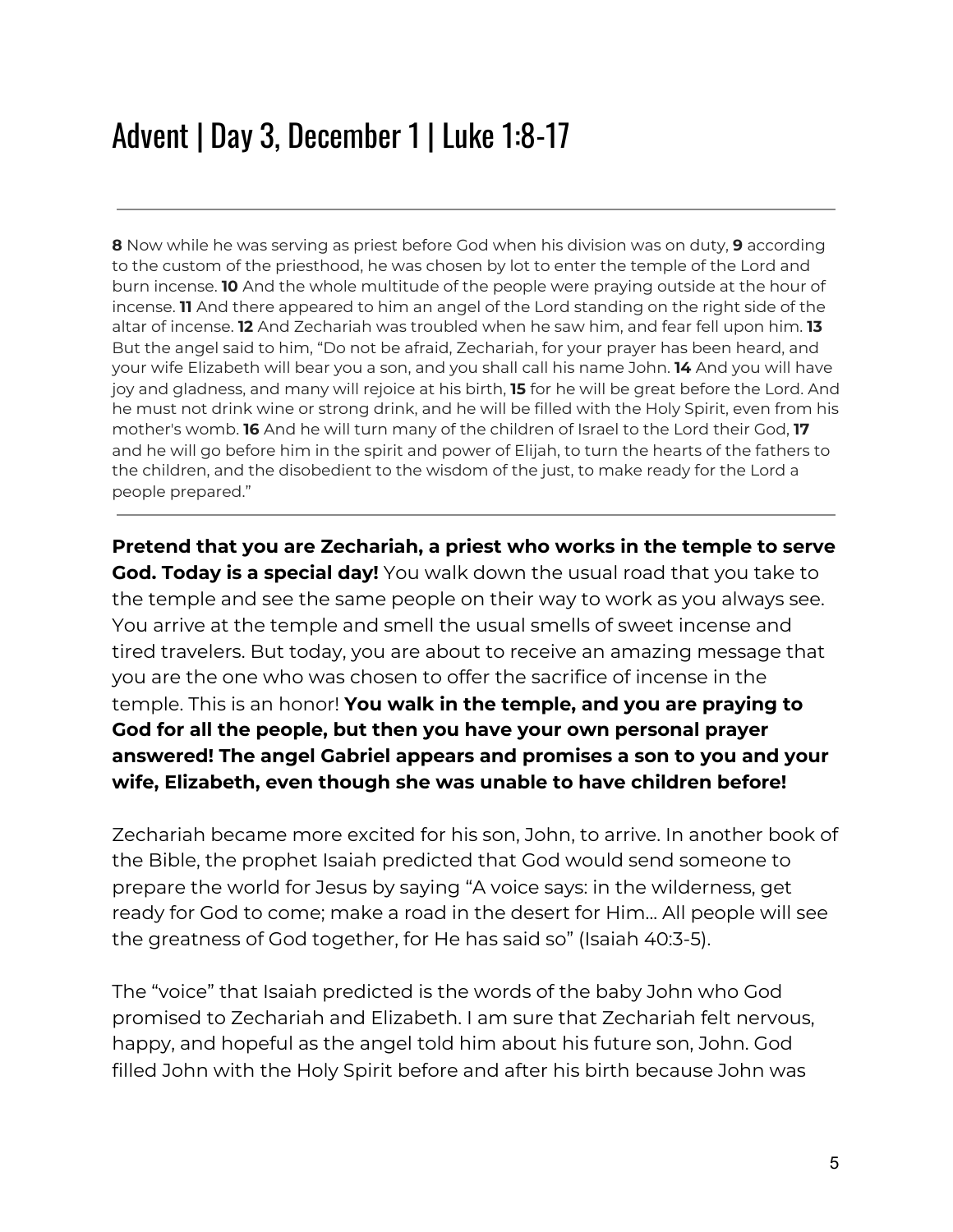specially chosen for God to serve Him. John would use his voice to prepare everyone for Jesus to arrive.

Zechariah and Elizabeth's prayer was answered in a way that they did not expect. They had even given up on praying for a child. What prayer do you want to pray hoping that God will answer?

Since God can do anything, He helped Zechariah and Elizabeth by giving them a son. Since God can do anything, He also helped you and me by sending His Son Jesus to save the world.

Prepare for Jesus to come again one day!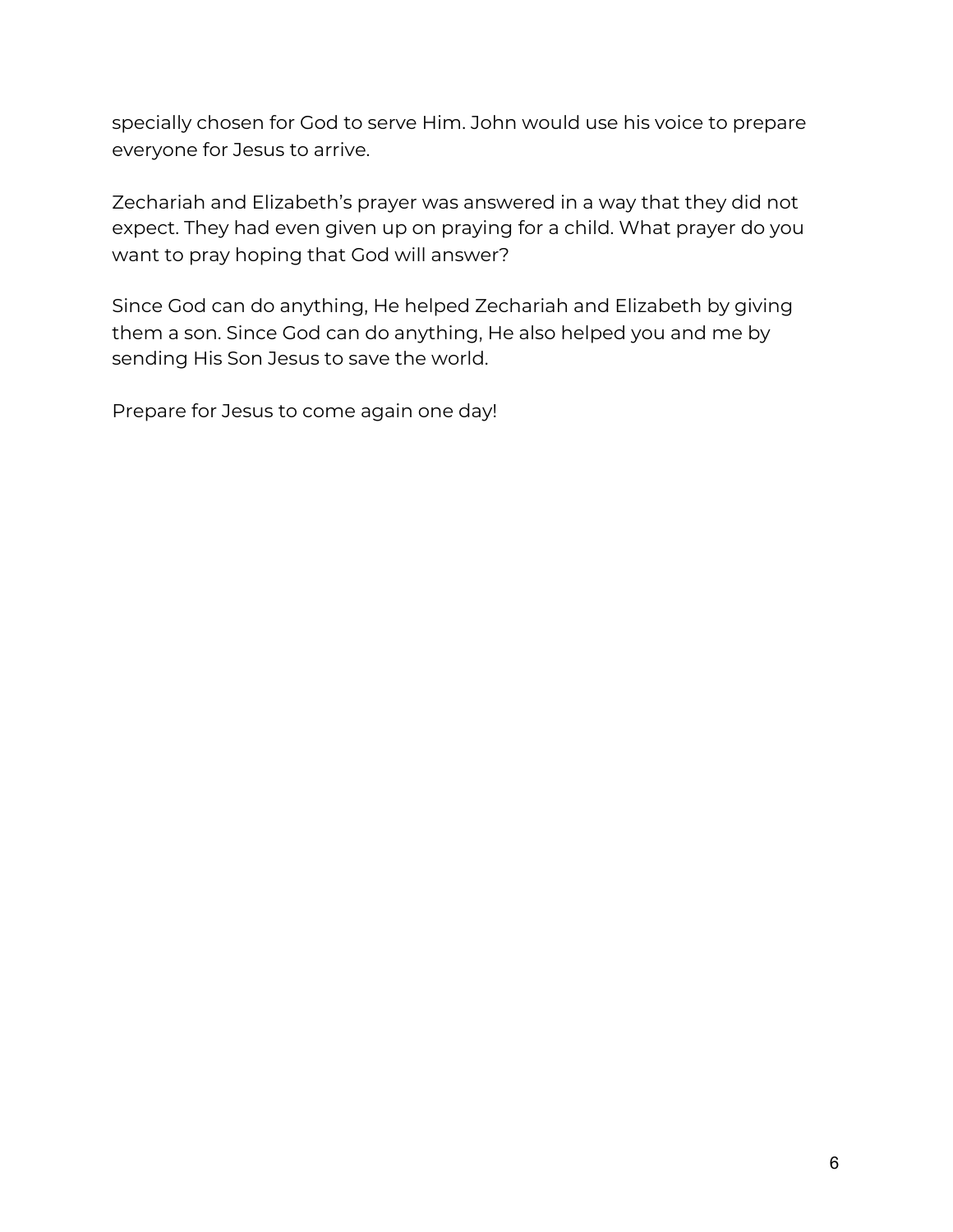### Advent | Day 4, December 2 | Luke 1:18-20

**18** And Zechariah said to the angel, "How shall I know this? For I am an old man, and my wife is advanced in years." **19** And the angel answered him, "I am Gabriel. I stand in the presence of God, and I was sent to speak to you and to bring you this good news. **20** And behold, you will be silent and unable to speak until the day that these things take place, because you did not believe my words, which will be fulfilled in their time."

It's interesting to think that **Zechariah was a good priest who loved serving God, but he is surprised and afraid when the angel Gabriel appears to him in the temple. Priests like Zecharaiah were sent into the most special part of the temple, called the Holy of Holies, to meet with God and then come back to tell others what they heard from God.** If Zechariah was in the temple to meet with God, why was he scared when Gabriel appears and why does he doubt the angel's words?

Maybe we are a little like Zechariah. We follow the rules and say we love Jesus, but when we hear God's words as we read the Bible or pray, we doubt what He tells us. Humans often want complete proof before we believe something, but when we have faith, that means we trust and obey God without needing proof all the time.

**Zechariah now has to wait for months without being able to speak while he thinks about the news that he will have a son who will prepare the world for Jesus to arrive. I wonder what he was thinking over those long, quiet months.**

What about you? Are you thinking about Christmas and waiting excitedly for Jesus to come? Waiting is hard since most people want things immediately. We want answers now and we want things to go our way now. **In the middle of this Bible story, Luke reminds us to be quiet and wait for God's plan to happen how He wants it to, not how we want it to happen. Christmas is coming - are you thinking quietly about Jesus' arrival?**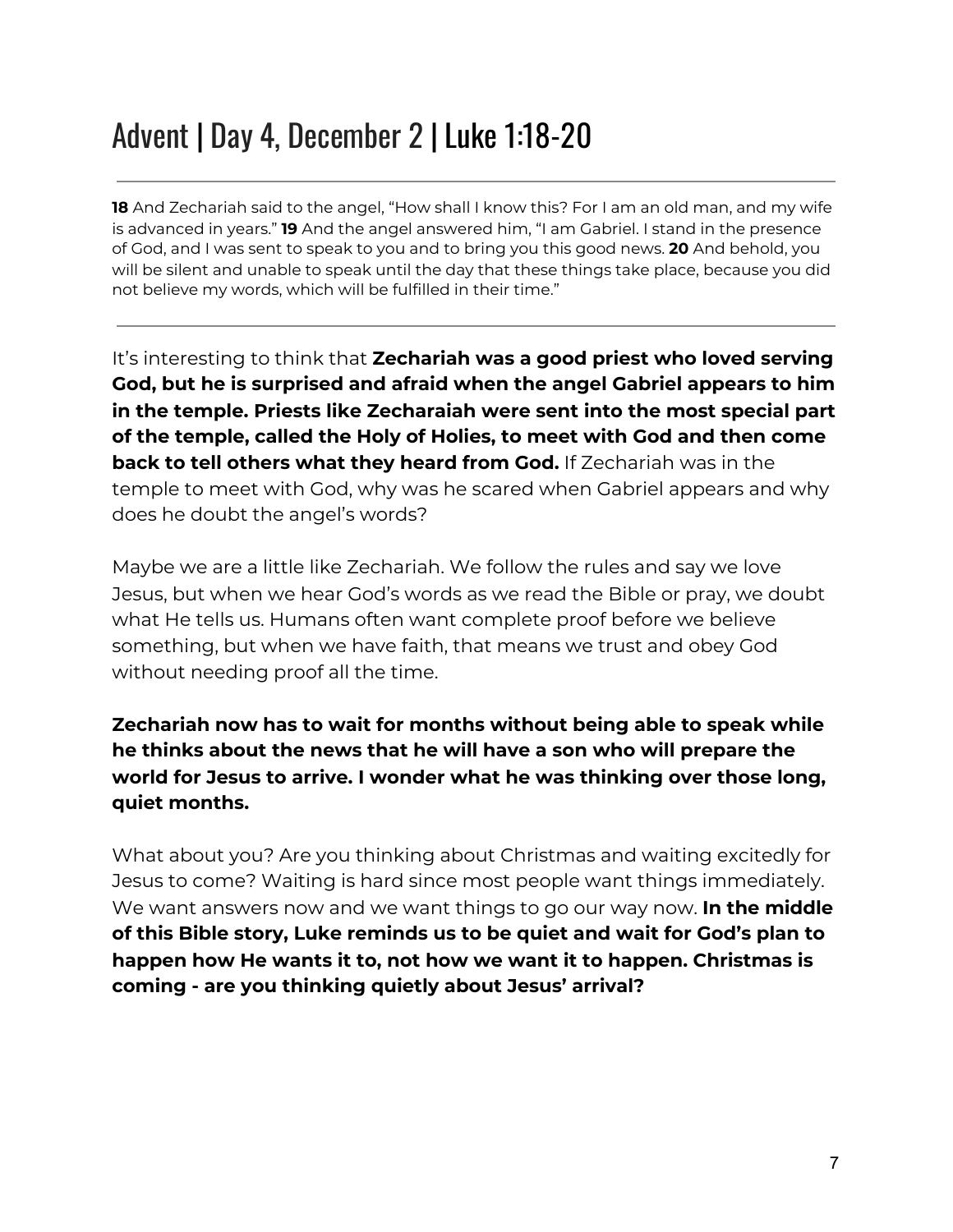## Advent | Day 5, December 3 | Luke 1:21-23

**21** And the people were waiting for Zechariah, and they were wondering at his delay in the temple. **22** And when he came out, he was unable to speak to them, and they realized that he had seen a vision in the temple. And he kept making signs to them and remained mute. **23** And when his time of service was ended, he went to his home.

Zechariah was a priest, which means part of his job was to burn something called incense in order to make sweet smells in the temple as a gift to God. The place where incense was burned was right outside the Holy of Holies the most special part of the temple where the priests could visit God. Different priests went in there often and would usually do the same routine each time: walk in, burn the incense, pray, and then go out to the front of the temple to pray for the people. He would pray that God would protect them, forgive them, provide for them, and give them peace (Numbers 6:24-26).

Zechariah walked in the temple, but he stayed in there a lot longer than usual. People outside were probably starting to talk to each other, worrying and wondering what was happening.

**As we learned over the last few days, Zechariah was visited by an angel inside the temple. The angel was answering his lifelong prayer, to have a child.** He was finally getting what he and his wife Elizabeth had wanted for years, and what did he do?

He did what all of us do a lot - he doubted what the angel said and asked for proof.

He did what all of us do so often. He doubted and asked for proof.

"How do I know this is really you, God? How do I know that you will really do this?"

**Since he doubted God, God made Zechariah unable to talk. He left the temple, and as people saw him, they were filled with hope getting ready for the prayer that Zechariah would pray for them.**

**They looked at him waiting, and:**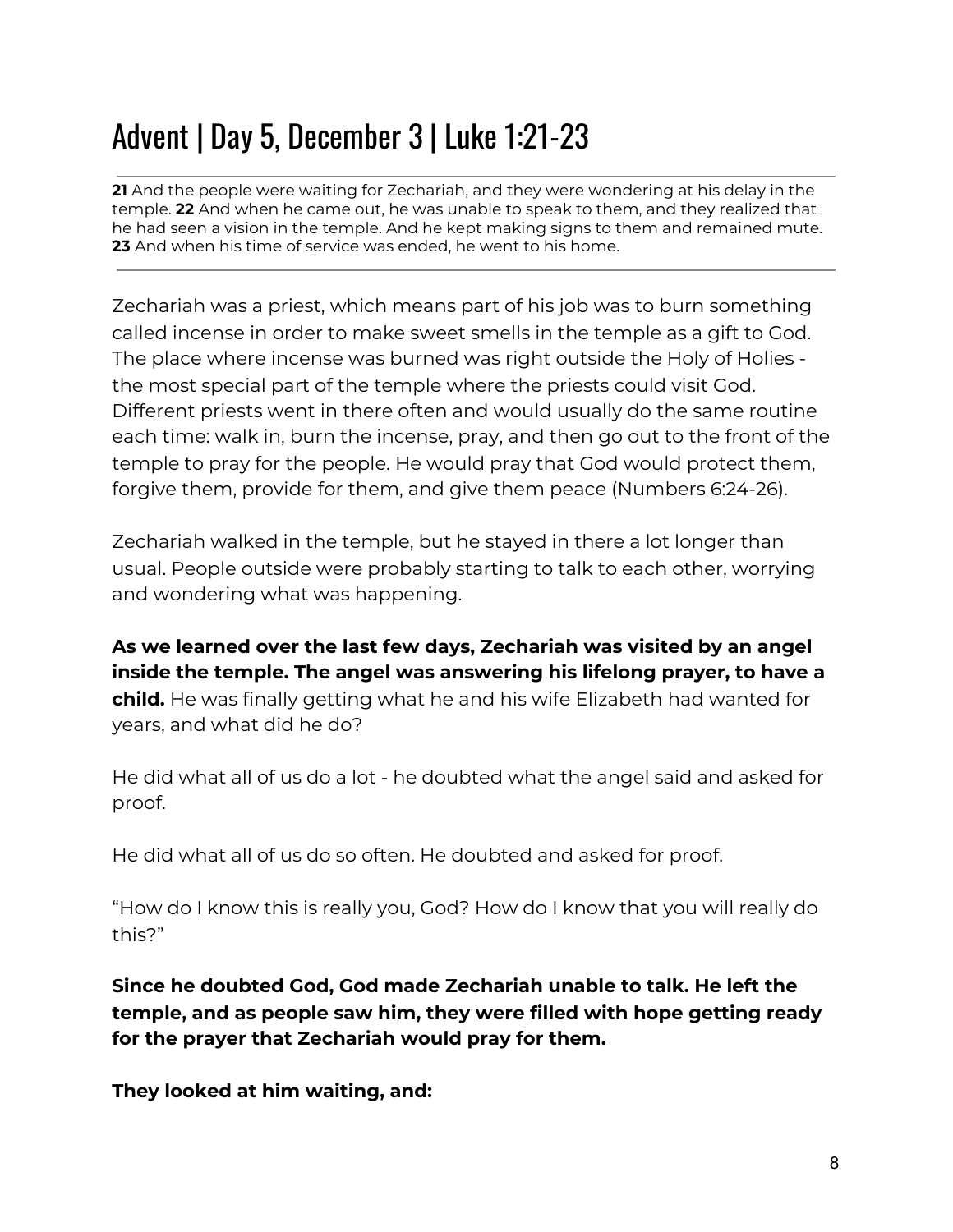#### **Nothing. He couldn't speak.**

Zechariah's prayer for a child was answered. He also had something from God happen that most of us never will - he spoke with an angel. But instead of trusting God's angel, Zechariah asked for proof.

Outside the temple, he couldn't do anything since the crowd couldn't understand his hand motions and he couldn't speak, so he went home.

I am a lot like Zechariah. I see how we are similar because I also often doubt God's promises in the Bible. I forget to see how God is keeping His promises in my life.

**During Advent, we celebrate one of the most important promises of God, that He would send us his Son, Jesus. I hope that we will not listen to our doubts and will happily accept the promises God has for us.**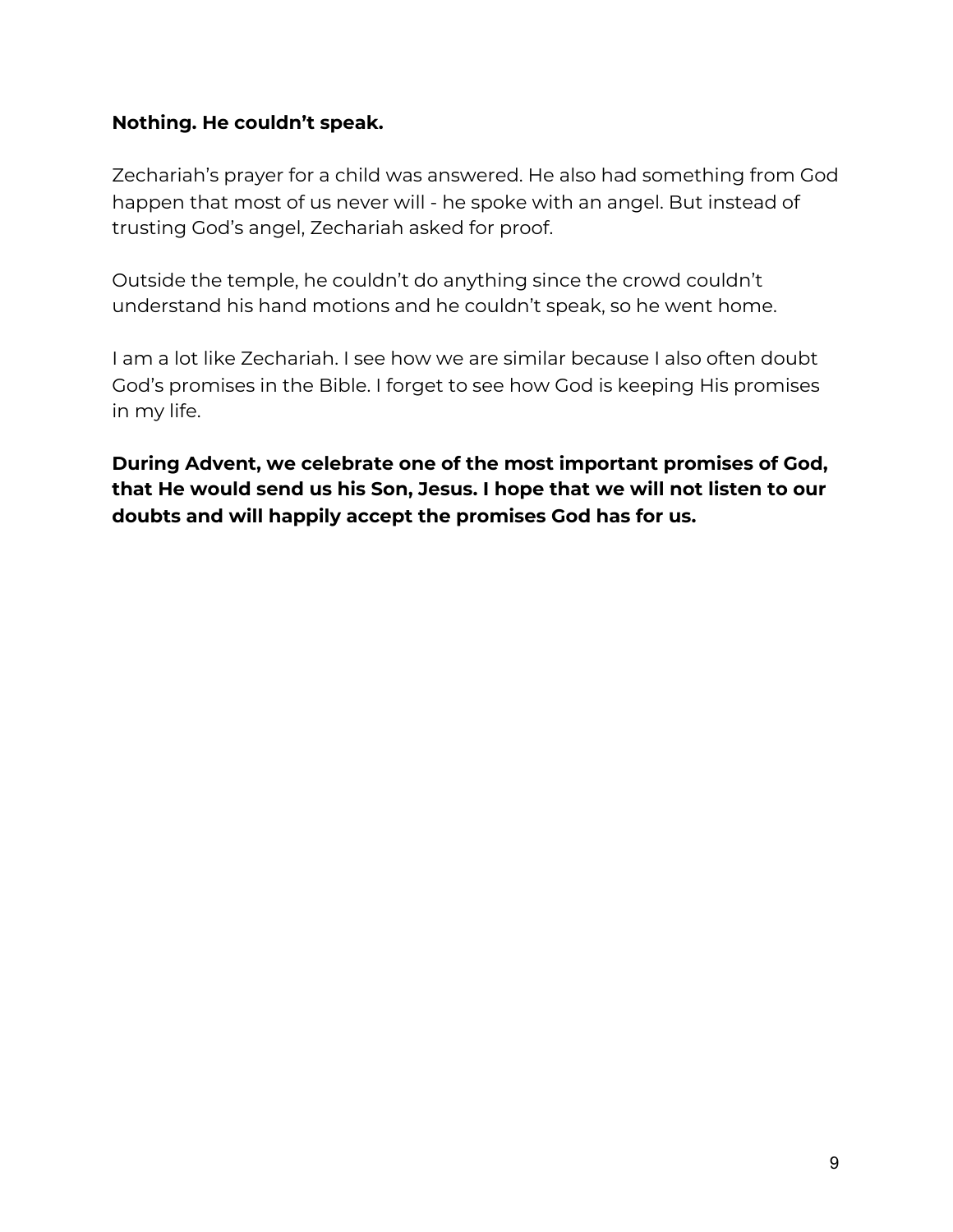### Advent | Day 6, December 4 | Luke 1:24-25

**24** After these days his wife Elizabeth conceived, and for five months she kept herself hidden, saying, **25** "Thus the Lord has done for me in the days when he looked on me, to take away my reproach among people."

#### **Hope is what we focus on during Advent. A lot of us hope for a specific gift, or to see family and friends again, or to start a new year.**

**We read in the beginning of Luke that Elizabeth hoped for a child.** She held onto that hope for so long even though her prayer was not answered for years. But finally, in these verses we hear what Elizabeth says when she sees that her prayer has been answered. **God did what other people thought was impossible to do! During the time that Elizabeth lived, people thought that women without children were less important than women who had children. That is why we see her thanking God for taking away the bad view that people had of her that separated her from them.**

**For us, Jesus is our hope. The Savior who people waited for so long has come and taken away what separated us from God and other people - our sin (when we do things that are different than how God wants us to live life). We get to look at Jesus with joy, thankfulness, and hope since He will return and we can live forever with Him.**

**What are you hoping for right now? Do you hope most for Jesus? Let's thank him for being all we need to hope for!**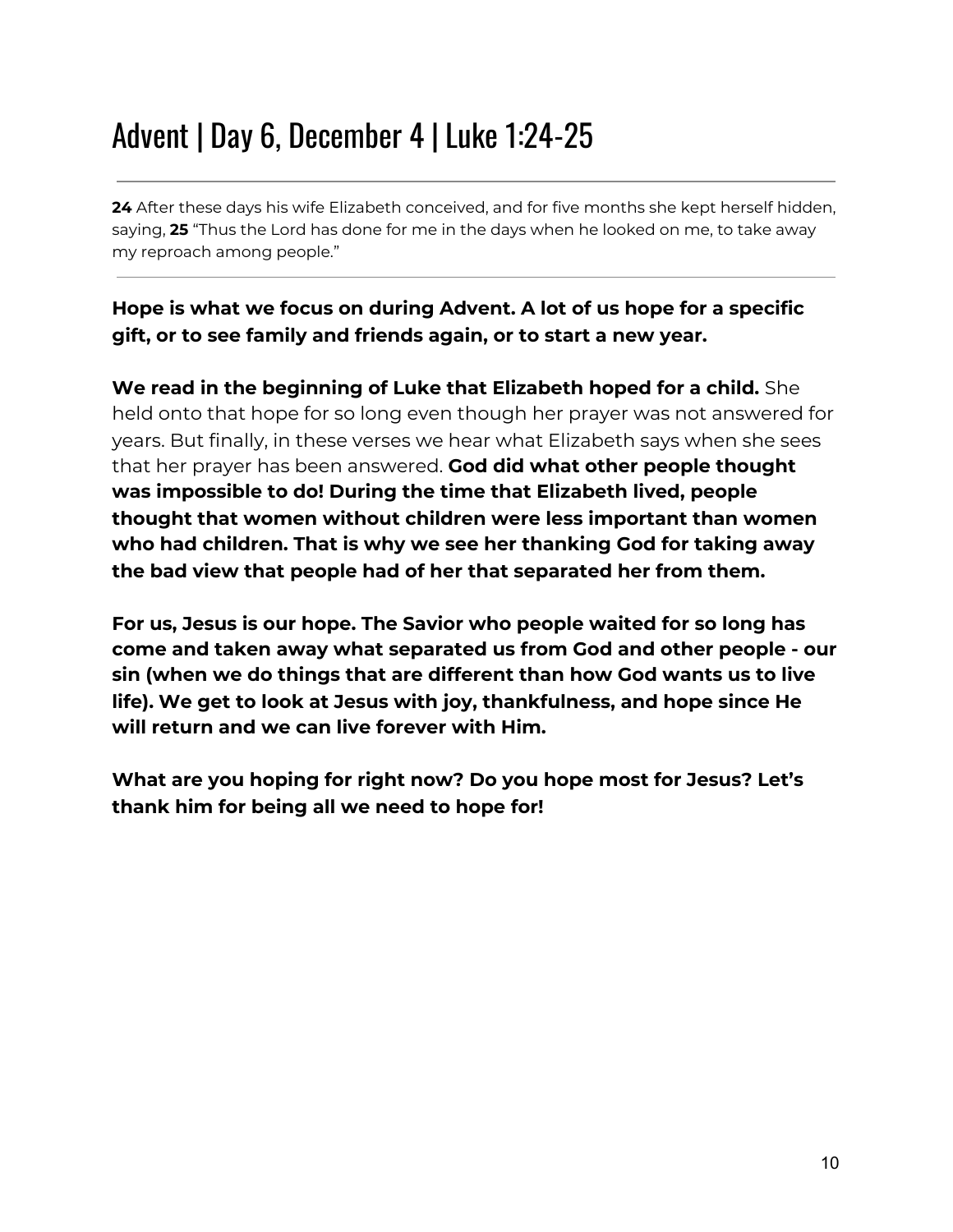### Advent | Day 7, December 5 | Luke 1:26-30

**26** In the sixth month the angel Gabriel was sent from God to a city of Galilee named Nazareth, **27** to a virgin betrothed to a man whose name was Joseph, of the house of David. And the virgin's name was Mary. **28** And he came to her and said, "Greetings, O favored one, the Lord is with you!" **29** But she was greatly troubled at the saying, and tried to discern what sort of greeting this might be. **30** And the angel said to her, "Do not be afraid, Mary, for you have found favor with God.

**The angel Gabriel starts speaking to Mary by calling her "favored one" which means that God was happy with her.** Even though this was a good thing to be called, she still is worried when he says that to her and Gabriel has to tell her again that God has found favor with her and is happy with her.

**Is God happy with Mary because she always did the right things? Is there something we can do to be called "favored" too? Nope. The Bible says that no one always does the right things and that no one can earn God being happy with them (Romans 3:10). The favor that Mary has from God means He chose to give something to Mary that she did not deserve because He is loving and generous. Mary gets to be the mom of Jesus because God generously chooses her to be His mom, not because of anything she had done.**

Not only did God generously give Mary a gift, but He chose to send an angel from heaven to talk to her. Angels are a big deal. I would probably be like Mary and wonder why an angel would be talking to me too! Still, **Gabriel calls her "favored" and tells her that God is with her.**

**What do you think it would be like to be with God? Would you feel happy, loved, relieved, or would you feel nervous like Mary?** We forget that to be in front of God was scary for people in the Bible before they felt safe and loved. Thanks to Jesus, we don't need to feel not good enough to be with God. Because of Jesus, we are forgiven by God for everything wrong we have done and we can feel God's love. God has let us know in the Bible that His goal for the world was to bring together everything on earth and in heaven, which will happen when Jesus comes back to earth one day (Ephesians 1:7-10).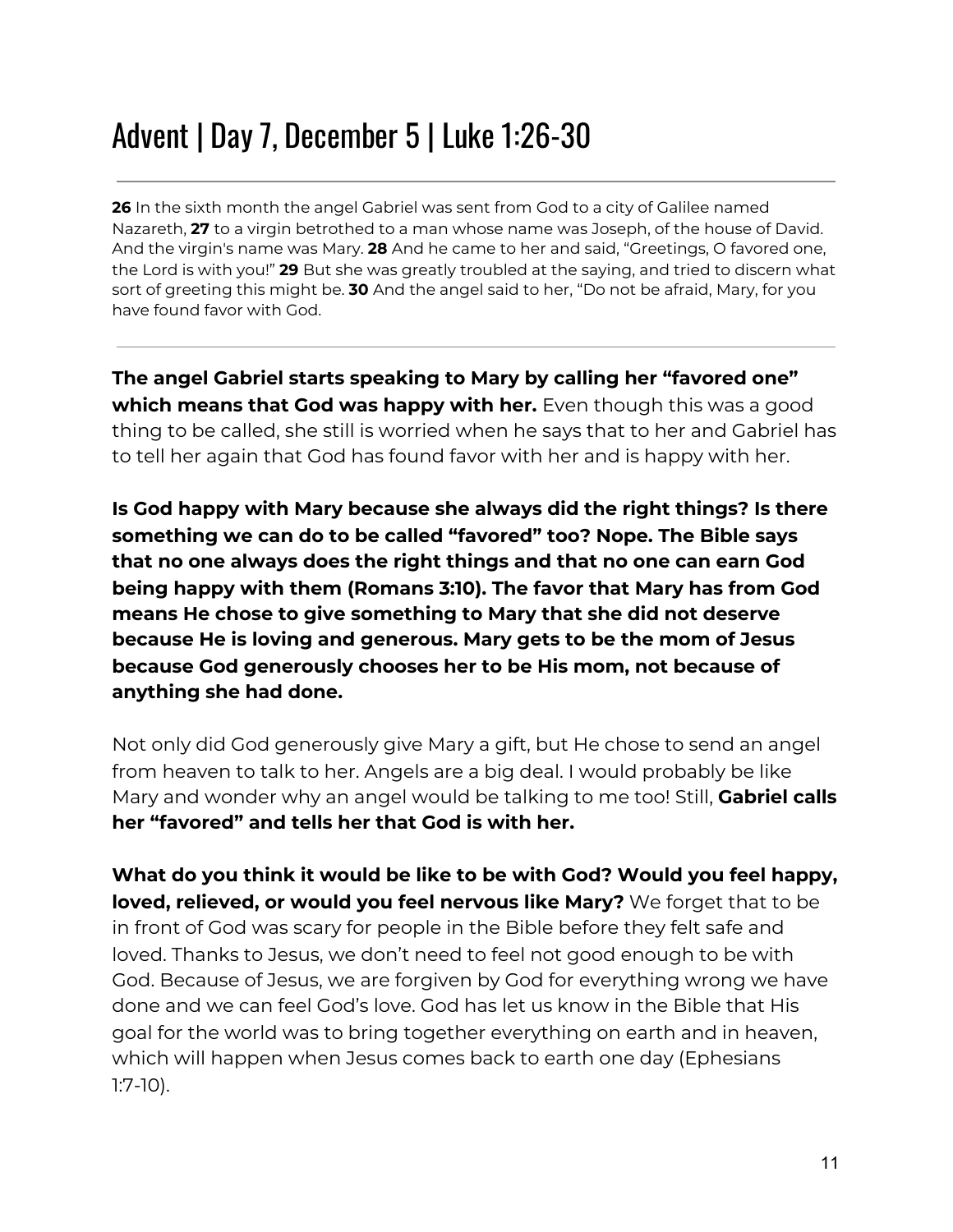God chooses to be with us. He chooses to give us good things and forgiveness in order to bring heaven and earth together. **One of the names that Jesus is called is Emmanuel, which means "God with us." Because of Jesus, God will be with anyone who asks Him and believes in Him. Now we are favored like Mary. God is happy with us and will always be with us. One day Jesus will come back to earth again and God will live on earth forever with us** (Revelation 21:3).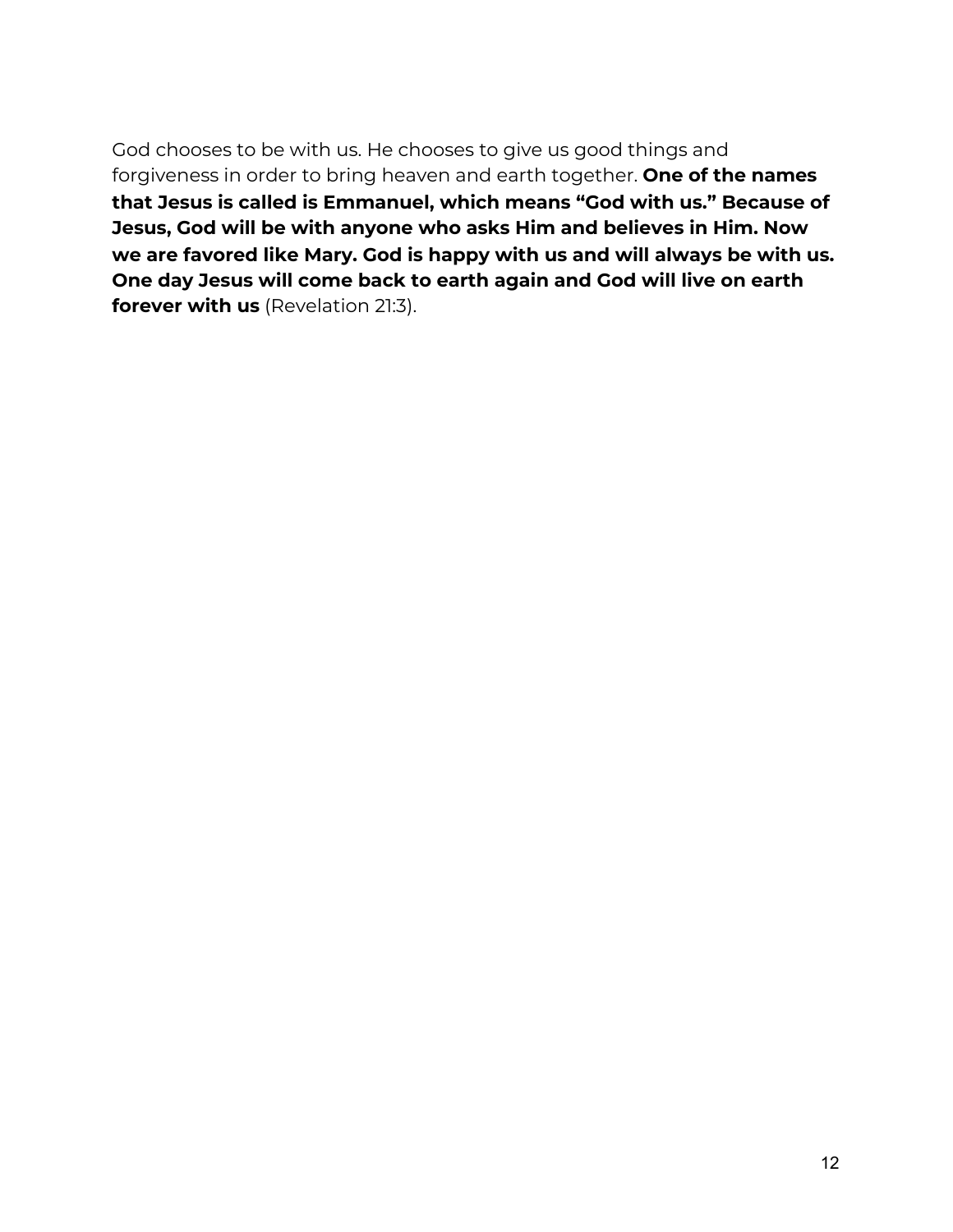# Craft | Week 1, Hope | Luke 1:26-33 The Birth of Jesus Foretold Classic Salt Dough Ornaments

**26** In the sixth month the angel Gabriel was sent from God to a city of Galilee named Nazareth, **27** to a virgin betrothed to a man whose name was Joseph, of the house of David. And the virgin's name was Mary. **28** And he came to her and said, "Greetings, O favored one, the Lord is with you!" **29** But she was greatly troubled at the saying, and tried to discern what sort of greeting this might be. **30** And the angel said to her, "Do not be afraid, Mary, for you have found favor with God. **31** And behold, you will conceive in your womb and bear a son, and you shall call his name Jesus. **32** He will be great and will be called the Son of the Most High. And the Lord God will give to him the throne of his father David, **33** and he will reign over the house of Jacob forever, and of his kingdom there will be no end."

#### **What you need:**

- 1 cup salt
- 1 cup all-purpose flour
- Up to 1 cup of water (add gradually)
- Cookie cutters
- Decorations (acrylic paint, glue, sequins, glitter, etc.)
- Ribbon

#### **What to do:**

- 1. Combine the salt and flour then pour in the water gradually, stopping when it has become dough-like and not too sticky. There should be no residue left on your fingers when you touch it.
- 2. Knead the dough on a floured surface for a few minutes to make it soft, workable and stretchy. Roll out the dough as if you were making cookies.
- 3. Choose a range of cookie cutter shapes and simply cut straight from the dough. Poke a straw through the top of each shape so that ribbon can be threaded through later.
- 4. Lay them on a baking sheet lined with parchment paper. Cook at 200 degrees for up to 3 hours.
- 5. Let cool on the counter while the kids decide how to decorate them.
- 6. Paint, add glitter, sequins, dried foliage, whatever you can scoop up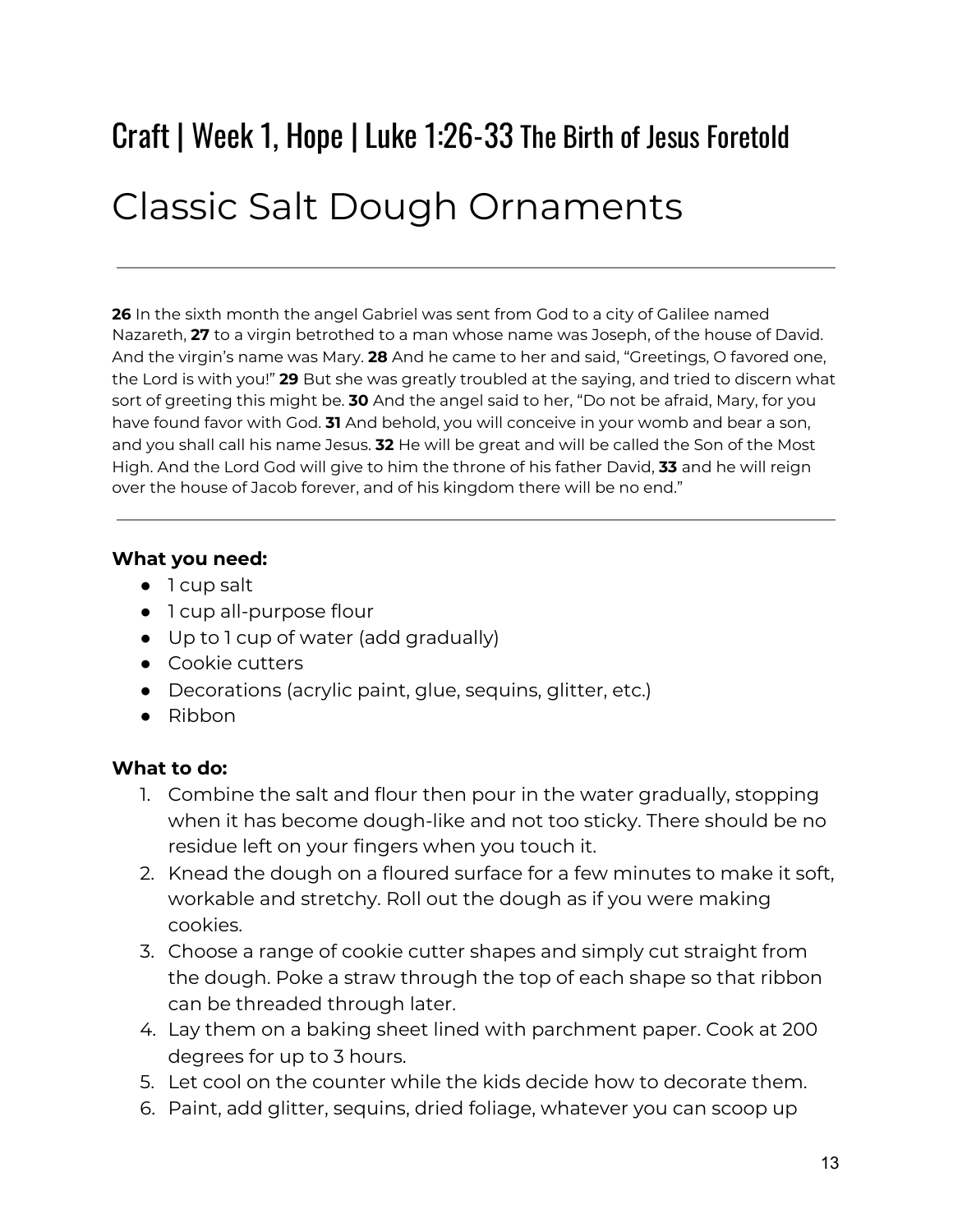### Advent | Day 8, December 6 | Luke 1:31-33

**31** And behold, you will conceive in your womb and bear a son, and you shall call his name Jesus. **32** He will be great and will be called the Son of the Most High. And the Lord God will give to him the throne of his father David, **33** and he will reign over the house of Jacob forever, and of his kingdom there will be no end."

"For to us a child is born, to us a son is given, and the government will be on His shoulders. And He will be called Wonderful Counselor, Mighty God, Everlasting Father, Prince of Peace." Isaiah 9:6

#### **In today's verses, Luke tells us more about the special talk that the angel Gabriel had with Mary. We already learned about this angel's talk with Zechariah telling him that God would do a miracle and his wife Elizabeth would have a baby. Now we are going to learn about how Gabriel told Mary, the mom of Jesus, that God would do a miracle for her too!**

The angel tells Mary true things about Jesus - things that God's prophets - or messengers - wrote about a long time ago that were finally about to happen! **And Gabriel also says a powerful name for the first time ever in the Bible: Jesus.**

It's amazing to think that this one name, Jesus, is the name that everyone in the whole Bible has been waiting for! We see the Bible mention a Messiah, or Savior, many times and by many names, but this name, His human name, is the most important of them all. His human name is the name that everyone will call Him when they bow down to Him as our king (Philippians 2:10-11). His human name is the name we ask to save us (Acts 4:12). **His human name reminds us of His plan: to save His people from their sins, the things they do that separate them from God (Matthew 1:21).**

#### **How wonderful is His human name: Jesus!**

Luke says that his reason for writing this book of the Bible is to help Theophilus know for sure that Jesus is the Messiah, or Savior of the world. By carefully describing Gabriel's talk with Mary, Luke reminds people of the predictions that the prophets made earlier in the Bible about Jesus and his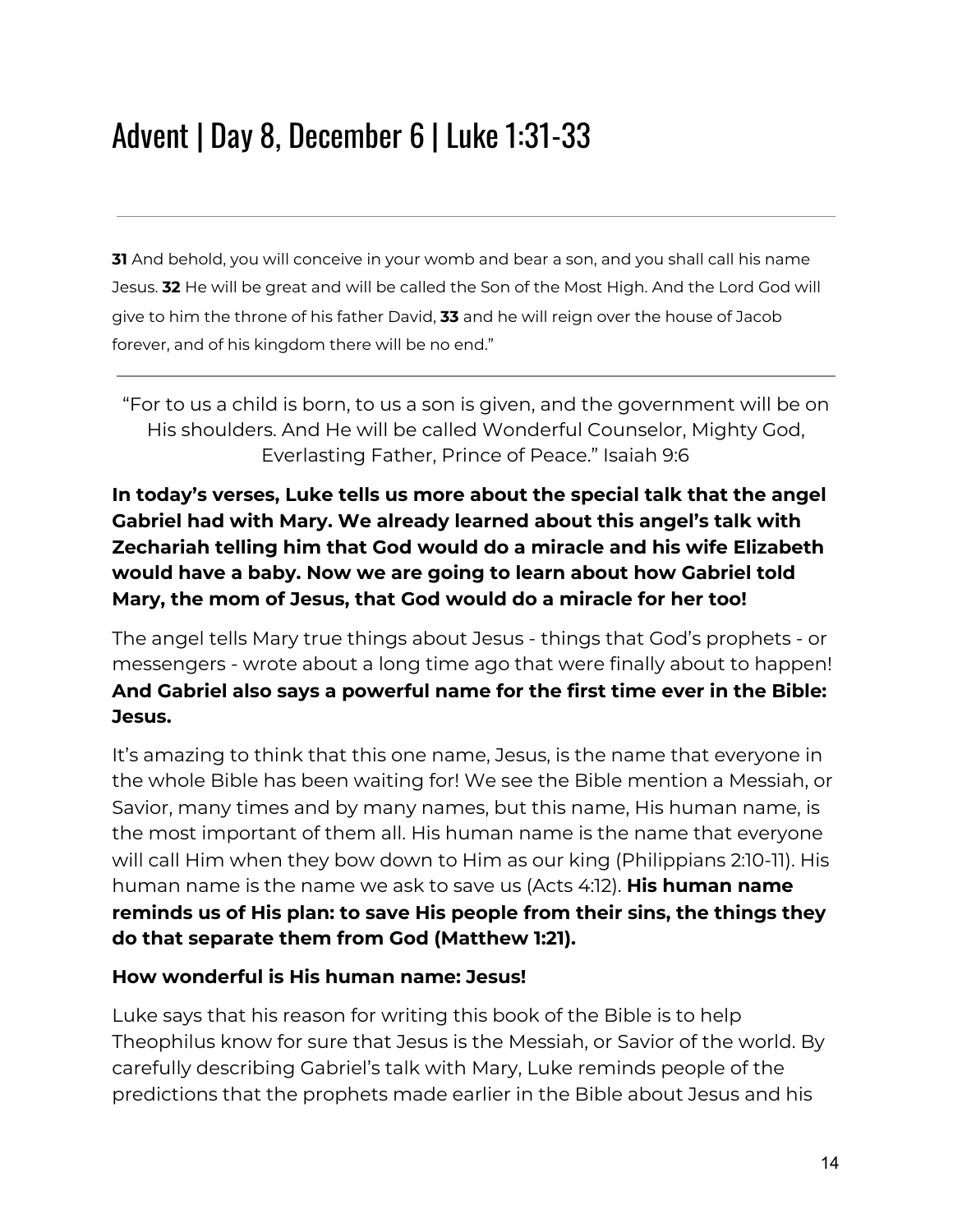life. Here are some of the verses in the Bible that predicted Jesus would come to earth. Isn't it cool that God used people to write these predictions hundreds of years ahead of time and then made them come true?

Isaiah 7:14 | God will show you that He is telling the truth. Look! A young woman who isn't married yet will have a baby boy and name him Immanuel.

Isaiah 9:6-7 | This will happen when the special child is born. God will give us a son who will be in charge of leading the people. His name will be "Wonderful Helper, Powerful God, Father Who Lives Forever, Prince of Peace." His power will continue to grow, and there will be peace that will never end. He will be a king and show goodness and fairness forever and ever. The strong love that God has for his people will make this happen!

2 Samuel 7:12-13 | After your life, I (God) will make one of your children become the king. He will build a house for me and I will make his kingdom strong forever.

And ever and ever and ever.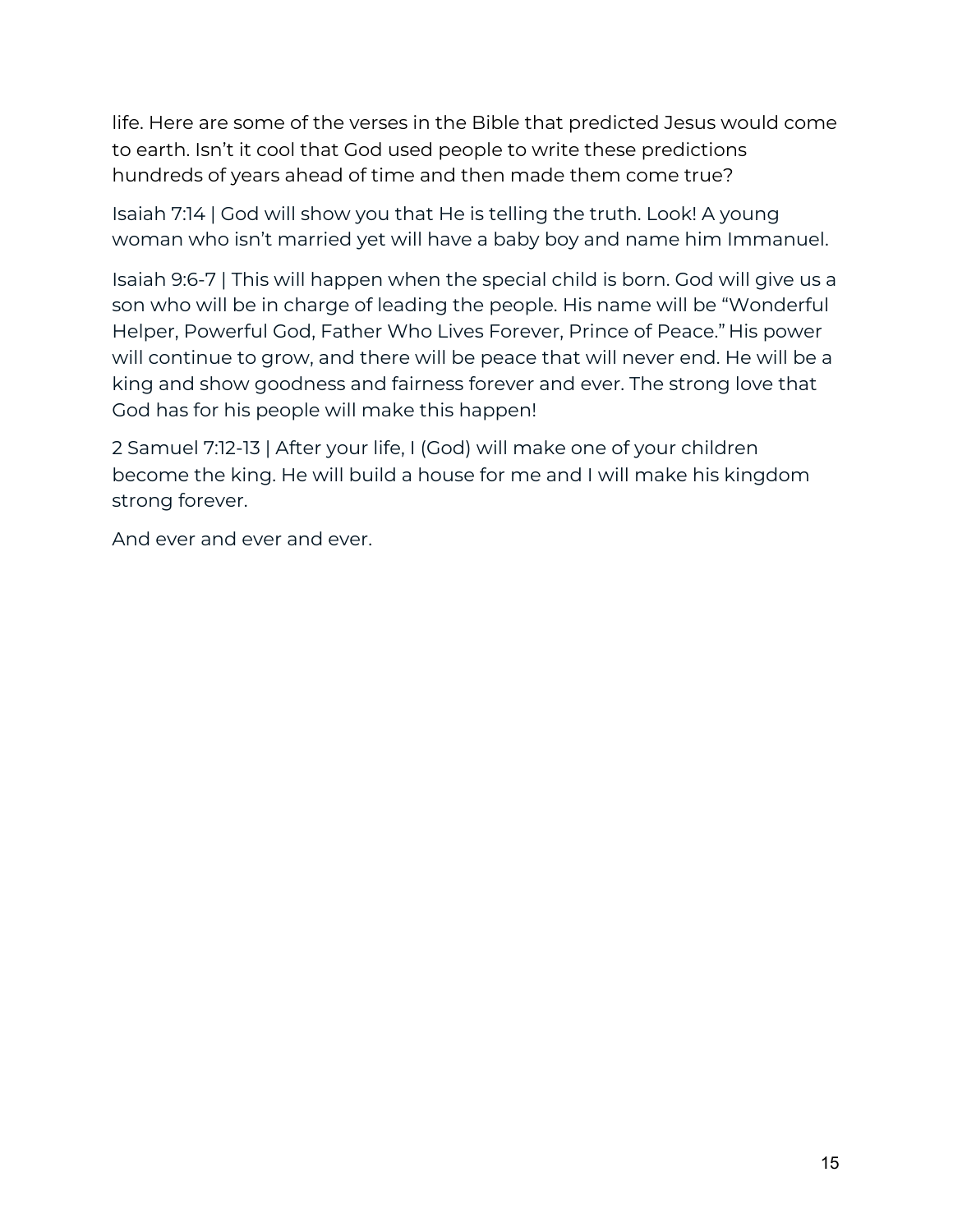#### Advent | Day 9, December 7 | Luke 1:34-38

**34** And Mary said to the angel, "How will this be, since I am a virgin?"

**35** And the angel answered her, "The Holy Spirit will come upon you, and the power of the Most High will overshadow you; therefore the child to be born will be called holy—the Son of God. **36** And behold, your relative Elizabeth in her old age has also conceived a son, and this is the sixth month with her who was called barren. **37** For nothing will be impossible with God." **38** And Mary said, "Behold, I am the servant of the Lord; let it be to me according to your word." And the angel departed from her.

**How surprising that the King of the whole universe would come to earth as a baby to a young, unmarried woman! But that's how the Bible predicted that Jesus would arrive.** "This will be how you know: look, a young woman will have a son and call him Immanuel" (Isaiah 7:14), which means "God who is with us."

**Since the very beginning of the Bible, God has loved His people and wanted them to love Him too. This is the moment when we learn that God is finally going to come to earth so that His people can know and love Him! The angel tells the young woman that God is going to use her to have a baby who would help people finally be able to know and love God. God loves to use unexpected people, like Mary, to make His big plan happen in the world.**

Mary would have been so surprised to hear that her baby would be the Messiah, the Savior of the world. The Bible said that the Savior would come from a young, unmarried woman, but what are the chances that it would have been her?! A woman who was not well-known at all is chosen to be the mom of the Savior of the universe!

People probably did not believe her when she told them what happened since she was not yet married, but when she heard the angel's message, she agreed to God's plan with lots of faith.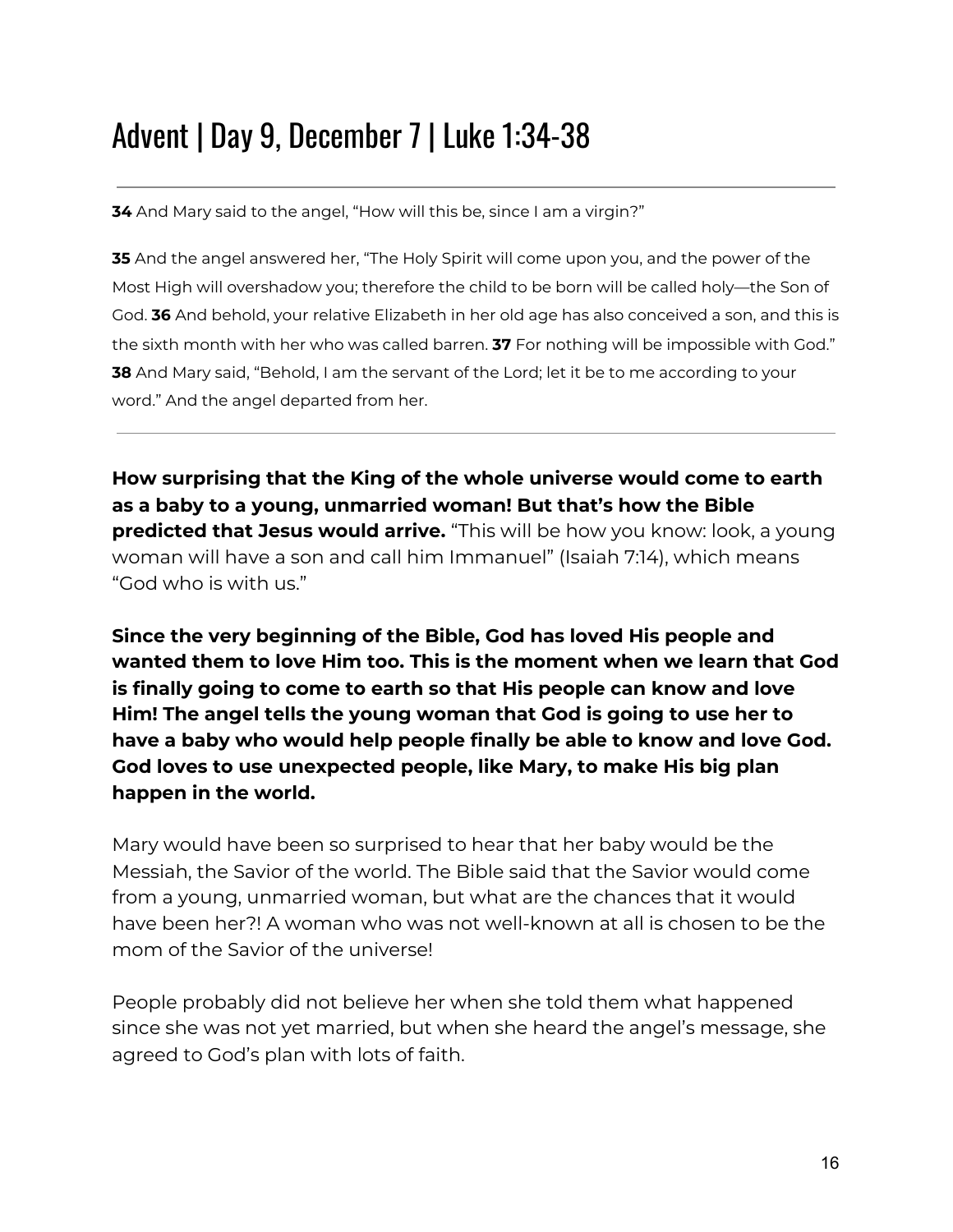Mary, a young, unmarried woman, and Elizabeth, an older woman who could not have children, had strong faith that God was with them. Imagine how much their friendship grew as both women believed and depended on God to do what He promised in their lives.

Like Mary and Elizabeth waited excitedly for their sons to be born who would change the world, how can you help others wait excitedly for Jesus to return? How do you think the women's faith would have encouraged people around them?

Faith is being confident that God is good and loves us - more confident than anything else in your life! I don't know where God will lead me, but I do know who is guiding me. (Martin Luther)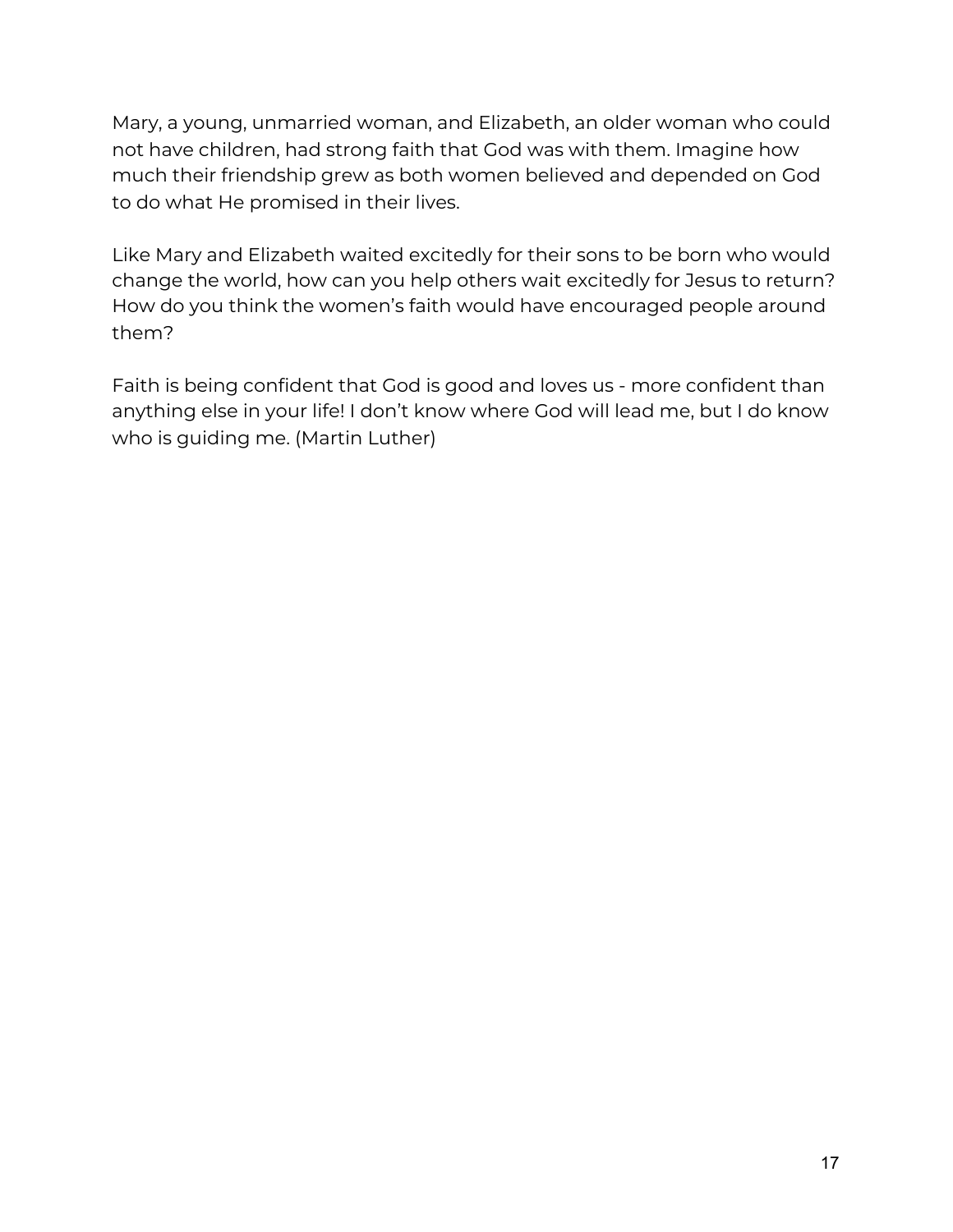### Advent | Day 10, December 8 | Luke 1:39-45

**39** In those days Mary arose and went with haste into the hill country, to a town in Judah, **40** and she entered the house of Zechariah and greeted Elizabeth. **41** And when Elizabeth heard the greeting of Mary, the baby leaped in her womb. And Elizabeth was filled with the Holy Spirit, **42** and she exclaimed with a loud cry, "Blessed are you among women, and blessed is the fruit of your womb! **43** And why is this granted to me that the mother of my Lord should come to me? **44** For behold, when the sound of your greeting came to my ears, the baby in my womb leaped for joy. **45** And blessed is she who believed that there would be a fulfillment of what was spoken to her from the Lord."

**Now Luke describes Elizabeth and her baby that is going to be born. As Mary visits her house with the baby Jesus inside her, we see John the Baptist inside his mom already showing the world that Jesus is special.** The angel Gabriel told Zechariah that his son John would prepare people for Jesus. **John let his mother know that she was around someone very special when she saw Jesus**. Elizabeth reacted by saying great things about God.

Mary was so happy to hear these words from Elizabeth. She has one of the biggest jobs ever and Elizabeth encourages her. We all need someone in our lives who sees us and encourages us to do God's plan for our lives.

**How do you react when you are close to Jesus? Do you want to jump because you are so happy? Do you think you are special to be near Him like Elizabeth did?** Are you encouraging people to live God's plan for their lives? **Christmas is coming - are you excited for the coming King, Jesus?**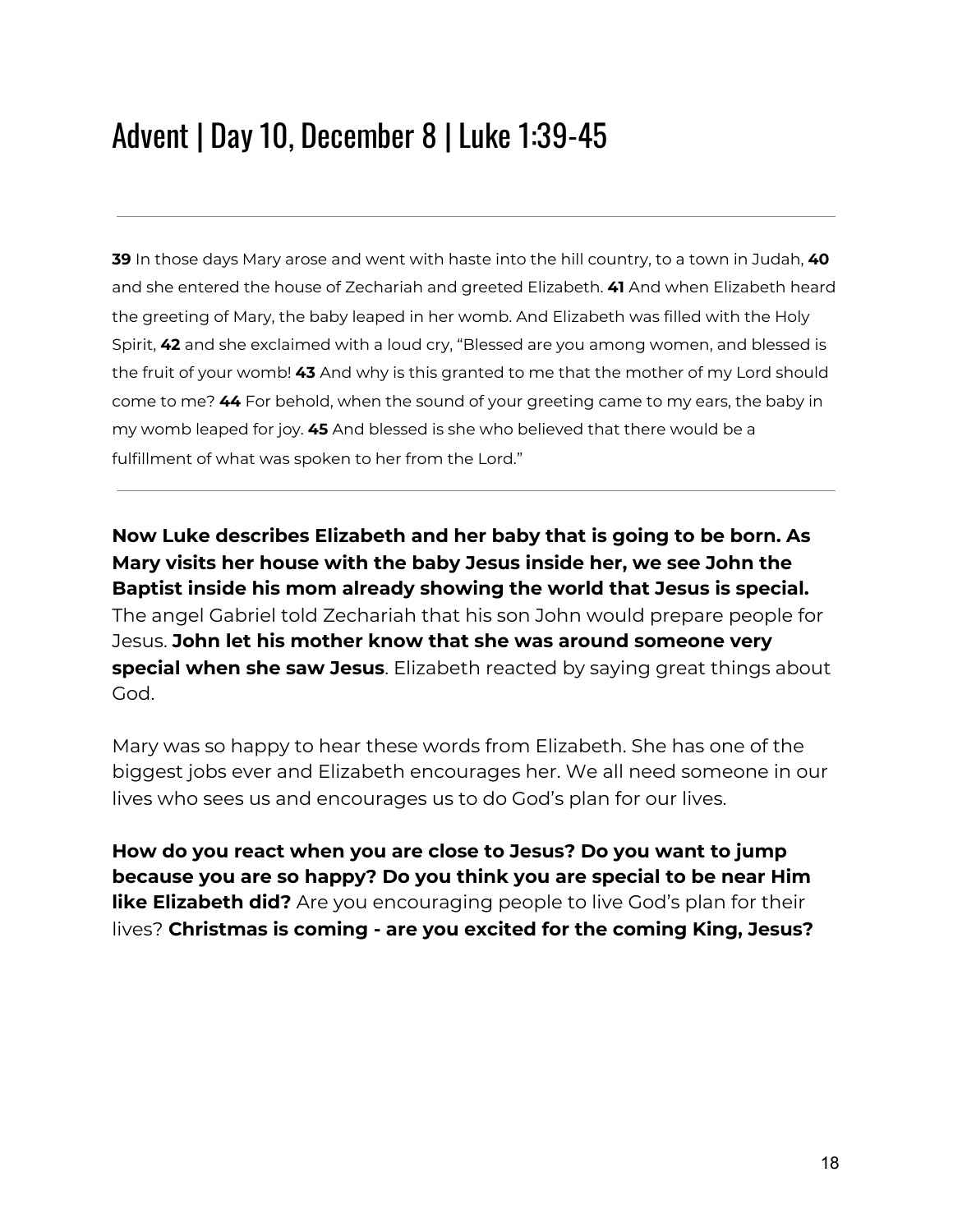### Advent | Day 11, December 9 | Luke 1:46-56

**46** And Mary said, "My soul magnifies the Lord, **47** and my spirit rejoices in God my Savior, **48** for he has looked on the humble estate of his servant. For behold, from now on all generations will call me blessed; **49** for he who is mighty has done great things for me, and holy is his name. **50** And his mercy is for those who fear him from generation to generation. **51** He has shown strength with his arm; he has scattered the proud in the thoughts of their hearts; **52** he has brought down the mighty from their thrones and exalted those of humble estate; **53** he has filled the hungry with good things, and the rich he has sent away empty. **54** He has helped his servant Israel, in remembrance of his mercy, **55** as he spoke to our fathers, to Abraham and to his offspring forever." **56** And Mary remained with her about three months and returned to her home.

**Mary's song is one of my favorite parts of the Bible.** Her thankfulness and amazement at God's greatness is obvious and we see parts of her song that are like verses in the Old Testament (the first half of the Bible).

**Mary's song is like the song of Hannah, the mother of the prophet Samuel (1 Samuel 2:1-10). Both women were told they were pregnant and the first thing they did was tell God how great He is.**

#### **We can learn a few things from Mary's song:**

#### Mary knew her Bible

Mary mentions the Old Testament multiple times, showing that she knew her Bible very well. She talks about Psalm 114, which talks about the Jewish holiday Passover. In the same way that the Jewish people celebrate Passover to remember how God saved them from Egypt, **the baby growing inside Mary would one day save the world from their sins (their actions that separated them from God).**

She understands her part in God's plan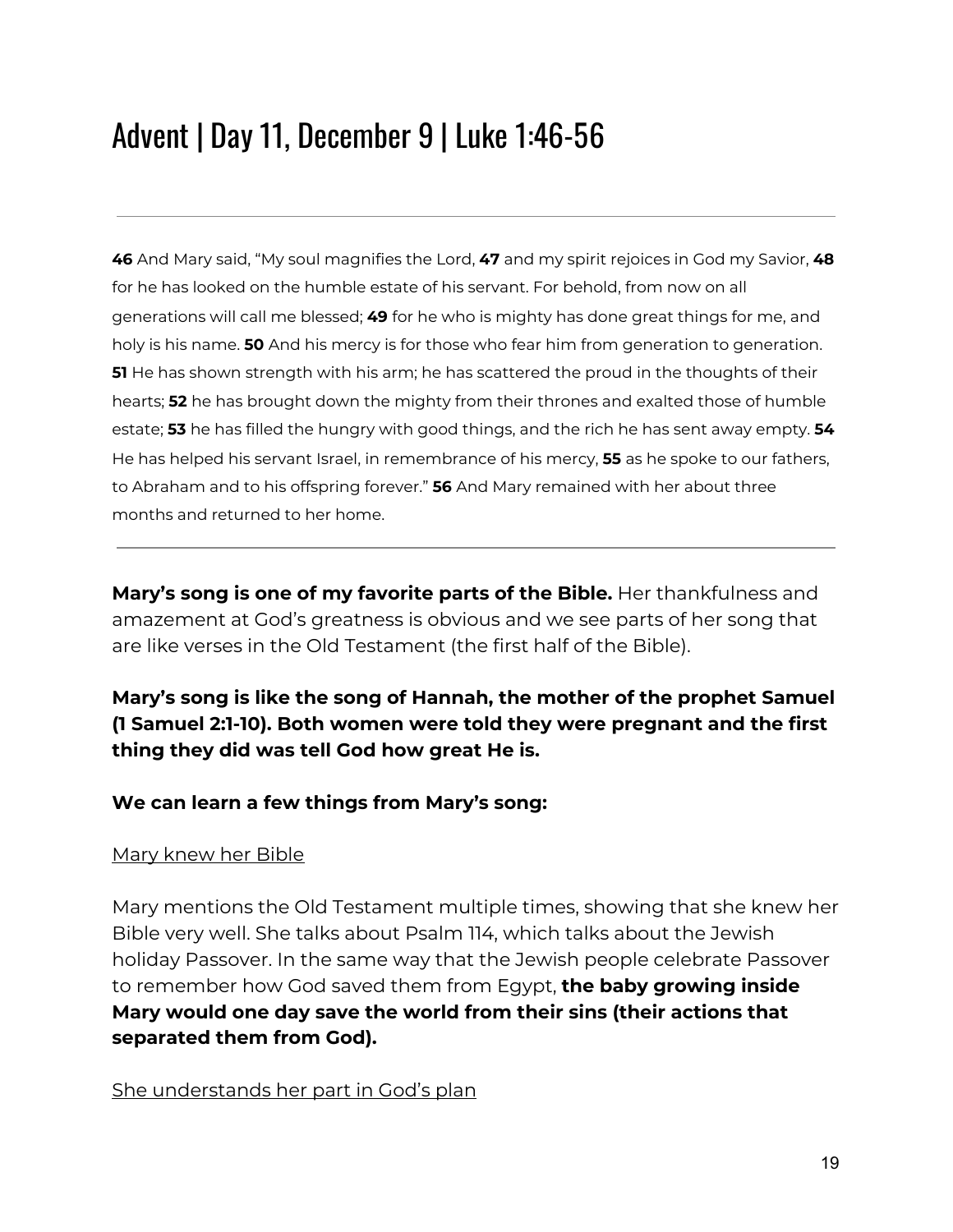Look at verses 48-49: **Mary says that from now on all people will say she was given a special gift from God, and she says that He is great.**

**Mary has chosen to let God use her in his plan to save the world with Jesus.** If God chose you for this extra special task in his plan to save the world, would you feel like it was because you did something great to deserve it or because you were better than other people?

That's not how God works. In the Bible, we see God often uses normal people to make the most important things happen, and Mary understands that. She says that people will say she is special because of what God has done for her, not anything she has done. **She gives all the credit to God.**

#### Mary celebrates even though God's plan hasn't been completed yet

**Mary thanks God right away. She believes God's plan and is happy to be part of it.** How often do we respond like her? How often do we completely trust God's promises? One pastor, Charles Spurgeon, said that most people don't even celebrate God when he has already given us something He promised, but Mary trusts God so much that she celebrates before she gets what God promises her. Mary is quick to give God all the credit He deserves.

**I hope that this month we can celebrate and thank God for our lives.** This year has been hard, but may we grow closer to each other and to God.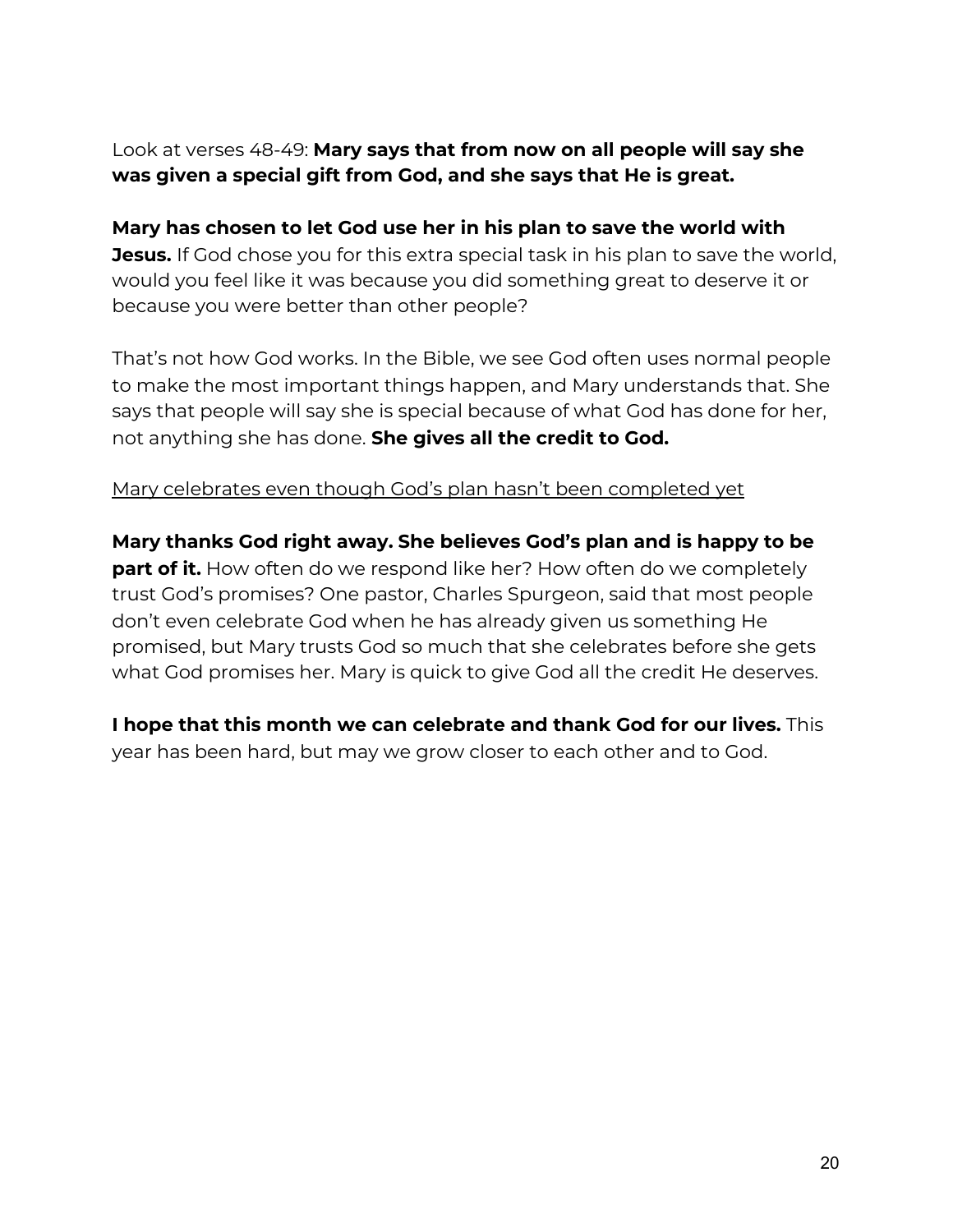### Advent | Day 12, December 10 | Luke 1:57-66

**57** Now the time came for Elizabeth to give birth, and she bore a son. **58** And her neighbors and relatives heard that the Lord had shown great mercy to her, and they rejoiced with her. **59** And on the eighth day they came to circumcise the child. And they would have called him Zechariah after his father, **60** but his mother answered, "No; he shall be called John." **61** And they said to her, "None of your relatives is called by this name." **62** And they made signs to his father, inquiring what he wanted him to be called. **63** And he asked for a writing tablet and wrote, "His name is John." And they all wondered. **64** And immediately his mouth was opened and his tongue loosed, and he spoke, blessing God. **65** And fear came on all their neighbors. And all these things were talked about through all the hill country of Judea, **66** and all who heard them laid them up in their hearts, saying, "What then will this child be?" For the hand of the Lord was with him.

**God's kindness is something we can't completely understand because it is so great. The Bible tells us that God's love and kindness never ends** (Lamentations 3:22-23)**. He has more kindness for us every day. But how often do we thank God for the kindness he shows us every day? I don't do it enough. We have so many reasons to thank God!**

At the beginning of these verses, we see people come visit Elizabeth because they have heard of the great kindness that God has shown her by giving her a child. They are celebrating!

But God does even more. **God lets Zechariah talk again after not being able to speak for 9 months. What does Zechariah first say? Instead of being mad at God for making him quiet for so long, he starts thanking God right away.**

**Let's take time today to thank God for His kindness. No matter how big or small His kindness might seem today, let's take time to celebrate Him with our words!**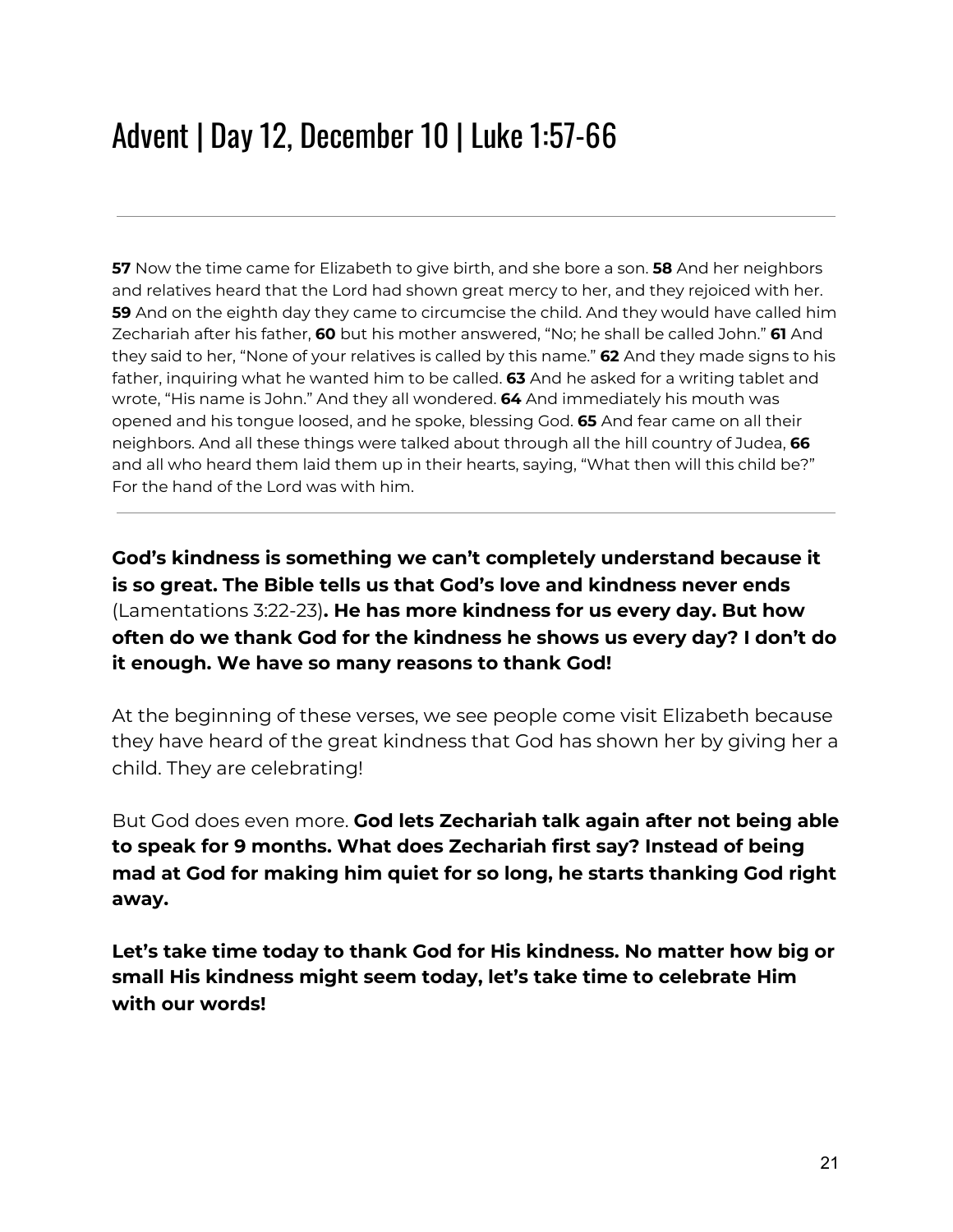### Advent | Day 13, December 11 | Luke 1:67-80

**67** And his father Zechariah was filled with the Holy Spirit and prophesied, saying, **68** "Blessed be the Lord God of Israel, for he has visited and redeemed his people **69** and has raised up a horn of salvation for us in the house of his servant David, **70** as he spoke by the mouth of his holy prophets from of old, **71**that we should be saved from our enemies and from the hand of all who hate us; **72** to show the mercy promised to our fathers and to remember his holy covenant, **73** the oath that he swore to our father Abraham, to grant us **74** that we, being delivered from the hand of our enemies, might serve him without fear, **75** in holiness and righteousness before him all our days. **76** And you, child, will be called the prophet of the Most High; for you will go before the Lord to prepare his ways, **77** to give knowledge of salvation to his people in the forgiveness of their sins, **78** because of the tender mercy of our God, whereby the sunrise shall visit us from on high **79** to give light to those who sit in darkness and in the shadow of death, to guide our feet into the way of peace." **80** And the child grew and became strong in spirit, and he was in the wilderness until the day of his public appearance to Israel.

I don't know about you, but my first words after having been silent and unable to speak for months would probably not be, "how amazing is the Lord God of Israel." It makes you wish that we would react like that, doesn't it? **God kept his promise and it filled Zechariah with joy and thanks. God visited and saved His people just like He promised He would. Now we are forgiven of everything we do that separates us from God.**

**The last book of the Bible tells us that one day we will not need a sun because we will be with God and He will be our light. We can thank and love God without being afraid because Jesus lets us take the credit for the perfect life that He lives. Because of Jesus, God now sees us as special and doing things that make him happy with us. Wow! That is good news!**

These verses thank God, but also are a prediction from God. As Zechariah predicts his son's future, only 2 of the 12 verses are actually about his John. The other verses are about how John is part of Jesus' life and mission. How do you describe yourself? By the things you like to do? By your family? By what type of person you are? Do you think about yourself as part of Jesus' life and mission?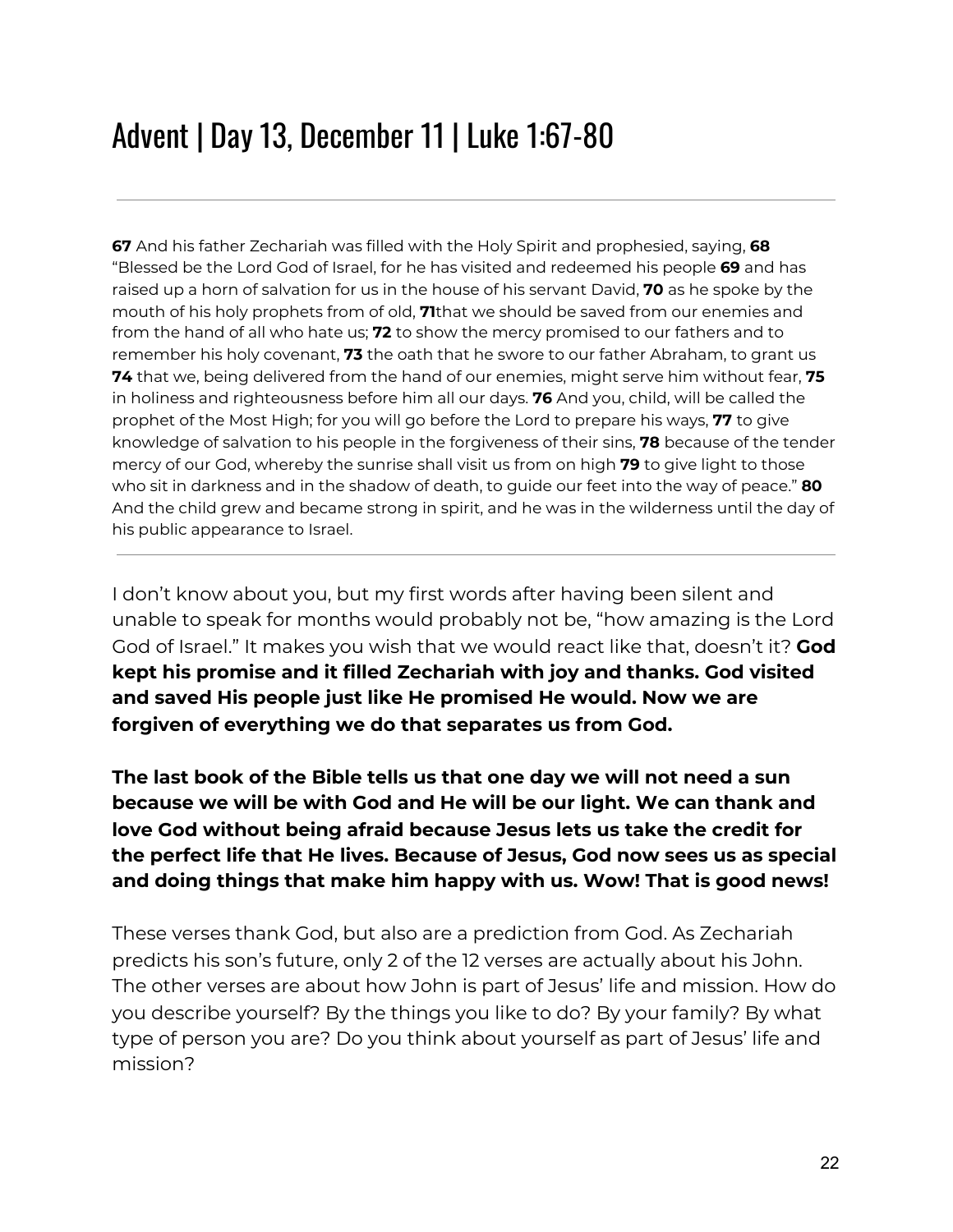Our life makes the most sense when we think of who we are because of Jesus. **We are God's children who he loves so much!** We are saved from punishment because we believe in Jesus. It's not because we do something right; it's only because God saves us as a gift to us (Ephesians 2:8-9). Take time today to pray and write about who you are because of Jesus. Then thank Him.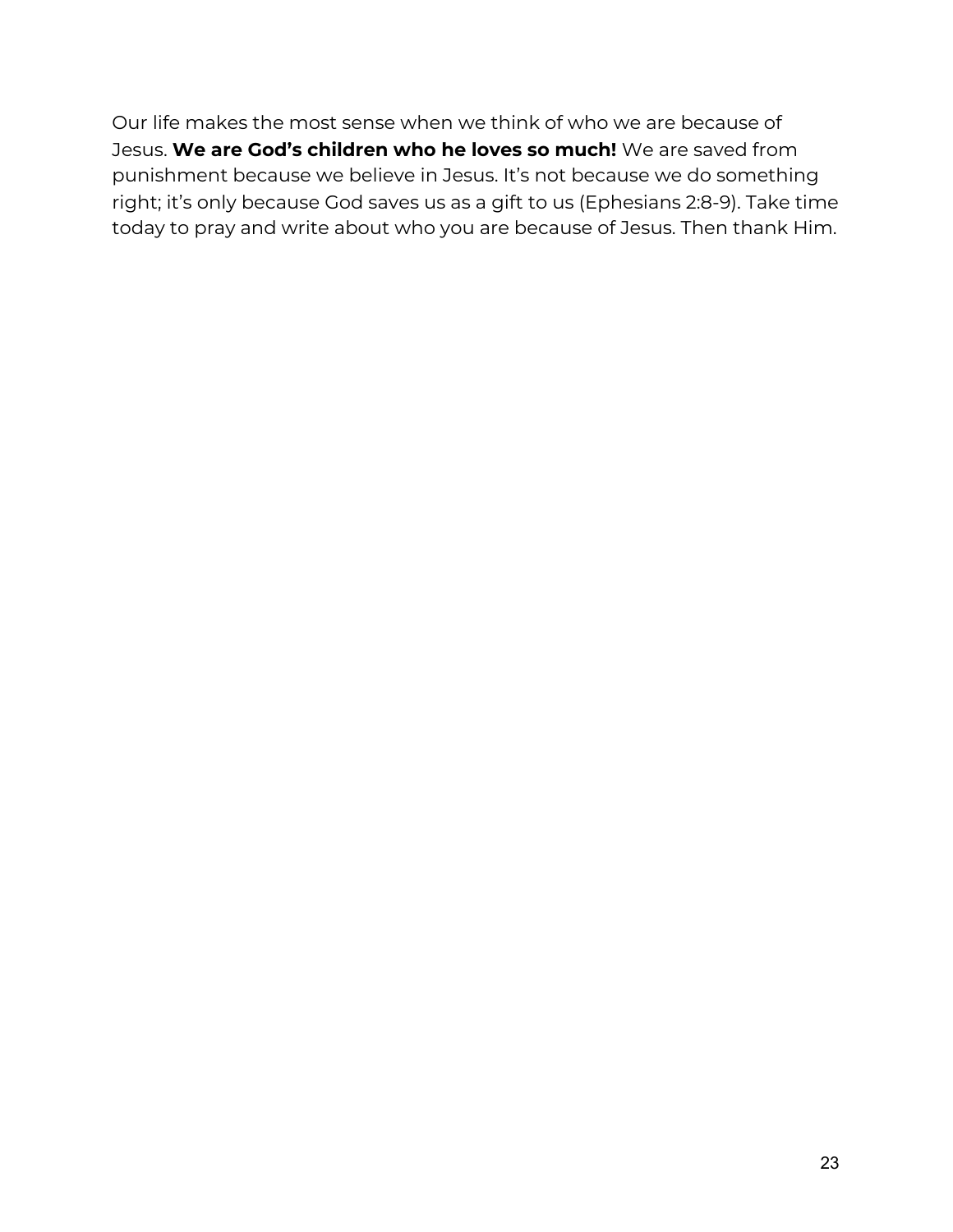### Advent | Day 14, December 12 | Luke 2:1-7

**1** In those days a decree went out from Caesar Augustus that all the world should be registered. **2** This was the first registration when Quirinius was governor of Syria. **3** And all went to be registered, each to his own town. **4** And Joseph also went up from Galilee, from the town of Nazareth, to Judea, to the city of David, which is called Bethlehem, because he was of the house and lineage of David, **5** to be registered with Mary, his betrothed, who was with child. **6** And while they were there, the time came for her to give birth. **7** And she gave birth to her firstborn son and wrapped him in swaddling cloths and laid him in a manger, because there was no place for them in the inn.

He is here.

#### **Imagine how all of heaven would have been focusing on this one baby in this one manger (a box for feeding animals) in this one little town.** He is the great great great great great...great grandchild of Eve who God promised in the beginning of the Bible (Genesis 3:15). He is the one from God who would sacrifice himself to take away all the sins in the world (John 1:29), the only One who is great enough to finish God's plan (Revelation 5).

But this night, **Jesus is a baby wrapped up, laying on hay. His mother is tired. His father is amazed. Heaven is ready to celebrate. This is what all of heaven and earth has been waiting for: the God of everything was born as a tiny child in order to save the world.**

Here are the words from one version of the song Silent Night. **Rest today and think about the gift that we could never earn: Jesus, God with us.**

#### Silent Night (lyrics adapted slightly)

How do you fix a broken world? Give it a gift it could never earn. Give it love that it doesn't deserve. Send it a Son who is a Savior.

It was a silent night. A special night. All was calm, And all was bright. The young woman was a Mother and the Child was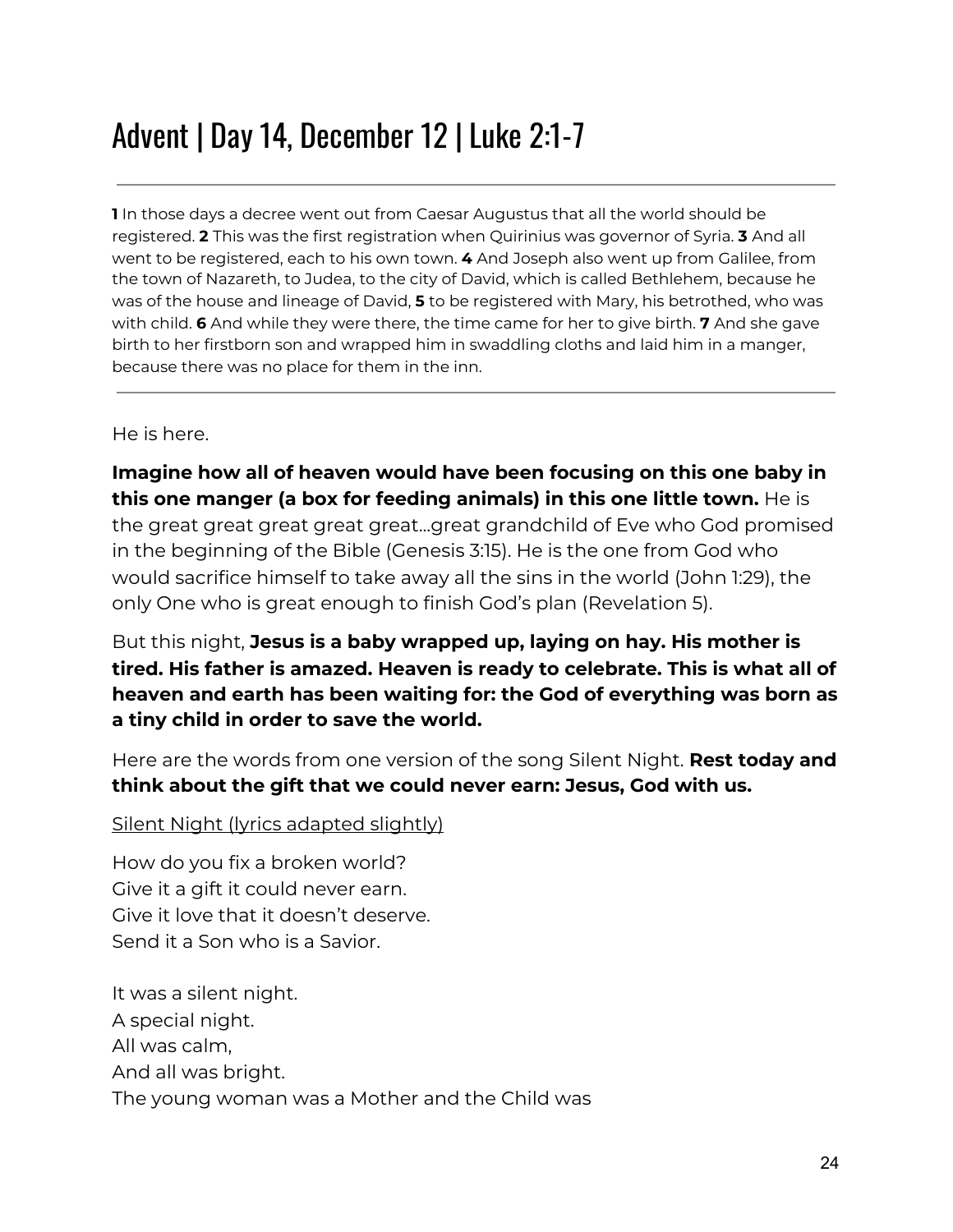God as an infant so little and calm.

*Hush, hush* I hear the clouds singing of His glory, singing *Hush, hush.* I see the sky showing God the Father's heart, singing *Hush, hush.* I see the stars bowing, Heaven is smiling down, singing *Hush, hush.* God is making my wrongs right, bringing me eternal life on a silent night.

How do you repay the gift of life? How do you say thanks for a sacrifice? Because silver and gold aren't enough, So I'm giving God my heart as my reply.

It was a silent night. A special night. All was calm. And all was bright. The young woman was a Mother and the Child was God as an infant so little and calm.

*Hush, hush* I hear the clouds singing of His glory, singing *Hush, hush.* I see the sky showing God the Father's heart, singing *Hush, hush.* I see the stars bowing, Heaven is smiling down, singing *Hush, hush.* God is making my wrongs right, bringing me eternal life on a silent night.

Oh, a child is born for the world. A Son is given to the world on a silent night. All the greatness, all the respect On a silent night.

<https://youtu.be/RIjVCY0mquk>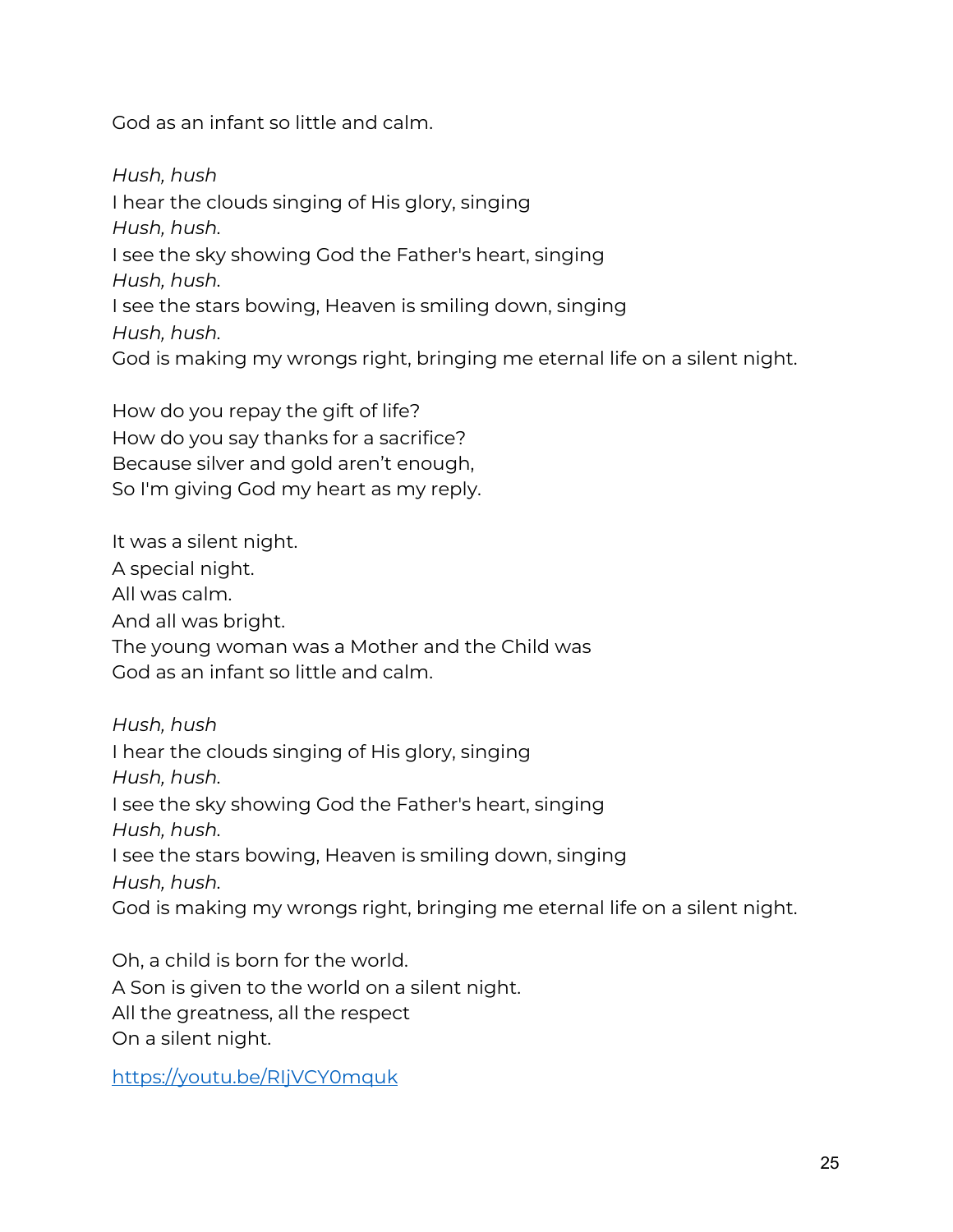### Craft | Week 2, Peace | Luke 1:68-79 Zechariah's Prophecy

# Vanilla Peppermint Play Dough

**68** "Blessed be the Lord God of Israel, for he has visited and redeemed his people

**69** and has raised up a horn of salvation for us in the house of his servant David,

**70** as he spoke by the mouth of his holy prophets from of old,

**71** that we should be saved from our enemies and from the hand of all who hate us;

**72** to show the mercy promised to our fathers and to remember his holy covenant,

**73** the oath that he swore to our father Abraham, to grant us

**74** that we, being delivered from the hand of our enemies, might serve him without fear,

**75** in holiness and righteousness before him all our days.

**76** And you, child, will be called the prophet of the Most High; for you will go before the Lord to prepare his ways,

**77** to give knowledge of salvation to his people in the forgiveness of their sins,

**78** because of the tender mercy of our God, whereby the sunrise shall visit us from on high **79** to give light to those who sit in darkness and in the shadow of death, to guide our feet

into the way of peace."

#### **What you need:**

- 2 cups all-purpose flour
- $\bullet$   $\frac{3}{4}$  cup salt
- 4 tsp cream of tartar
- 2 cups water
- 2 tbs vegetable oil
- $\bullet$   $\frac{1}{2}$  tbsp peppermint extract or 8-10 drops peppermint essential oil
- 1 tbsp vanilla extract
- Food coloring (optional)\*
- Glitter (optional)

#### **What to do:**

- 1. Combine all ingredients into a medium saucepan and stir together over low heat. Stir constantly until a dough begins to form and pulls away from the edges of the pot, about 15 minutes.
- 2. Just before taking the dough off the heat, add the peppermint extract/oil. Remove from the pot and place on the counter to cool.
- 3. Store in a Ziploc bag or sealable jar for up to 3 months!

\*If you're making one color of playdough, add the food coloring at the same stage as the extract. If you *are making more than one color, let the playdough cool enough to handle first. Separate the dough into desired amounts in plastic bags and knead in the food coloring drops.*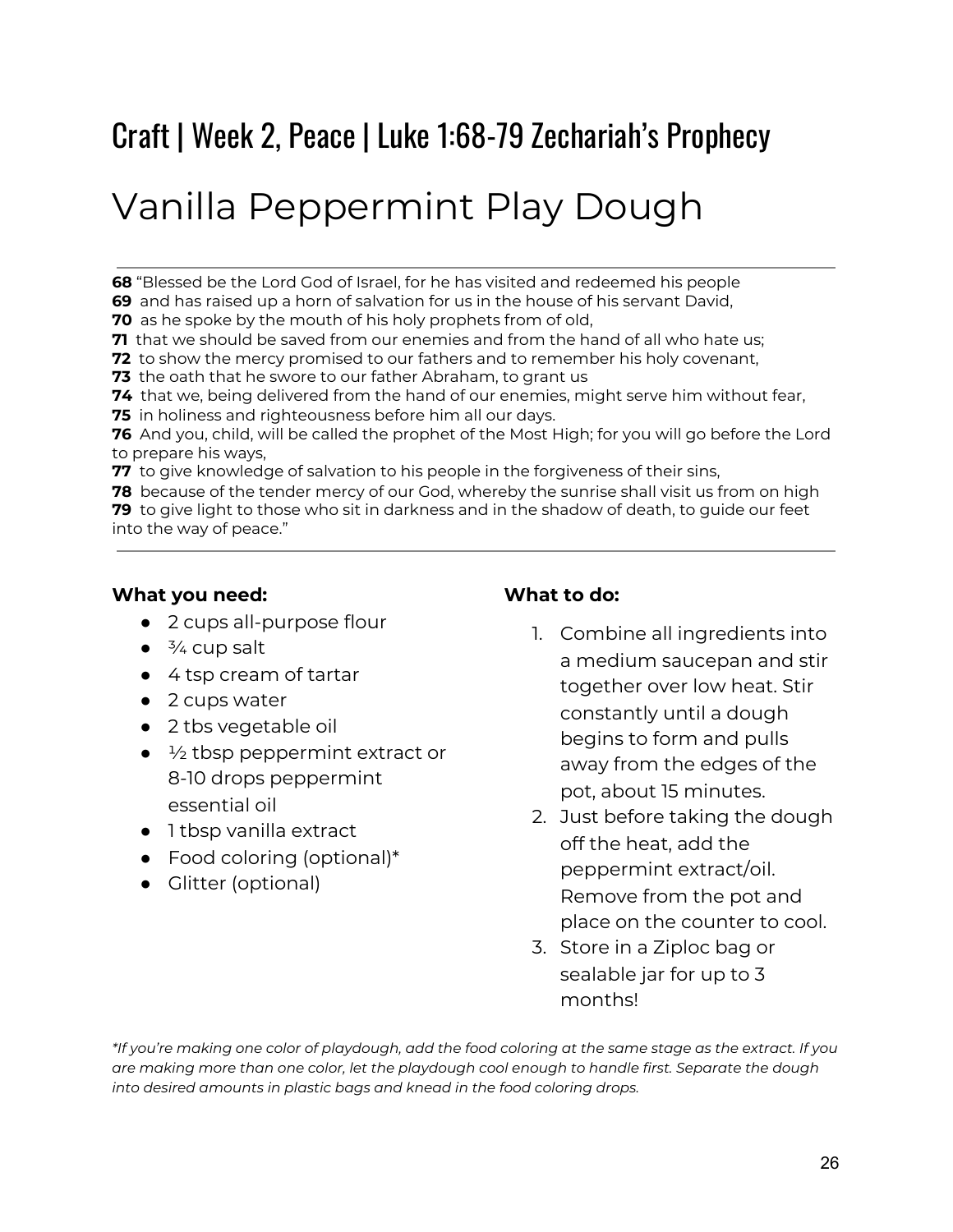### Advent | Day 15, December 13 | Luke 2:8-14

**8** And in the same region there were shepherds out in the field, keeping watch over their flock by night. **9** And an angel of the Lord appeared to them, and the glory of the Lord shone around them, and they were filled with great fear. **10** And the angel said to them, "Fear not, for behold, I bring you good news of great joy that will be for all the people. **11** For unto you is born this day in the city of David a Savior, who is Christ the Lord. **12** And this will be a sign for you: you will find a baby wrapped in swaddling cloths and lying in a manger." **13** And suddenly there was with the angel a multitude of the heavenly host praising God and saying, 14 "Glory to God in the highest, and on earth peace among those with whom he is pleased!"

**The first people who were told that Jesus was born were shepherds who were taking care of the sheep in a field nearby. That is interesting because Jesus is called the Good Shepherd since he takes care of us. Jesus was born in "the town of David." This is the town where David, the great king of Israel, was born. Jesus is even greater than David; he's an even greater King!**

**In the time of Jesus, shepherds would give their best lambs to God as a sacrifice to ask forgiveness for disobeying God.** This is a picture of what God Himself would end up doing for us through Jesus. **Jesus is called the "Lamb of God" because He sacrifices himself to save the whole world and forgive us for disobeying God.** In all of the Bible, other sacrifices were given to God by good men like Abel (Genesis 4:4), Noah (Genesis 8:20), Abraham (Genesis 22:13), and Job (Job 1:5), but none of those could forgive the whole world. In the time of Moses, God told the people specific ways to give Him sacrifices, and over the years the people sacrificed millions of animals to God.

**It is possible that the shepherds in the field close to where Jesus was born were taking care of sheep that would be used as sacrifices to God. These shepherds understood how much care it took to raise a lamb good enough for sacrifice, so they are amazed to hear the angels tell them that the perfect "Lamb of God has come!"**

Jesus is the last and perfect sacrifice, born of a young woman and completely without sin since He always lived life how God wants us to live. He was perfect in every way.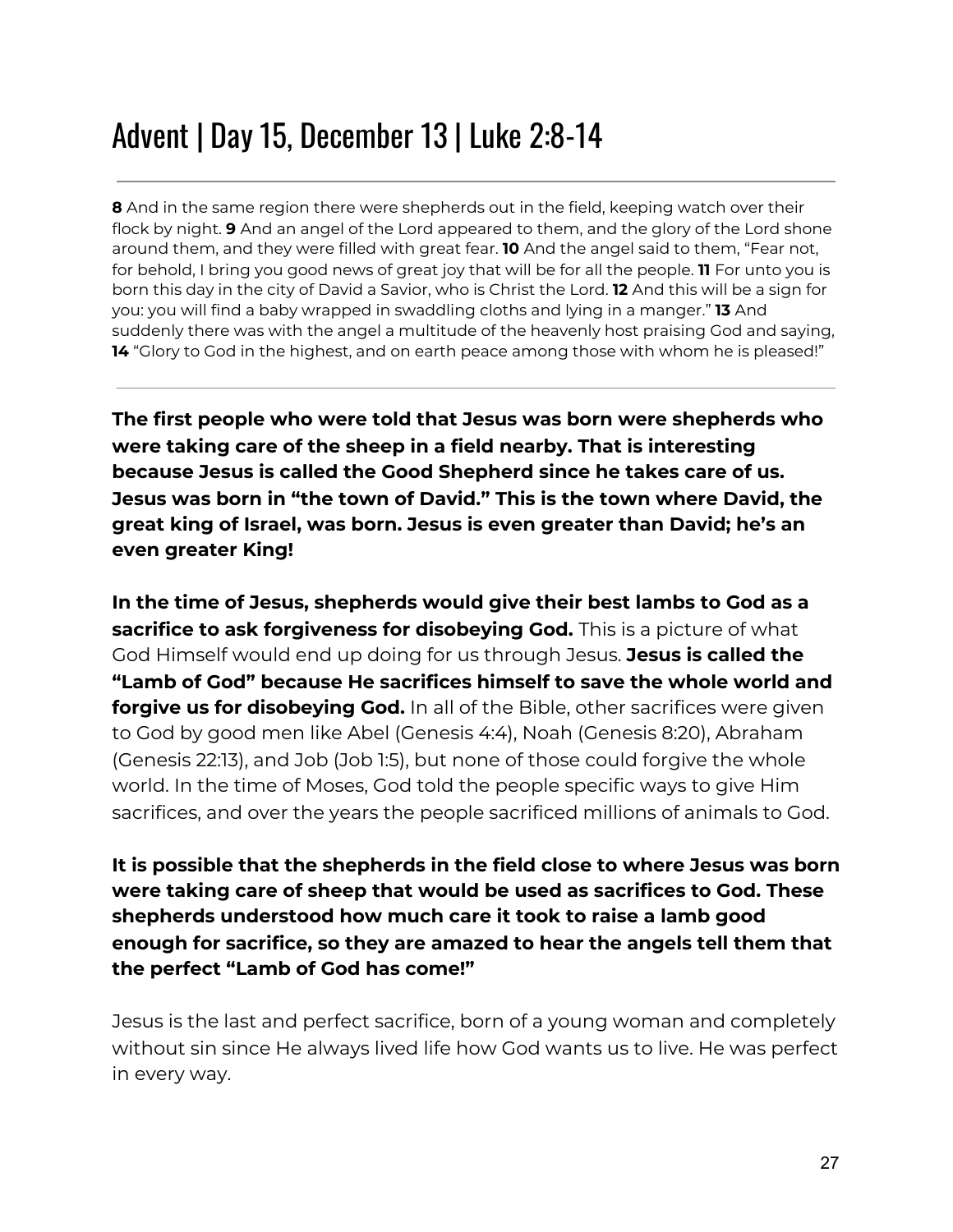### Advent | Day 16, December 14 | Luke 2:15-20

**15** When the angels went away from them into heaven, the shepherds said to one another, "Let us go over to Bethlehem and see this thing that has happened, which the Lord has made known to us." **16** And they went with haste and found Mary and Joseph, and the baby lying in a manger. **17** And when they saw it, they made known the saying that had been told them concerning this child. **18** And all who heard it wondered at what the shepherds told them. **19** But Mary treasured up all these things, pondering them in her heart. **20** And the shepherds returned, glorifying and praising God for all they had heard and seen, as it had been told them.

**In these verses, we see the first visitors the Bible describes who came to meet the Son of God - the shepherds from the fields.** These ordinary people are told by an angel of God that the promised Savior was born and they go right away to meet the baby. I'm sure they were amazed to see a manger (animal food box), a baby, and a mom and dad who would soon hear the shepherds' amazing story of seeing angels who told them about the promised Savior. **If Mary was unsure of anything, the shepherds were there to remind her of who her baby truly was: the Savior who God promised to the people of Israel hundreds of years ago. I'm sure it was a lot to think about!**

**The shepherds' story encouraged the new mother. As Mary thought in her heart about their words , it was another reminder of God's plan for her: to raise the Son of God so he can complete His mission.** His mission is just starting and will be finished over 30 years later when he becomes the Savior who came back to life. **Everything during Jesus' life will matter to Mary, to the shepherds, and to us today.**

Have you thought about what the day Jesus was born means? What do these verses and Jesus' life later as an adult mean to you? Have you been telling the story of His arrival to people like the shepherds did? Christmas is coming; are you telling people about the coming King?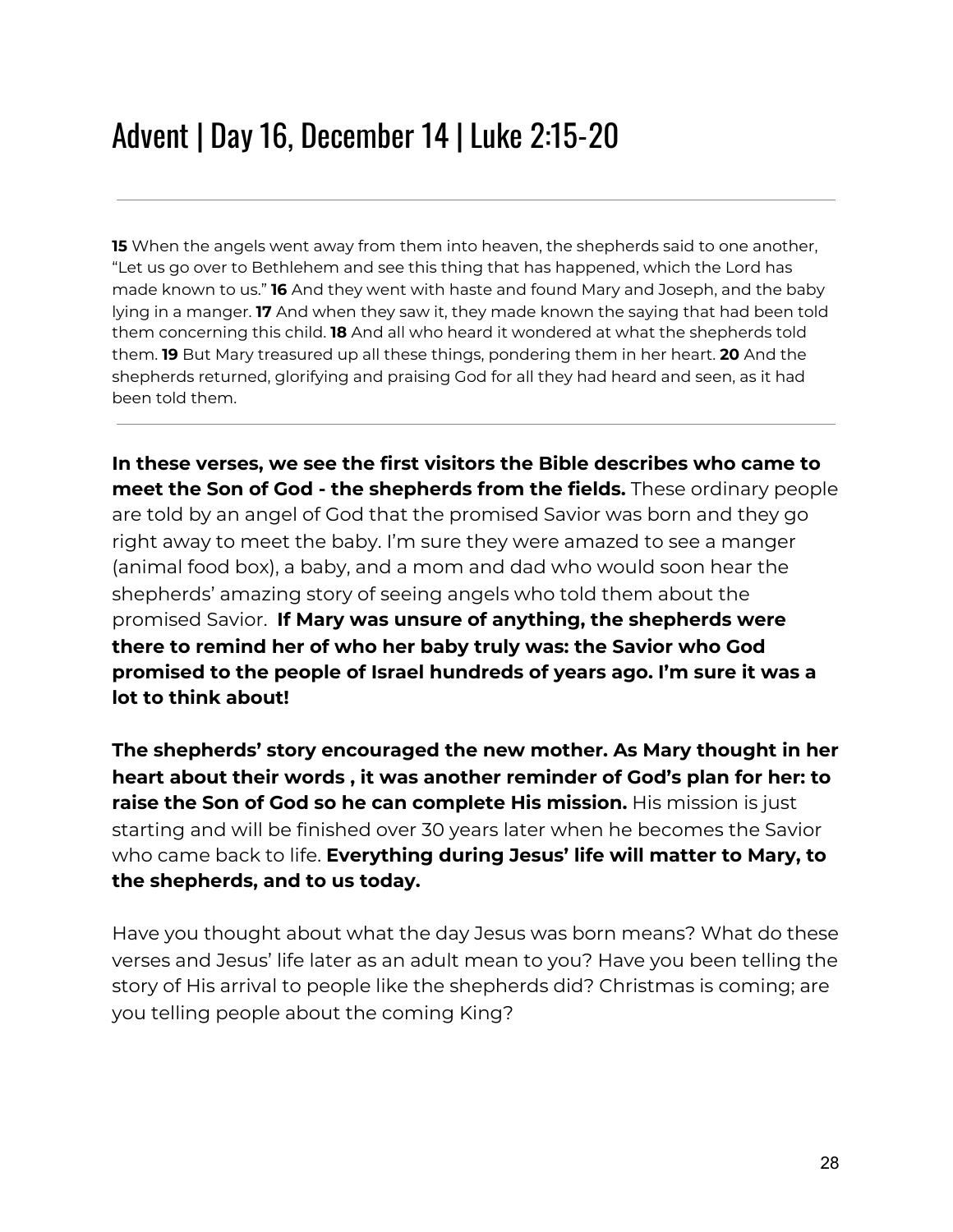### Advent | Day 17, December 15 | Luke 2:21-24

**21** And at the end of eight days, when he was circumcised, he was called Jesus, the name given by the angel before he was conceived in the womb. **22** And when the time came for their purification according to the Law of Moses, they brought him up to Jerusalem to present him to the Lord **23** (as it is written in the Law of the Lord, "Every male who first opens the womb shall be called holy to the Lord") **24** and to offer a sacrifice according to what is said in the Law of the Lord, "a pair of turtledoves, or two young pigeons."

After Jesus was born, Mary and Joseph had a job to do. The Jewish law from God had requirements for different times in someone's life (Leviticus 12), and one of the requirements was for when someone was born.

**Mary followed the law for what was supposed to be done with Jesus when he was eight days old**, which showed that Mary and Joseph loved to do what God says. It also made sure that Jesus would be able to obey all parts of the Jewish law in His life.

The requirements here for babies were in the law so that people would remember that we are all born with sin - we all naturally disobey God and need to be purified, or cleaned to be with Him. **Jesus was the only person who was born and lived his whole life without sin, but we see in the Bible that even as a baby, Jesus came to live His life like us.**

#### **Even as a baby, Jesus was already beginning to take away the sins of the world by following the law perfectly.**

We also see in verse 24 that Mary gives what was known as "the offering of the poor." The law said that people had to give a lamb to God, but if they could not afford a lamb, they could offer two turtle doves or two pigeons instead. That's how we know that Jesus was born in an ordinary home. He was born to a home that couldn't afford expensive things, not even a lamb.

But God gave a different lamb for a bigger purpose. Jesus was the most important lamb. **He lived his whole life like the law says and then sacrificed Himself to pay for our sins and save us from the punishment we deserve for not obeying God's law.**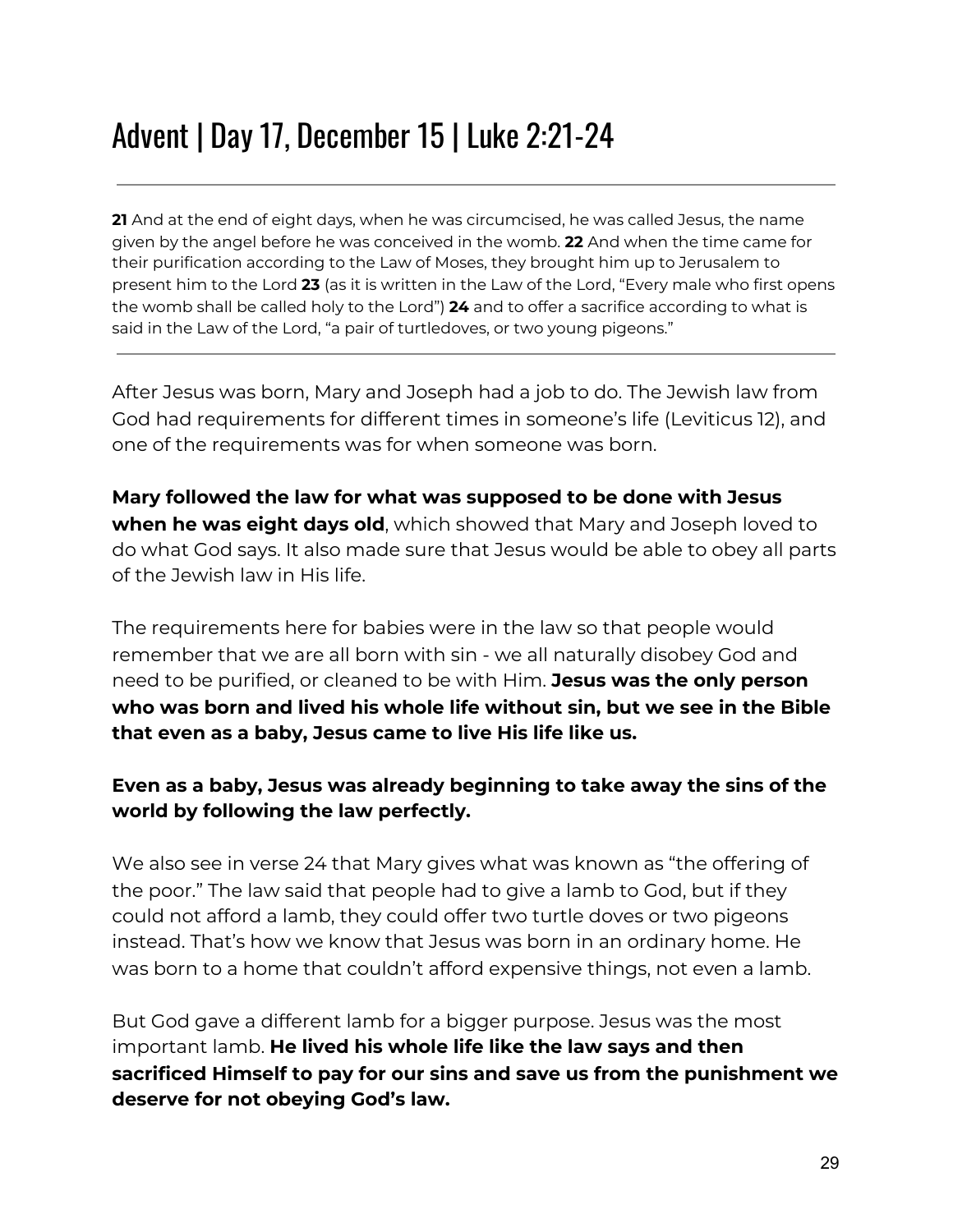#### **He gave us a gift that we could never give ourselves - forgiveness and love from God.**

Jesus was the lamb for all of us, when all we could afford is two turtledoves.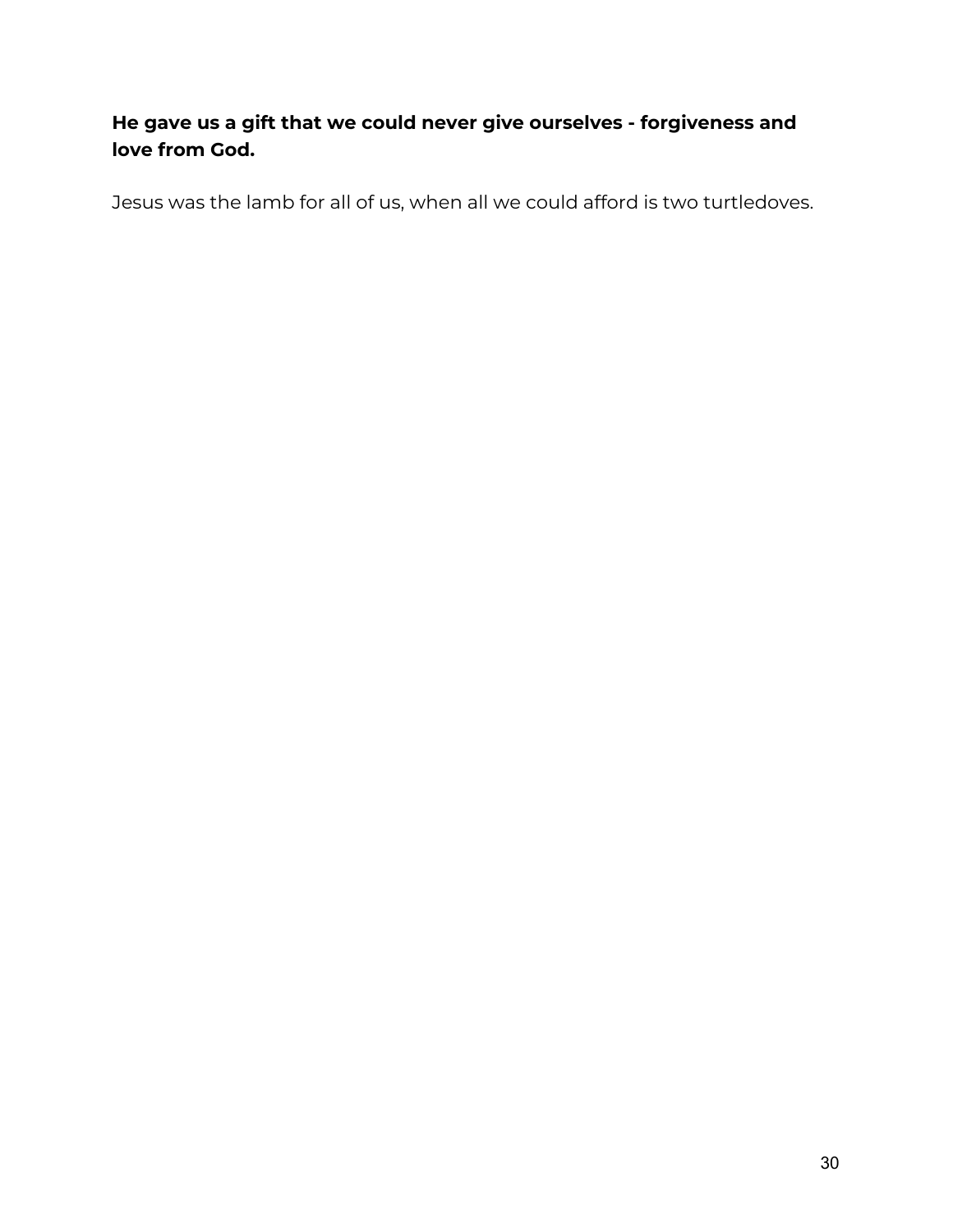## Advent | Day 18, December 16 | Luke 2:25-32

**25** Now there was a man in Jerusalem, whose name was Simeon, and this man was righteous and devout, waiting for the consolation of Israel, and the Holy Spirit was upon him. **26** And it had been revealed to him by the Holy Spirit that he would not see death before he had seen the Lord's Christ. **27** And he came in the Spirit into the temple, and when the parents brought in the child Jesus, to do for him according to the custom of the Law, **28** he took him up in his arms and blessed God and said, **29** "Lord, now you are letting your servant depart in peace, according to your word; **30** for my eyes have seen your salvation **31** that you have prepared in the presence of all peoples, **32** a light for revelation to the Gentiles, and for glory to your people Israel."

**One of the great things about Advent is that it's the time of waiting. We wait four Sundays in a row before we finally get to celebrate that our Savior was born.** Each day we slowly get closer and closer to this celebration, time to remember, and hope about the future. This time of Advent reminds us about what we are always doing - waiting for Jesus to come again as He promised.

**In today's reading, we see Simeon who was also trusting and waiting for Jesus. God had promised that Simeon would not die until he saw the Christ, the Savior. This was what Simeon had hoped for and waited for. We see him in the temple waiting as he probably did every day.** God had not told him when this Christ would come, just that he would not die before he saw Him. **How wonderful it is that we get to see this promise answered in the Bible! Simeon knows as soon as he sees Jesus that He was the person that God had promised he would see.**

Let's take a minute to think about how good and true Simeon's words are as he thanks God for finally being able to see the Savior of the world. "Lord, now I have peace in my life, just as you said; because I have seen the person you will use to save the world, to bring truth to everyone, and to make your people in Israel admired." We have also seen the person that God promised to do these things.

**Spend some time today thanking God for his special gift of Jesus, the Savior who people hoped and waited so long to arrive.**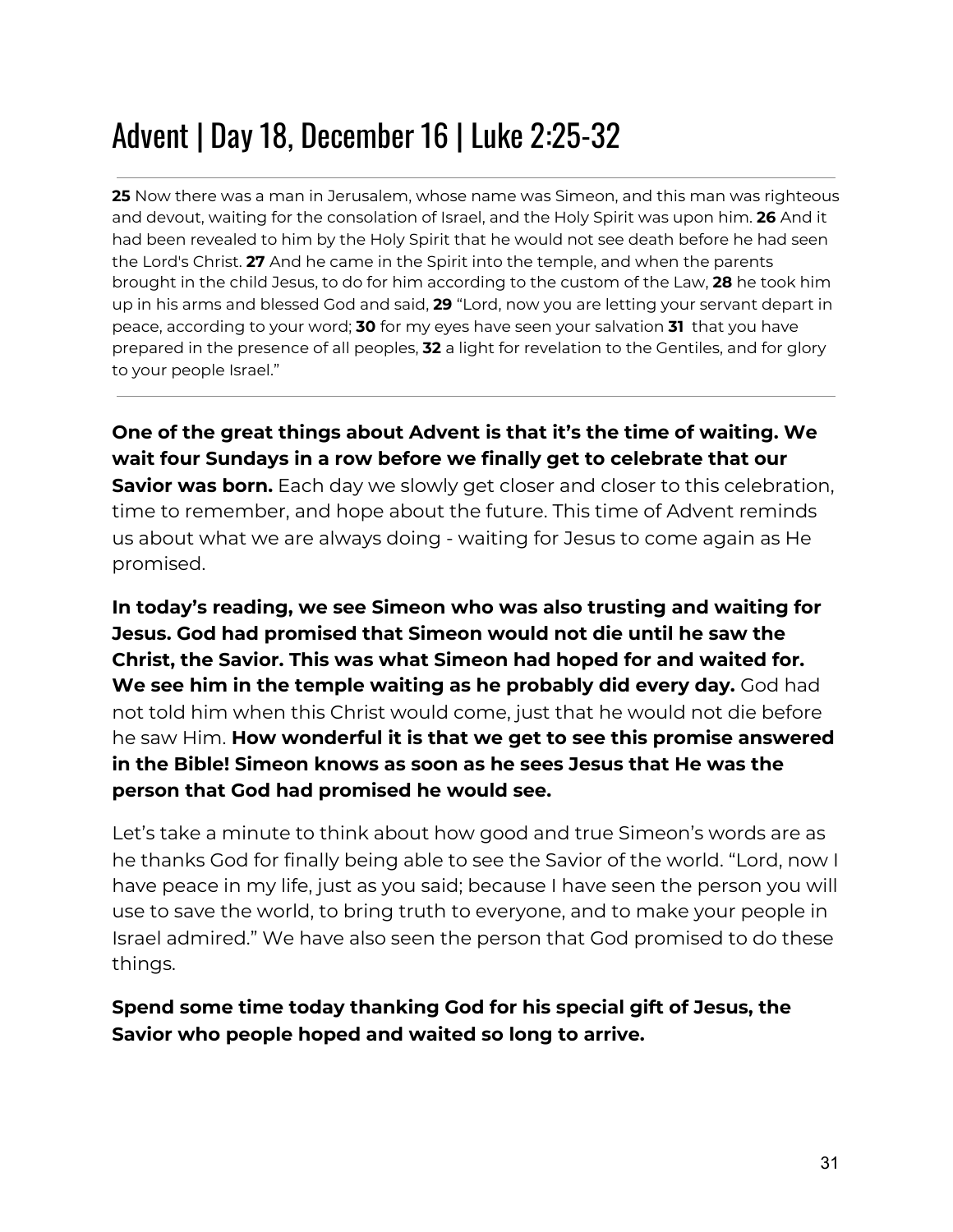### Advent | Day 19, December 17 | Luke 2:33-35

**33** And his father and his mother marveled at what was said about him. **34** And Simeon blessed them and said to Mary his mother, "Behold, this child is appointed for the fall and rising of many in Israel, and for a sign that is opposed **35** (and a sword will pierce through your own soul also), so that thoughts from many hearts may be revealed."

**Lots of people would later be amazed at Jesus like his parents were** people who heard Him teach, people who He healed, people who saw Him do miracles, and even people who just heard stories about Him. **But there were also a lot of people who heard and saw the same things but did not like Him**, including the people who were from His city and Bible leaders.

In verse 34, Simeon's words are like another Bible verse (Isaiah 8:14) that says God's Savior would make some people in Jerusalem angry. Yesterday, we read that Jesus would be a light showing truth to people (verses 30-32), but Jesus is also a light that shows what people are thinking in their hearts.

He was chosen to help some people grow but some people would fall, or turn away from God. **Not everyone would be amazed by Jesus and grow toward God by following Him. Many people will disagree with Him and end up turning away from God.** God has always wanted our hearts - for us to love Him more than anything else - and these verses remind us that God can see what we really think about Him.

**The Bible says that because we are sinful (that we don't always want to obey God), there are times when we disagree with Jesus. Today, let's ask Jesus to show us how our thoughts might disagree with Him. Then, let's take time to ask Him to forgive us and pray that He would help us live how He wants us to.**

What things do you love about Jesus?

*Write down or tell someone these things and take a minute to thank God for sending Jesus to save us.*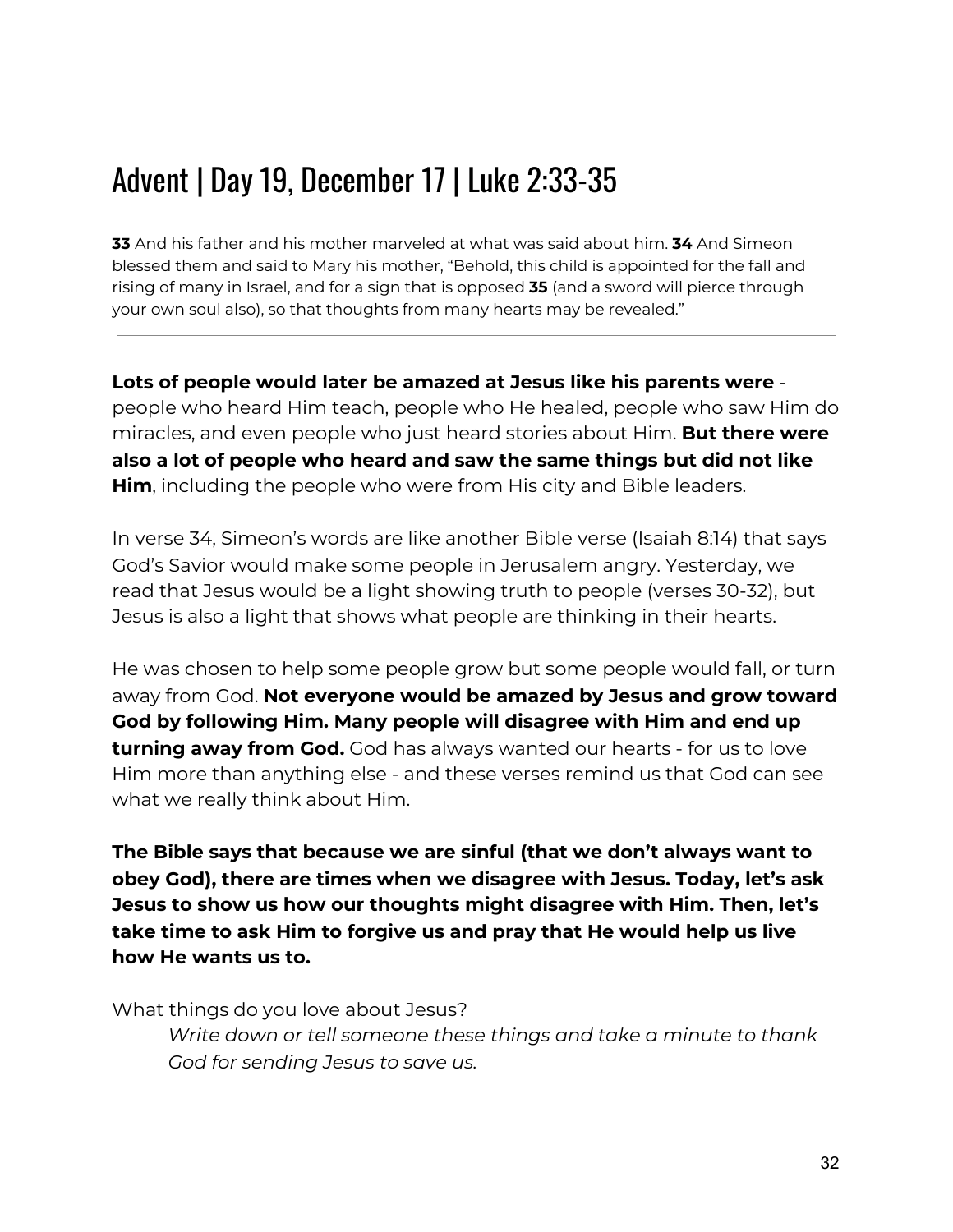Is there anything you don't like that Jesus says? What parts of the Bible do you not like to obey?

*Write down or tell someone these things and ask God to forgive you and help you want to obey Him.*

Here is one more verse to encourage you, since it is true of everyone who believes in Jesus:

"Since we can confidently come to God because of Jesus, let's come to Him with lots of trust in Him and with confidence that Jesus has made our hearts good." (Hebrews 10:19-22)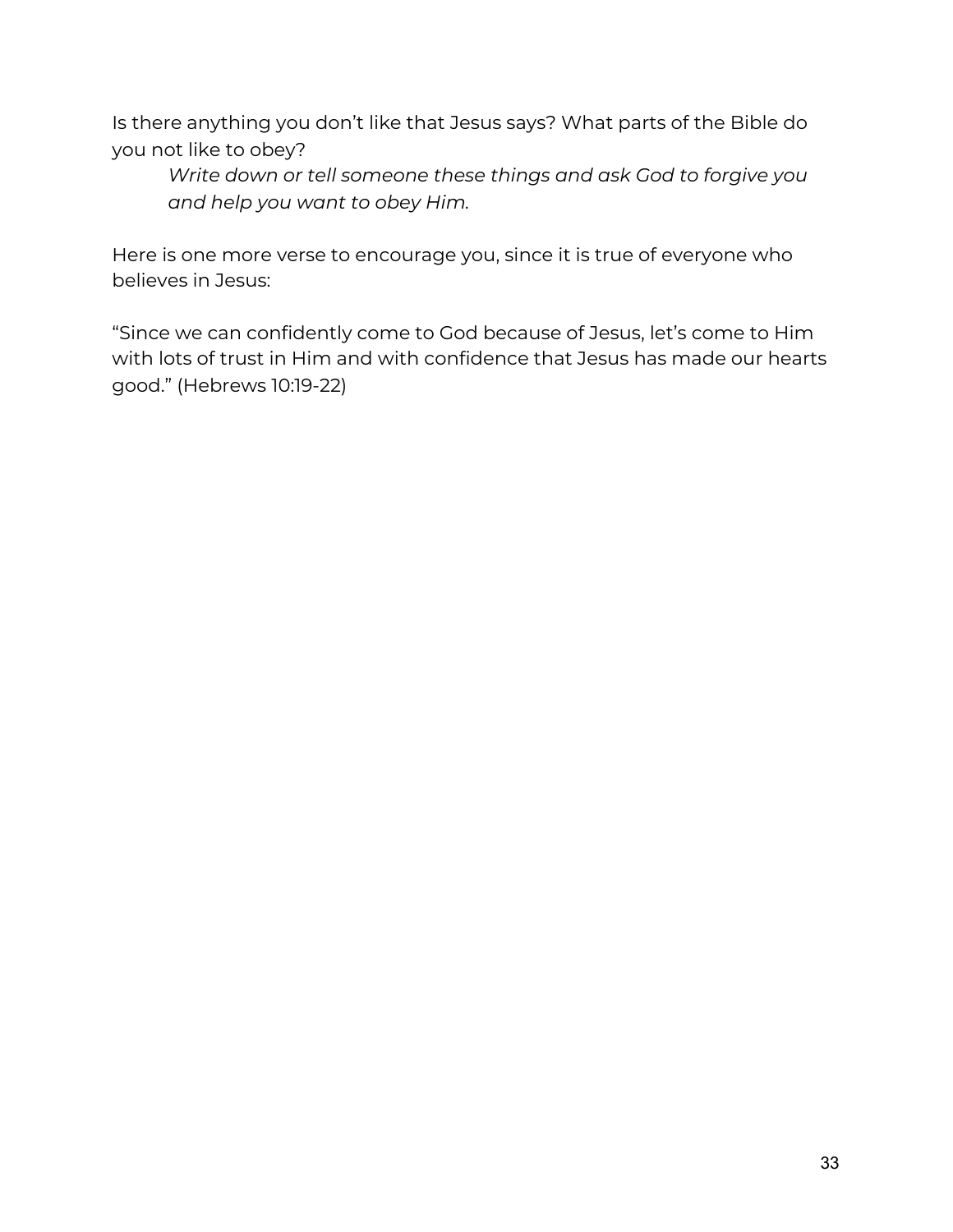### Advent | Day 20, December 18 | Luke 2:36-38

**36** And there was a prophetess, Anna, the daughter of Phanuel, of the tribe of Asher. She was advanced in years, having lived with her husband seven years from when she was a virgin, **37** a[n](https://www.biblegateway.com/passage/?search=luke+1-3&version=ESV#fen-ESV-25002n)d then as a widow until she was eighty-four. $[n]$  She did not depart from the temple, worshiping with fasting and prayer night and day. **38** And coming up at that very hour she began to give thanks to God and to speak of him to all who were waiting for the redemption of Jerusalem.

#### **Anna** understands. She **sees the baby Jesus and begins telling people about Him right away. The Savior they have been waiting for is here!**

**In the Bible, we see lots of people in Israel who don't understand.** They met Jesus, saw His miracles, heard Him teach, saw Him die, and they didn't believe He was the Savior they had been waiting for. **Even leaders who had memorized the Bible verses about Jesus** and knew every word in the whole Law **did not realize that the Savior had been right in front of them.**

**Anna, though, lived her life knowing God, and she knows exactly who this baby is.** The temple (which is like church) she goes to is where Jesus will visit a lot as He gets older - He will chase out thieves from the temple, predict how He will come back to life, teach and heal people, and resist the devil here - but in these verses He is still a baby. The Savior that everyone waited for is a baby in His mother's arms.

This is the only time we read about Anna in the Bible, but I bet that after years of praying at the temple, she would understand the important meaning of Jesus' words when he is an adult and says "I tell you, something greater than the temple is here," (Matthew 12:6). Jesus is much more important, much greater, than the temple because He is God.

**Let's not miss celebrating our Savior Jesus this month.** Advent is almost over. Christmas for us may look different this year than last year, but there are lots of opportunities to be distracted by things that aren't Jesus. Don't let this month end and let the Savior pass by without seeing Him like other people did in the Bible. **Talk about Him to people at home so that we can remind each other about our Savior Jesus.**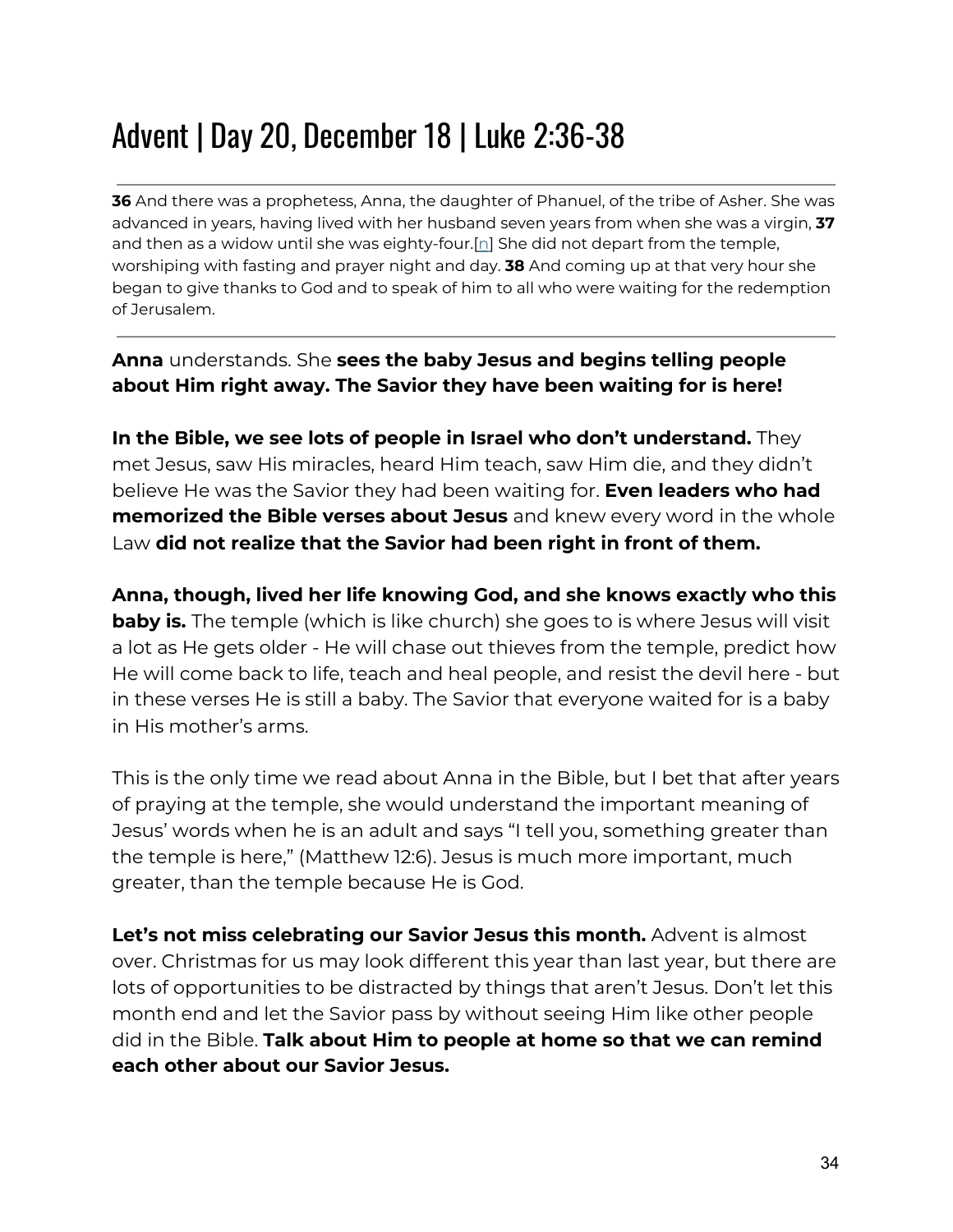Song:

"*Shout it. Go on and scream it from the mountains. Go on and tell it to the masses (groups of people). That He is God*"

- *All the Poor and Powerless* by All Sons and Daughters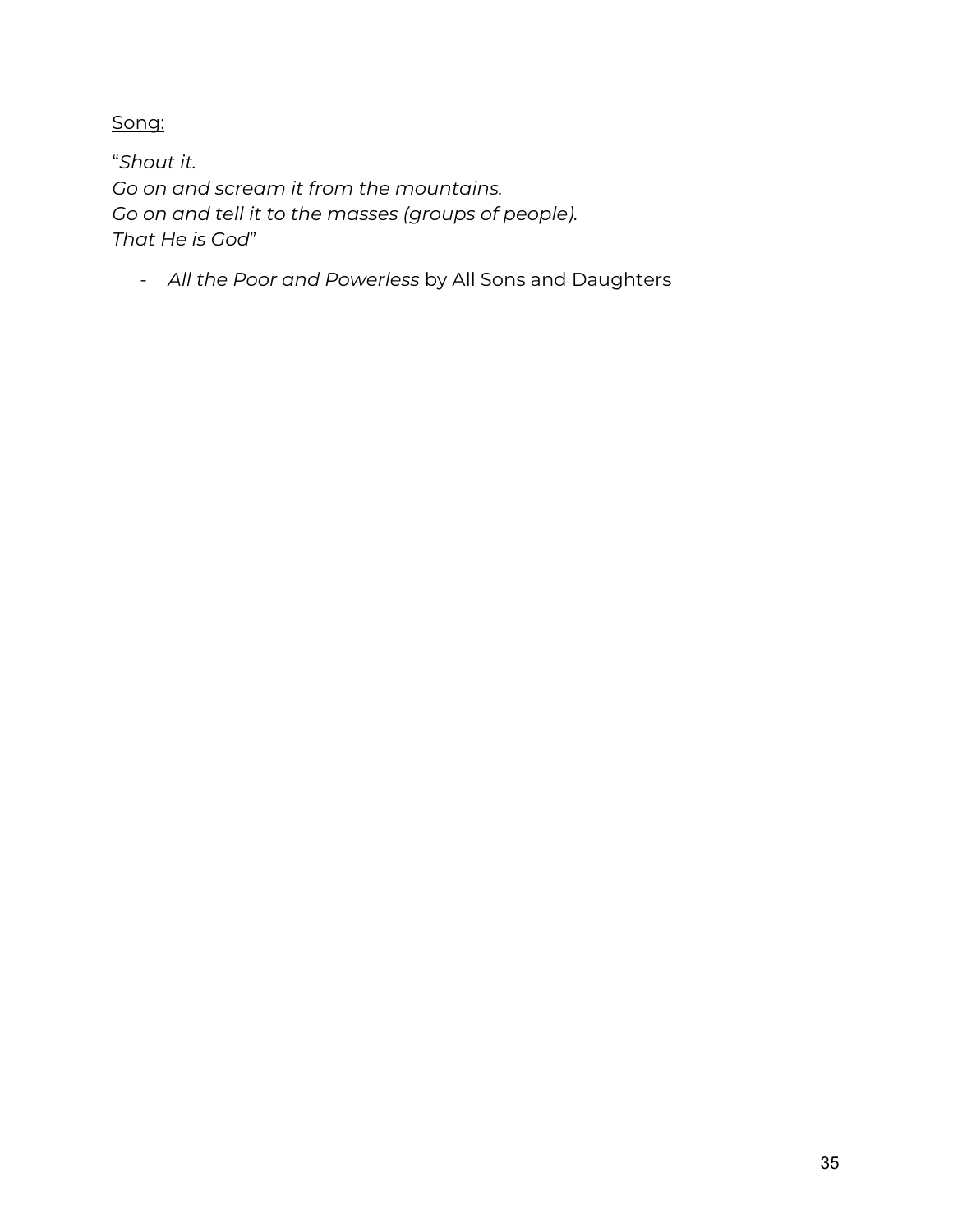### Advent | Day 21, December 19 | Luke 2:39-40

**39** And when they had performed everything according to the Law of the Lord, they returned into Galilee, to their own town of Nazareth. **40** And the child grew and became strong, filled with wisdom. And the favor of God was upon him.

Mary and Joseph obey the Law by bringing their baby Jesus to the temple to promise Him to God.

**When Jesus is older, He teaches the people and says "Don't think I came to throw away the Law in the Bible; I did not come to throw it away, but to finish it.** Whoever ignores even the smallest rule and teaches other people to ignore one too will be less respected in the kingdom of heaven, but whoever follows God's rules and teaches them to other people will be called great in the kingdom heaven. I'm telling you that unless you live better than the teachers of the Bible, you will never go to the kingdom of heaven" (Matt 5:17-20).

**Since Jesus finishes the law and sacrifices himself for us, our sin doesn't keep us away from God anymore!** We don't have to sacrifice animals (like lambs and pigeons) to pay for our sins and get forgiven and we don't have to do everything right. **Because of Jesus' sacrifice, God is generous and kind to us all the time, even when we disobey Him.** We often say that Jesus died for us, but we still think we have to be good enough for God to love us.

**Even though Jesus did everything God wanted us to do, do you ever think that there are rules you need to follow for God to love you? Take time to thank God that Jesus followed all the rules for us and all God wants us to do is love and trust Him.**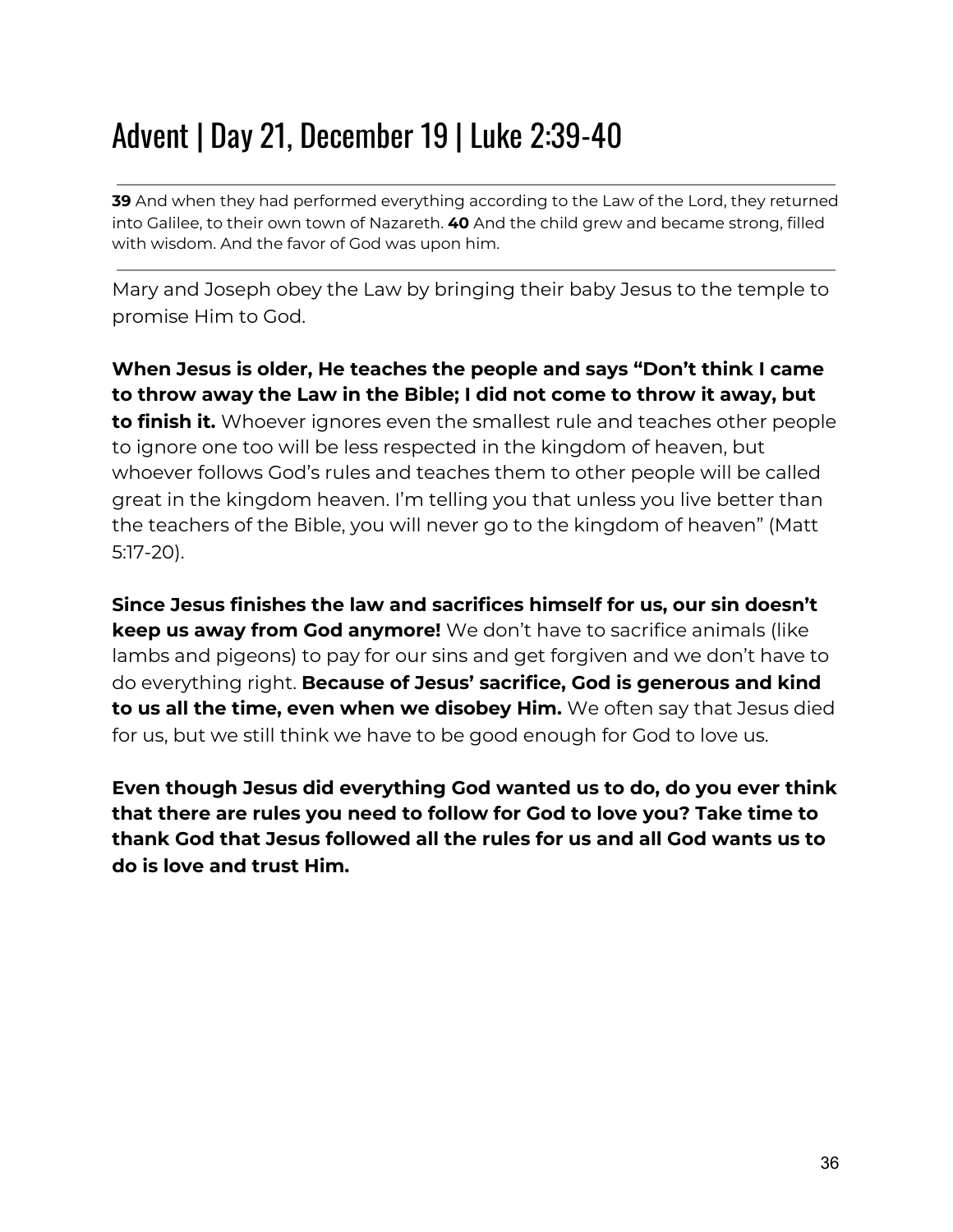### Craft | Week 3, Joy | Luke 1:8-17

#### DIY Enamel Hot Cocoa Mug

**8** And in the same region there were shepherds out in the field, keeping watch over their flock by night. **9** And an angel of the Lord appeared to them, and the glory of the Lord shone around them, and they were filled with great fear. 10 And the angel said to them, "Fear not, for behold, I bring you good news of great joy that will be for all the people. 11 For unto you is born this day in the city of David a Savior, who is Christ the Lord. **12** And this will be a sign for you: you will find a baby wrapped in swaddling cloths and lying in a manger." **13** And suddenly there was with the angel a multitude of the heavenly host praising God and saying,

**14** "Glory to God in the highest, and on earth peace among those with whom he is pleased!"

**15** When the angels went away from them into heaven, the shepherds said to one another, "Let us go over to Bethlehem and see this thing that has happened, which the Lord has made known to us." **16** And they went with haste and found Mary and Joseph, and the baby lying in a manger. **17** And when they saw it, they made known the saying that had been told them concerning this child. **18** And all who heard it wondered at what the shepherds told them. **19** But Mary treasured up all these things, pondering them in her heart. **20** And the shepherds returned, glorifying and praising God for all they had heard and seen, as it had been told them.

#### **What you need:**

- Enamel mugs to decorate!
- Rubbing alcohol + cotton ball
- White extra fine tip oil-based Sharpie paint pen (Other paint pens designed for use on ceramics should work, but water based makers will not work!)
- Stencils (optional)
- Paper to practice on (optional)

#### **What to do:**

- 1. Pre-clean your mugs with rubbing alcohol to remove any residues or oils and help the marker stick.
- 2. Once the alcohol is dried, get drawing!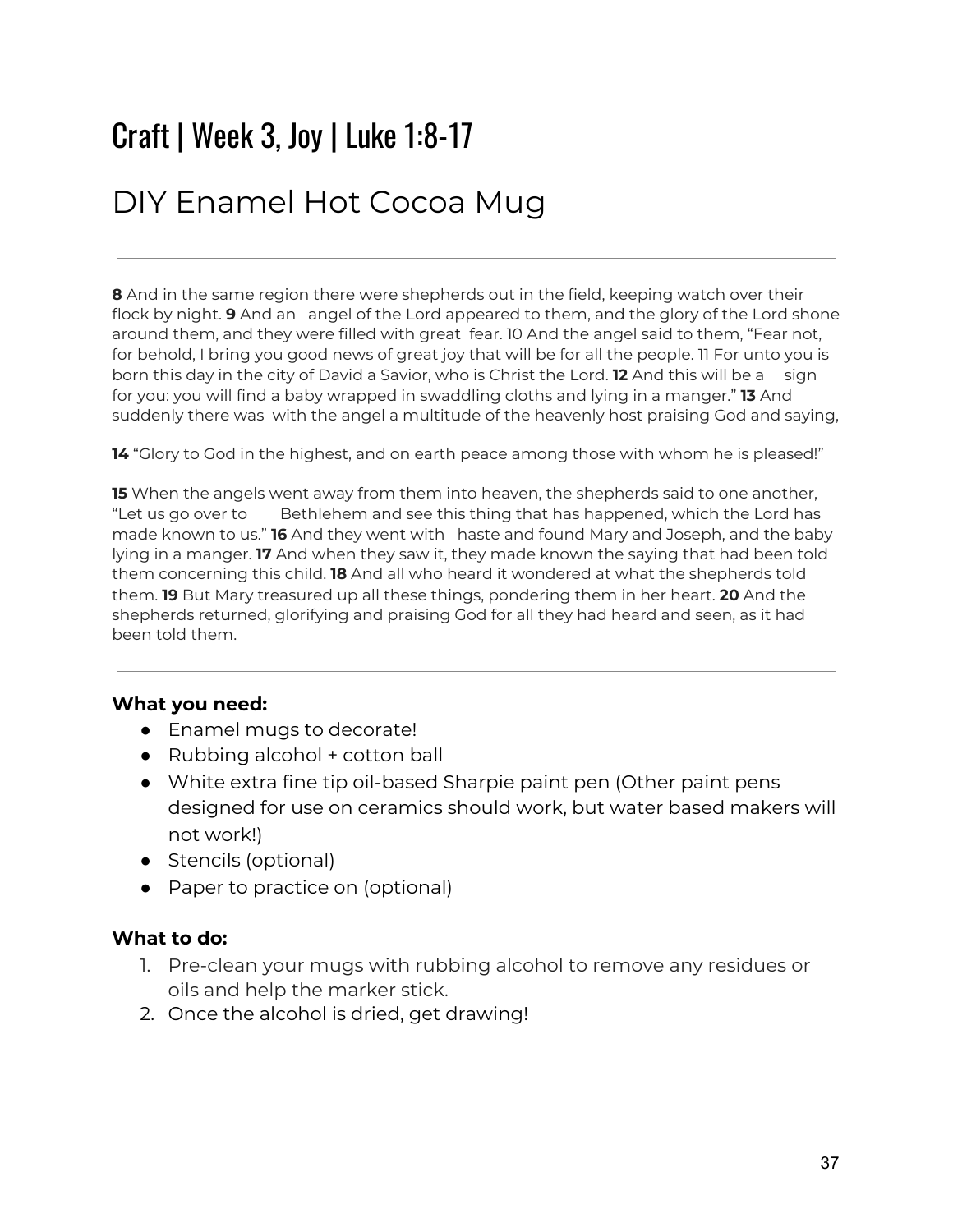### Advent | Day 22, December 20 | Luke 2:41-52

**41** Now his parents went to Jerusalem every year at the Feast of the Passover. **42** And when he was twelve years old, they went up according to custom. **43** And when the feast was ended, as they were returning, the boy Jesus stayed behind in Jerusalem. His parents did not know it, **44** but supposing him to be in the group they went a day's journey, but then they began to search for him among their relatives and acquaintances, **45** and when they did not find him, they returned to Jerusalem, searching for him. **46** After three days they found him in the temple, sitting among the teachers, listening to them and asking them questions. **47** And all who heard him were amazed at his understanding and his answers. **48** And when his parents saw him, they were astonished. And his mother said to him, "Son, why have you treated us so? Behold, your father and I have been searching for you in great distress." **49** And he said to them, "Why were you looking for me? Did you not know that I must be in my Father's house?" **50** And they did not understand the saying that he spoke to them. **51** And he went down with them and came to Nazareth and was submissive to them. And his mother treasured up all these things in her heart. **52** And Jesus increased in wisdom and in stature and in favor with God and man.

**Here we see 12-year old Jesus traveling with His parents to the city of Jerusalem to celebrate a holiday called Passover. We learn in these verses that He is very focused on doing what His Father, God, wants Him to do talk with** the teachers and **the people in the temple area.** Do you wonder where Jesus slept at night and what He ate for the three days He was there without His parents? These verses don't tell us, but they do tell us how amazed all the people were when He asked questions and gave answers.

Jesus was where He wanted to be. We also see the other side of this story worried parents trying to find their son for three days. I'm sure they were feeling so many things while they nervously searched the fields, the city, and the temple where they finally found Him. Mary was focused on saving Jesus, but Jesus was focused on saving the world. **He knew what His Father in heaven (God) wanted Him to do and He was going to do it**, even if it meant disappointing His parents on earth (Mary and Joseph).

#### **What about you? What do you feel like God wants you to do? How can you stay very focused on doing that without being distracted?** How can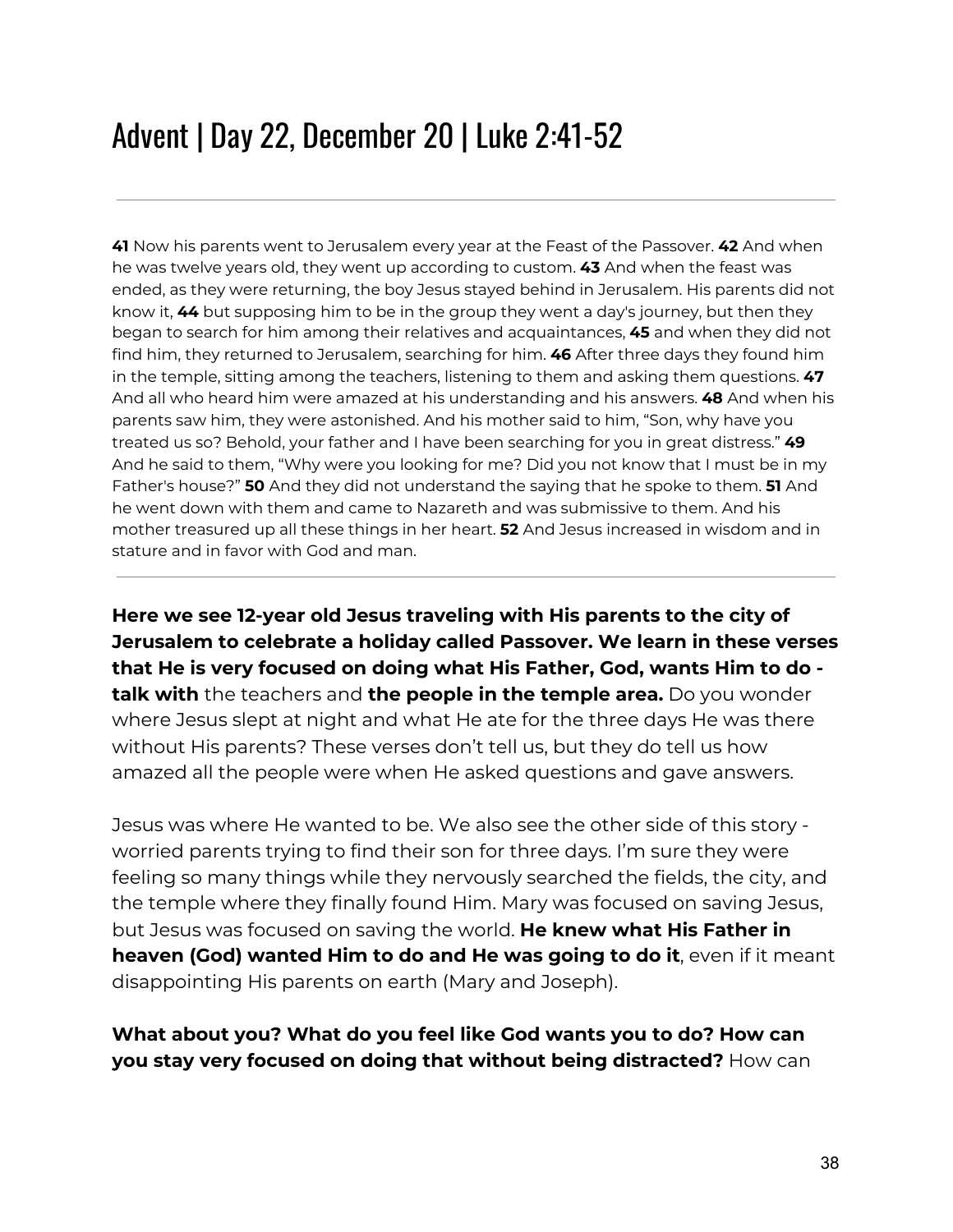you stay focused even if no one else helps you? **Christmas is coming - are you focused on what God is doing?**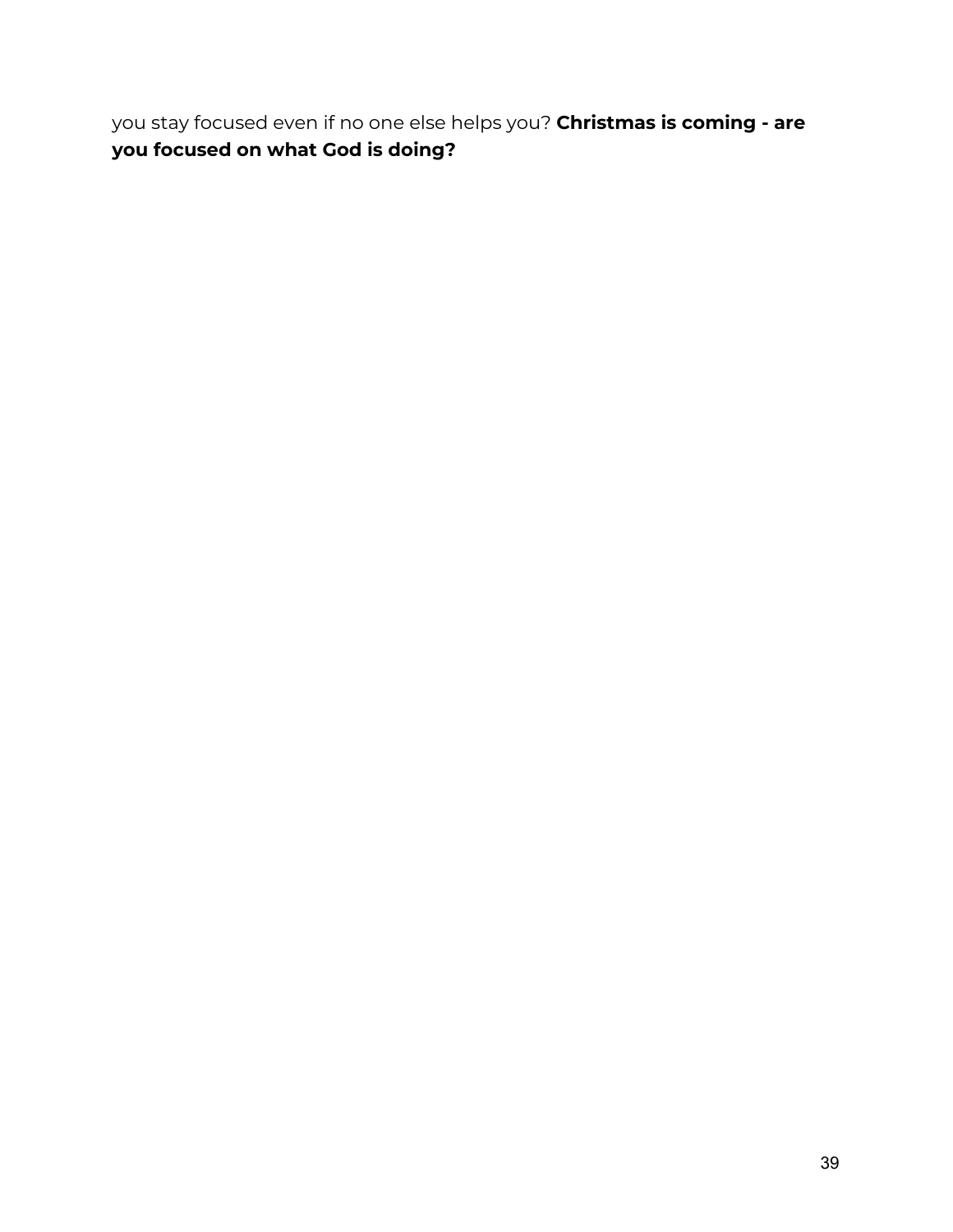### Advent | Day 23, December 21 | Luke 3:1-6

**1** In the fifteenth year of the reign of Tiberius Caesar, Pontius Pilate being governor of Judea, and Herod being tetrarch of Galilee, and his brother Philip tetrarch of the region of Ituraea and Trachonitis, and Lysanias tetrarch of Abilene, **2** during the high priesthood of Annas and Caiaphas, the word of God came to John the son of Zechariah in the wilderness. **3** And he went into all the region around the Jordan, proclaiming a baptism of repentance for the forgiveness of sins. **4** As it is written in the book of the words of Isaiah the prophet, "The voice of one crying in the wilderness: 'Prepare the way of the Lord, make his paths straight. **5** Every valley shall be filled, and every mountain and hill shall be made low, and the crooked shall become straight, and the rough places shall become level ways, **6** and all flesh shall see the salvation of God.'"

**John the Baptist served God all the time. His entire life was about telling others about Jesus.** We see in verses 4-6 that **John is who the Bible predicted would come before Jesus to prepare the world for Him.**

**John didn't tell other people about Jesus because it helped himself. He told them because that's what God wanted him to do.** Actually, when he did start to get more famous, a king punished him.

How often are we happy to do what God wants, even if it's hard? How often are we okay living our whole life to make God happy without getting anything compliments or rewards? If I'm honest, I don't usually live like that. I get distracted by what I want to do and what I can get for myself.

During this time of Advent, it's easy to get excited about Christmas celebrations or about gifts we might get from people. I hope we can **take some time to think about what we can do this year to also tell people what John the Baptist said:**

#### **"Prepare for Jesus to come! Every person will see God save the world."**

Jesus tells us we are the light of the world because we are supposed to tell people this good news, like John did. **Tell people about Jesus who haven't heard about Him. Be as kind and generous with other people as God is to**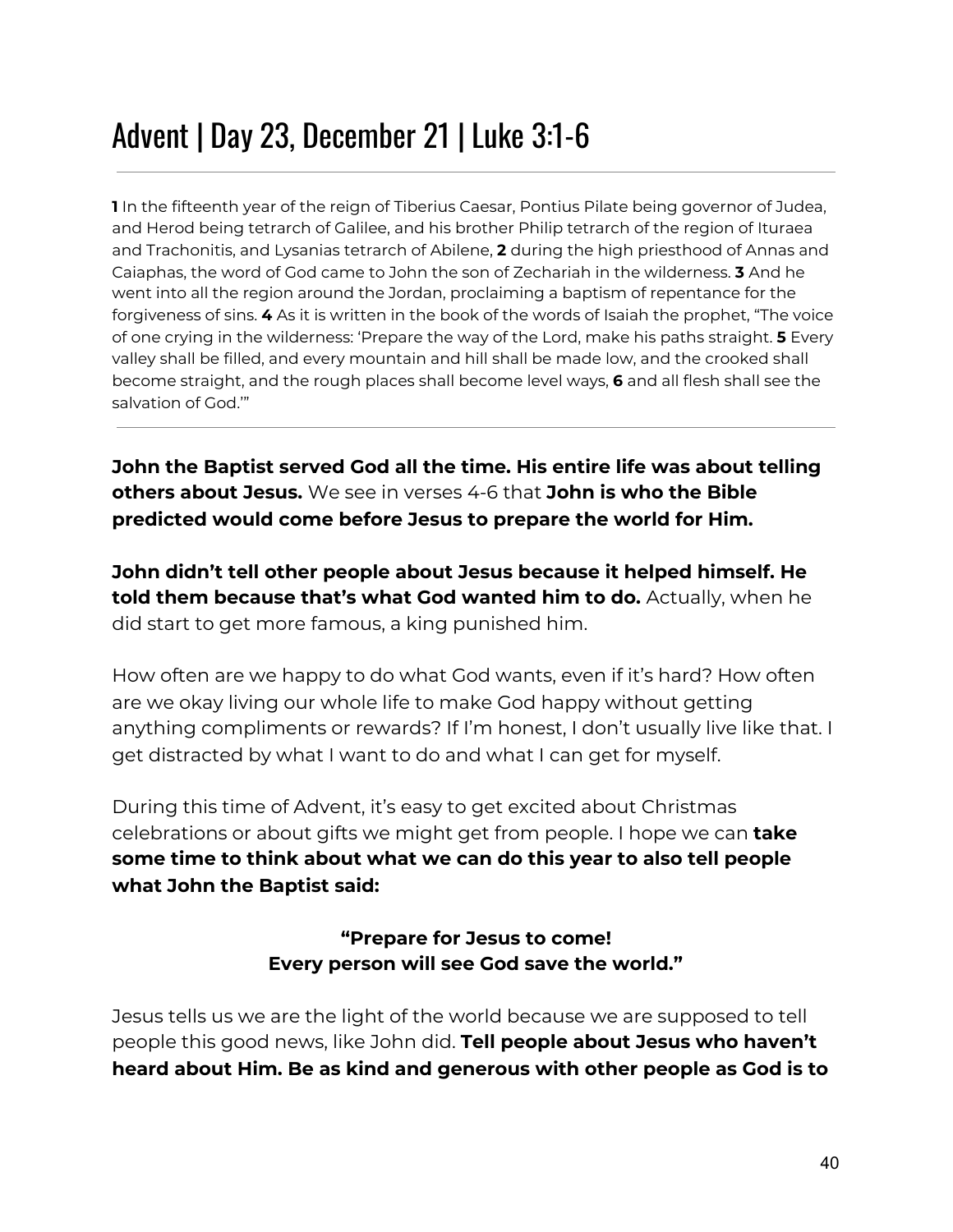**us. God, who created the whole universe, loves us so, so much. Let's use our time to love Him too and help tell the world about Him.**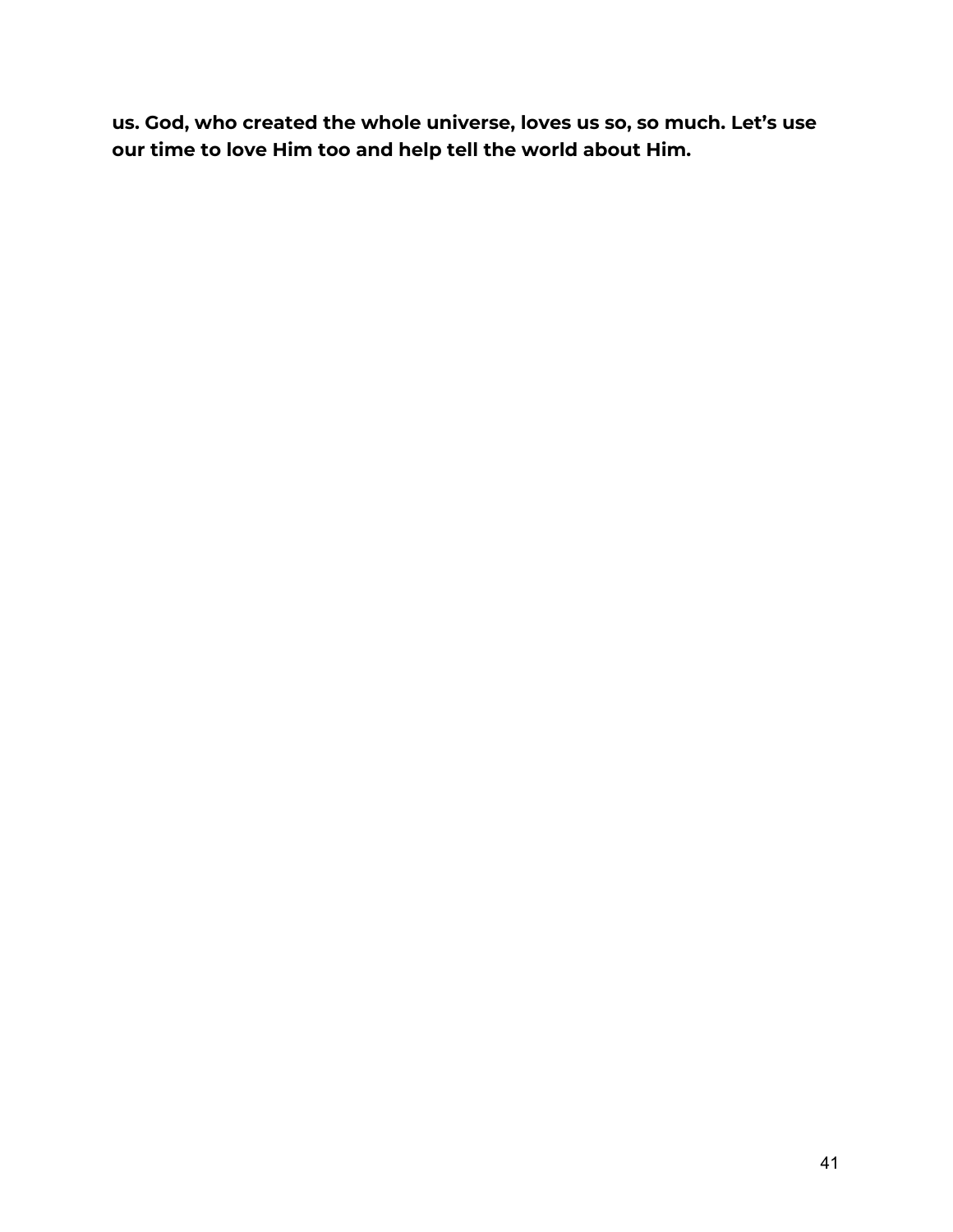### Advent | Day 24, December 22 | Luke 3:7-14

**7** He said therefore to the crowds that came out to be baptized by him, "You brood of vipers! Who warned you to flee from the wrath to come? **8** Bear fruits in keeping with repentance. And do not begin to say to yourselves, 'We have Abraham as our father.' For I tell you, God is able from these stones to raise up children for Abraham. **9** Even now the axe is laid to the root of the trees. Every tree therefore that does not bear good fruit is cut down and thrown into the fire." **10** And the crowds asked him, "What then shall we do?" **11** And he answered them, "Whoever has two tunics is to share with him who has none, and whoever has food is to do likewise." **12** Tax collectors also came to be baptized and said to him, "Teacher, what shall we do?" **13** And he said to them, "Collect no more than you are authorized to do." **14** Soldiers also asked him, "And we, what shall we do?" And he said to them, "Do not extort money from anyone by threats or by false accusation, and be content with your wages."

Do you ever learn things about God from other people that you remember for a long time? I do. I remember someone told me that if we do the right things for the wrong reason, it still can be sin.

I bet that's how the people who are coming to John must feel. They came to be baptized, but not for the right reason. John says they are there only because they do not want to be punished. When they ask him what they should do instead, John gives each of them different answers. He tells the crowd to share their clothes and food with people who need them. He tells the people who collect money for the government to only collect the amount they are supposed to (instead of making people give them extra money so they could keep some for themselves). To the soldiers, he tells them to not scare people into giving them money.

**John told each type of person to love others in specific ways that were hard for them. They were all ways that Jesus loves us. We can't say that we love God if we don't want to love His people too. That's one of the great things about Christmas. We get to show our love of people through giving** (our time, our help, or presents). **Let's not stop after Christmas. Let's keep loving others, just like Jesus loves us every day.**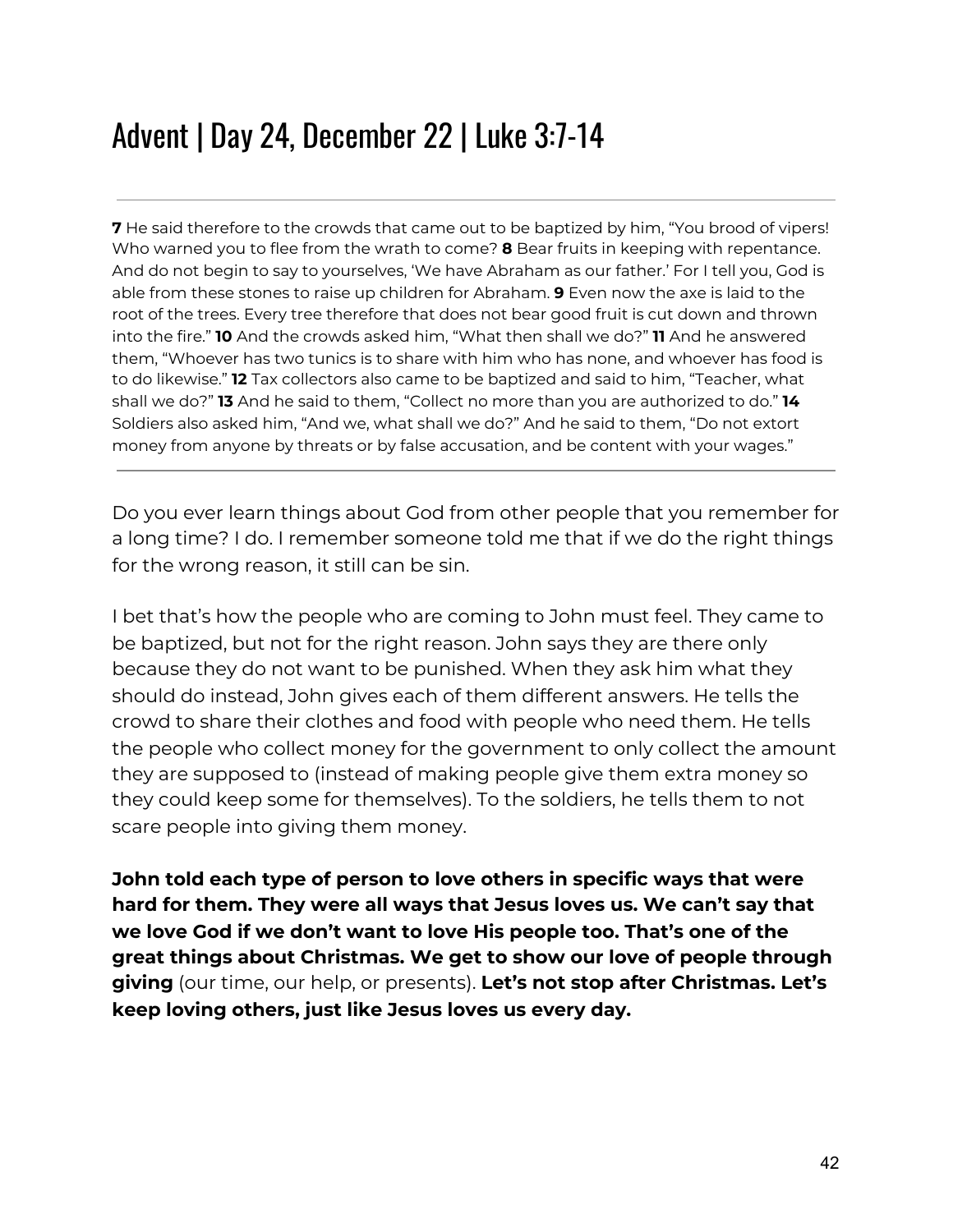## Advent | Day 25, December 23 | Luke 3:15-20

**15** As the people were in expectation, and all were questioning in their hearts concerning John, whether he might be the Christ, **16** John answered them all, saying, "I baptize you with water, but he who is mightier than I is coming, the strap of whose sandals I am not worthy to untie. He will baptize you with the Holy Spirit and fire. **17** His winnowing fork is in his hand, to clear his threshing floor and to gather the wheat into his barn, but the chaff he will burn with unquenchable fire."**18** So with many other exhortations he preached good news to the people. **19** But Herod the tetrarch, who had been reproved by him for Herodias, his brother's wife, and for all the evil things that Herod had done, **20** added this to them all, that he locked up John in prison.

We are people who care what others think of us. When we do a good job, we want people to tell us. Many of us are worried about not being important. There's nothing wrong with wanting to be told that we did something well, but what really matters is who tells us that. We shouldn't hope that people compliment us, when we can focus on God telling us that we have done a good job and He is proud of us. Isn't that what we really want to hear?

#### **As Christians, we want to work hard and do good work for God.** Sometimes people notice when we do a good job, but we know that we can't do anything good without God's help. **John shows us in these verses how to do good work and give the credit to God.**

**The people are wondering if he is the Savior that the Bible promised. John was doing great work. He was doing such a good job at getting the people's hearts ready for the Savior that they think he is the Savior! But, he chooses to correct them to make sure that Jesus is the one they would compliment and follow.** Not only that, but **he made sure they knew who Jesus really was.** John tells them that the person who is greater than him (Jesus) will baptize them with the Holy Spirit. John only baptizes with "normal" water.

John tells people how Jesus is the Savior and the Judge who "gathers the wheat" (wheat represents the people who believe in Jesus who he brings to live with Him forever). John hopes that when Jesus arrives, people will know who He is. **He is completely focused on preparing the world for Jesus to**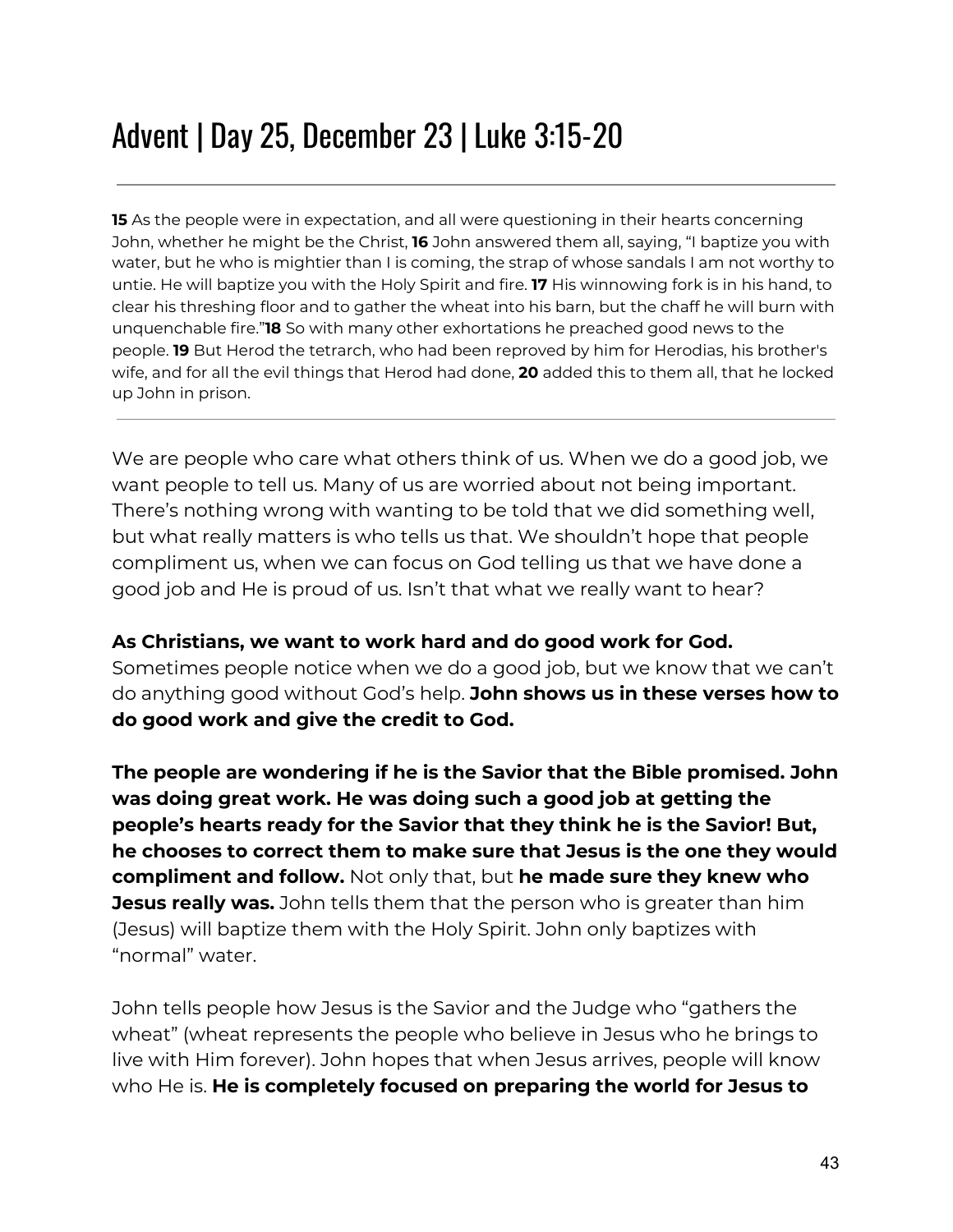**arrive, so He teaches the truth even when it's hard** and even though people locked him in prison for it. To John, Jesus is worth it.

#### **All of us have a chance to prepare the world for Jesus, just like John did. Jesus has saved us and made us sons and daughters of God, so we are invited to help Him with His mission.**

Remember these two things about Advent:

First, we remember the people of Israel hoped and waited for a long time for the Savior that the Bible promised. We celebrate that He arrived on earth and beat sin and death.

Second, we hope and wait for Him to come back again, as He promised. Are you using your life, like John, to make sure that people are prepared for Jesus to arrive again? He is worth it!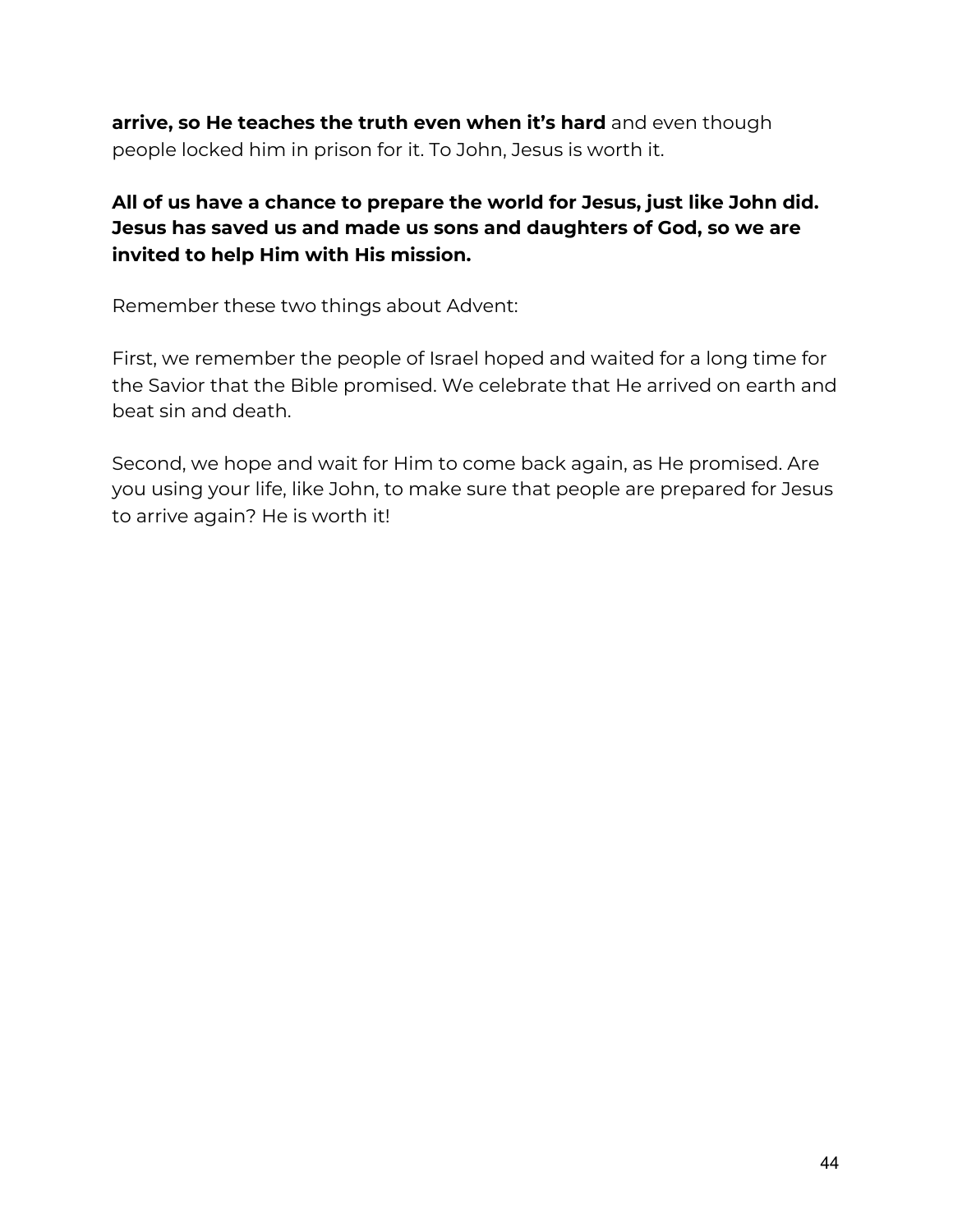## Advent | Day 26, December 24 | Luke 3:21-38

**21** Now when all the people were baptized, and when Jesus also had been baptized and was praying, the heavens were opened, **22** and the Holy Spirit descended on him in bodily form, like a dove; and a voice came from heaven, "You are my beloved Son;[\[t](https://www.biblegateway.com/passage/?search=luke+1-3&version=ESV#fen-ESV-25039t)] with you I am well pleased." **23** Jesus, when he began his ministry, was about thirty years of age, being the son (as was supposed) of Joseph, the son of Heli, **24** the son of Matthat, the son of Levi, the son of Melchi, the son of Jannai, the son of Joseph, **25** the son of Mattathias, the son of Amos, the son of Nahum, the son of Esli, the son of Naggai, **26** the son of Maath, the son of Mattathias, the son of Semein, the son of Josech, the son of Joda, **27** the son of Joanan, the son of Rhesa, the son of Zerubbabel, the son of Shealtiel,[[v](https://www.biblegateway.com/passage/?search=luke+1-3&version=ESV#fen-ESV-25044v)] the son of Neri, **28** the son of Melchi, the son of Addi, the son of Cosam, the son of Elmadam, the son of Er, **29** the son of Joshua, the son of Eliezer, the son of Jorim, the son of Matthat, the son of Levi, **30** the son of Simeon, the son of Judah, the son of Joseph, the son of Jonam, the son of Eliakim, **31** the son of Melea, the son of Menna, the son of Mattatha, the son of Nathan, the son of David, **32** the son of Jesse, the son of Obed, the son of Boaz, the son of Sala, the son of Nahshon, **33** the son of Amminadab, the son of Admin, the son of Arni, the son of Hezron, the son of Perez, the son of Judah, **34** the son of Jacob, the son of Isaac, the son of Abraham, the son of Terah, the son of Nahor, **35** the son of Serug, the son of Reu, the son of Peleg, the son of Eber, the son of Shelah, **36** the son of Cainan, the son of Arphaxad, the son of Shem, the son of Noah, the son of Lamech, **37** the son of Methuselah, the son of Enoch, the son of Jared, the son of Mahalaleel, the son of Cainan, **38** the son of Enos, the son of Seth, the son of Adam, the son of God.

#### "The son of God" (verse 38).

Maybe we hear too often how we are sons and daughters of God to be amazed when we hear this verse. Go back and read again about Jesus' baptism. Look what God says: You are my Son who I love very much.

#### **Many times in the book of Luke, we see how Jesus is both a human and God.**

Even though He was born as a little baby around dirty animals, a star appeared in the sky when He was born.

As a baby, His parents took Him to the temple like the Law says to do, but while they were there, multiple people recognized that He was the Savior that the Bible promised.

When He was 12 years old, His parents lost Him in Jerusalem. When they find Him in the temple, He is not afraid and is making grown men amazed with His questions and everything He understands.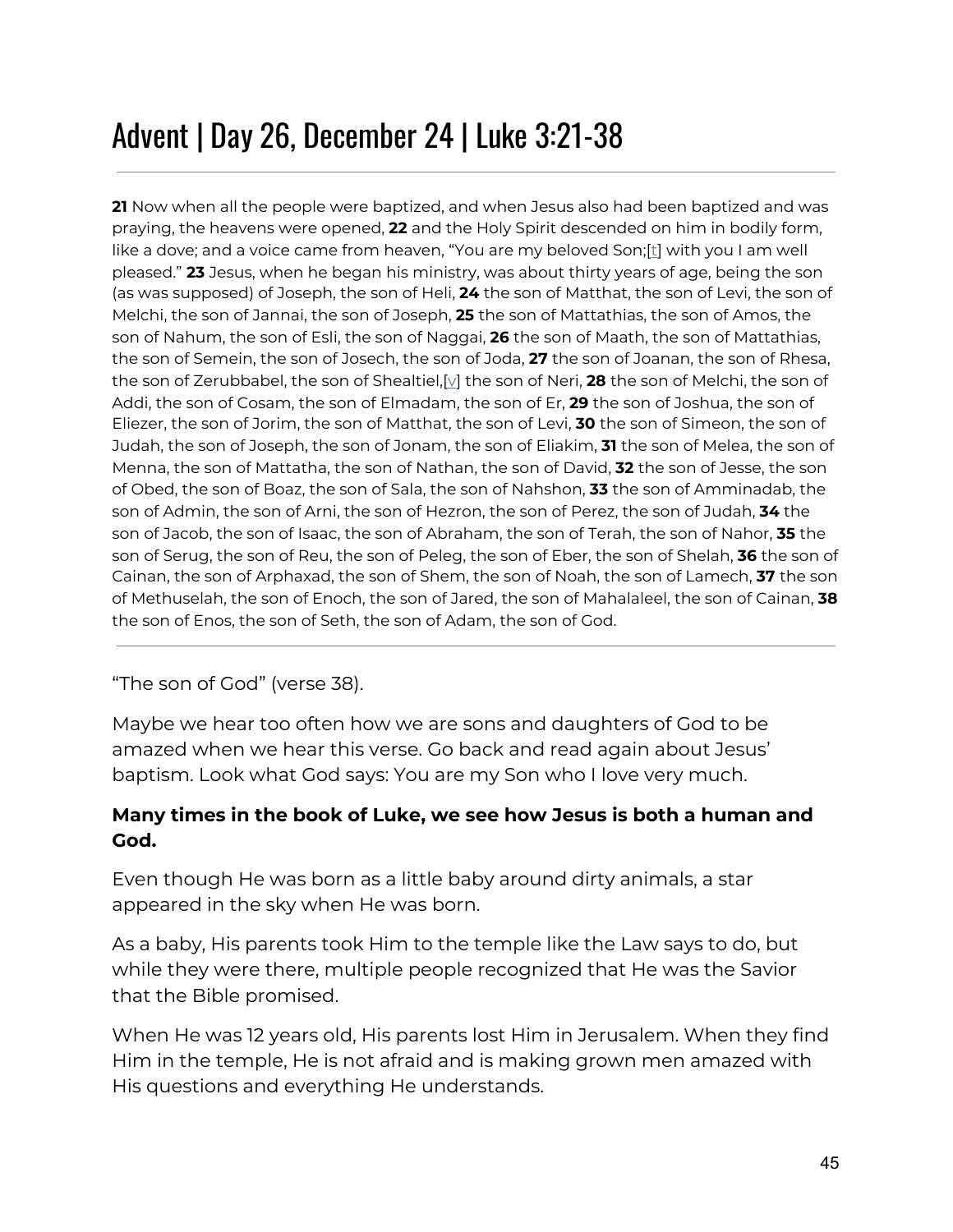Since this book of the Bible was written to make Theophilus (and us) sure about who Jesus is, then these are important verses to do that. Here we see again how Jesus is both a human and God. He comes to get baptized by John even though He has never sinned and doesn't need to wash away His sin, but He does it to live like we do as humans. And **when He comes out of the water after being baptized, God speaks to Jesus and calls Him His very loved Son**.

Luke also makes sure we understand that Jesus is God's son by showing us Jesus' family tree. Beginning with the phrase "being the son of Joseph (as was supposed)," Luke tells us Jesus' family all the way back to Adam and then to God.

Earlier, Luke showed us how one of the Bible's predictions came true by a young, unmarried woman being the mother of the Savior. Here he shows us another prediction that came true when he describes Jesus' family all the way back to Adam.

In the beginning of the Bible, God gives us His first promise that predicts He will send someone to save the world. After Adam and Eve eat the fruit that they were told not to eat, God tells the serpent that He will one day give a baby to a woman who will beat the serpent for good.

**By showing how God says that Jesus is His Son, and by including Jesus' family tree that leads back to Adam and then God, Luke shows us how Jesus is completely God and also completely human.** As both God and a human, He is the only person who can bring us back to God the Father. He is the One promised in the first half of the Bible, the King who is better than all kings, the Son of God. **There is nothing He can't do. There is no sin that is too big for Him to forgive. There is no sadness too small for Him to care about. No miracle is too hard for him to do.**

**Tomorrow is Christmas - the day we celebrate that Jesus first came to earth. Jesus came as completely God and completely human, arriving as a little baby. He came to bring us back to Himself so that we can live with Him forever and ever and ever.**

O Holy Night (adapted) By Adolphe Adam and John Sullivan Dwight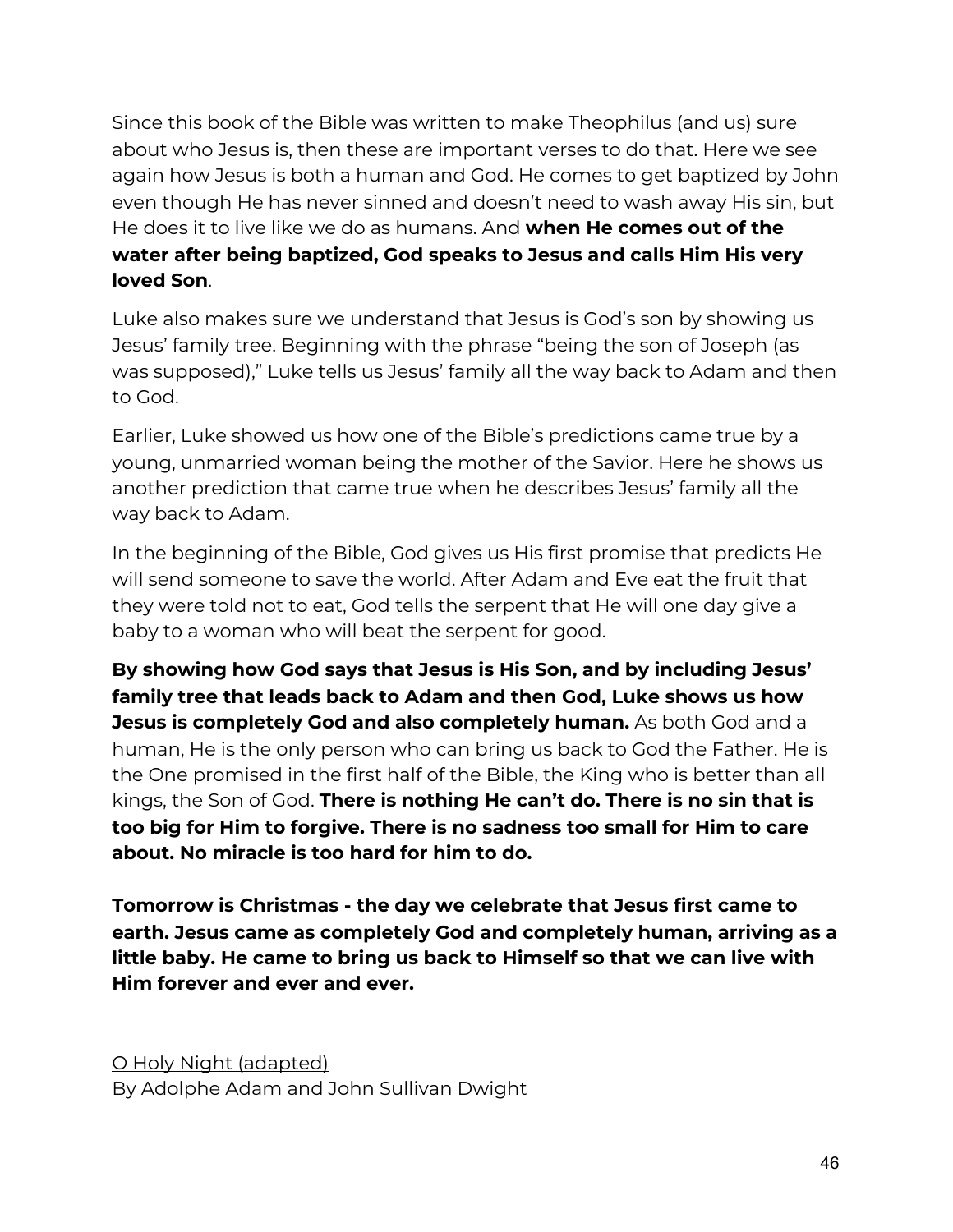Oh special night, the stars are brightly shining. It is the night that our Savior was born. For a long time the world was full of sin and errors Until He appeared and gave our soul meaning.

Filled with hope, the whole world celebrates Because here comes a new and amazing day.

Kneel down and Hear the angels' voices. This special night The night when Jesus was born. This special night This night This special night.